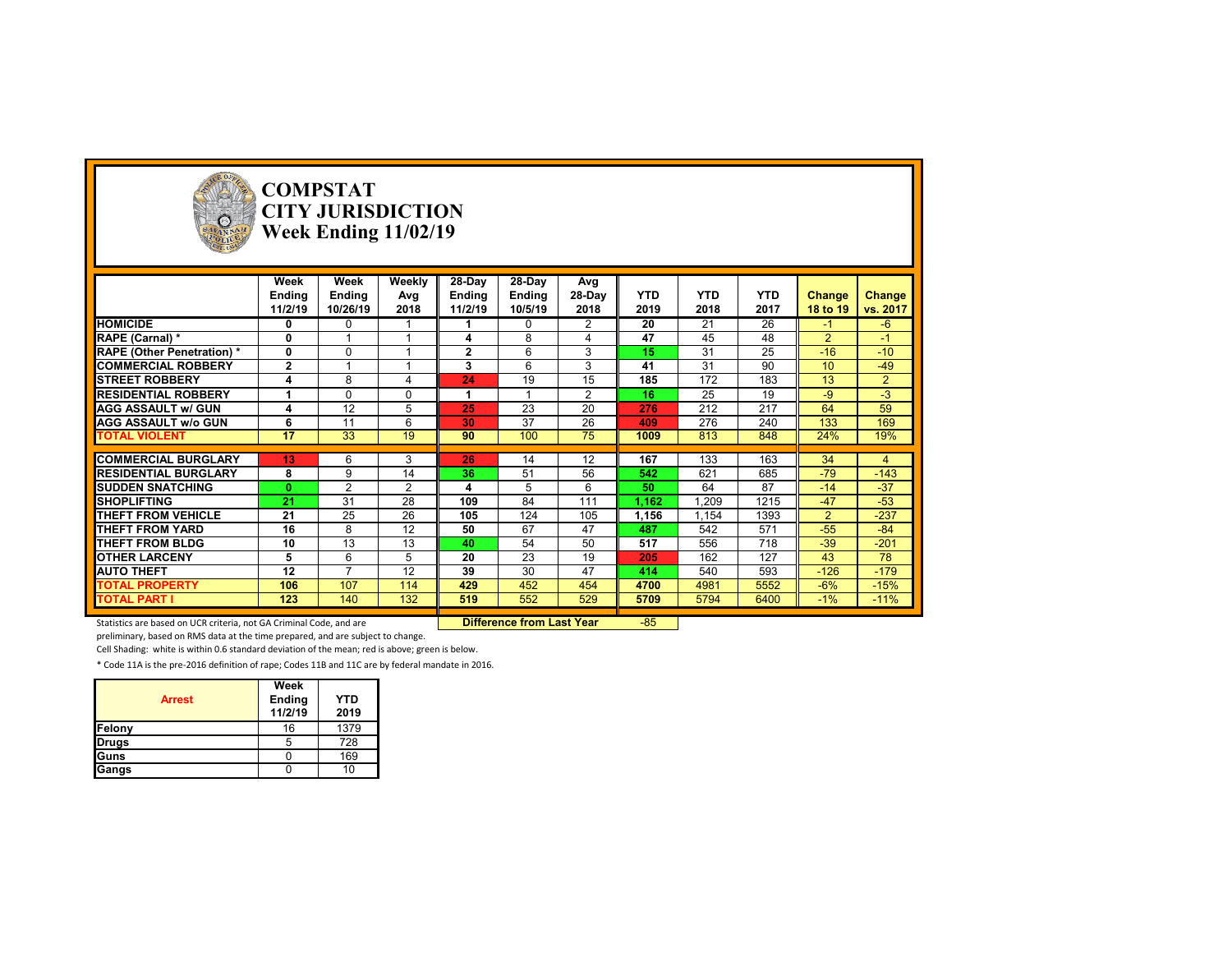

#### **COMPSTATNORTH PRECINCTWeek Ending 11/02/19**

#### **PRECINCT COMMANDER:**





|                                  | Week<br><b>Endina</b><br>11/2/19 | Week<br><b>Endina</b><br>10/26/19 | Weekly<br>Avg<br>2018 | 28-Dav<br><b>Ending</b><br>11/2/19 | 28-Dav<br><b>Endina</b><br>10/5/19 | Avg<br>28-Day<br>2018 | <b>YTD</b><br>2019 | <b>YTD</b><br>2018 | <b>YTD</b><br>2017 | <b>Change</b><br>18 to 19 | Change<br>vs. 2017 |
|----------------------------------|----------------------------------|-----------------------------------|-----------------------|------------------------------------|------------------------------------|-----------------------|--------------------|--------------------|--------------------|---------------------------|--------------------|
| <b>HOMICIDE</b>                  | 0                                | 0                                 | 0                     | 0                                  | 0                                  | 0                     | 5                  | 5                  | 3                  | $\Omega$                  | $\overline{2}$     |
| <b>RAPE (Carnal) *</b>           | 0                                | 0                                 | $\Omega$              |                                    | 3                                  |                       | 12                 | 12                 | 17                 | $\Omega$                  | $-5$               |
| <b>RAPE (Other Penetration)*</b> | $\bf{0}$                         | 0                                 | $\Omega$              | $\bf{0}$                           |                                    | $\Omega$              | 6                  | 6                  | 4                  | $\Omega$                  | $\overline{2}$     |
| <b>COMMERCIAL ROBBERY</b>        |                                  |                                   | $\Omega$              | $\overline{2}$                     | $\Omega$                           | $\Omega$              | 6                  | 6                  | 13                 | $\Omega$                  | $-7$               |
| <b>STREET ROBBERY</b>            | 3                                | 5                                 |                       | 10                                 | $\overline{ }$                     | 5                     | 56                 | 58                 | 65                 | $-2$                      | -9                 |
| <b>RESIDENTIAL ROBBERY</b>       | 0                                | 0                                 | $\Omega$              | 0                                  | $\Omega$                           | $\Omega$              | 3                  | 5                  |                    | -2                        | $\overline{2}$     |
| <b>AGG ASSAULT w/ GUN</b>        | 1                                | 3                                 |                       | 6                                  | $\overline{2}$                     | 5                     | 61                 | 51                 | 46                 | 10                        | 15                 |
| <b>AGG ASSAULT W/o GUN</b>       | 3                                | 4                                 | 2                     | 12                                 | 13                                 | 8                     | 124                | 81                 | 71                 | 43                        | 53                 |
| <b>TOTAL VIOLENT</b>             | 8                                | 13                                | 5                     | 31                                 | 26                                 | 20                    | 273                | 224                | 220                | 22%                       | 24%                |
|                                  |                                  |                                   |                       |                                    |                                    |                       |                    |                    |                    |                           |                    |
| <b>COMMERCIAL BURGLARY</b>       |                                  | 3                                 |                       | 12                                 | 3                                  | 3                     | 46                 | 31                 | 44                 | 15                        | $\overline{2}$     |
| <b>RESIDENTIAL BURGLARY</b>      | 1                                | 0                                 |                       | 5                                  | $\overline{2}$                     | 6                     | 71                 | 66                 | 81                 | 5                         | $-10$              |
| <b>ISUDDEN SNATCHING</b>         | $\bf{0}$                         | $\overline{2}$                    |                       | $\overline{2}$                     | $\Omega$                           | $\overline{2}$        | 15                 | 28                 | 41                 | $-13$                     | $-26$              |
| <b>SHOPLIFTING</b>               | 4                                | 5                                 | 4                     | 17                                 | 14                                 | 18                    | 142                | 205                | 166                | $-63$                     | $-24$              |
| <b>THEFT FROM VEHICLE</b>        | 3                                | 9                                 | 6                     | 26                                 | 25                                 | 23                    | 273                | 239                | 338                | 34                        | $-65$              |
| <b>THEFT FROM YARD</b>           | 4                                | 4                                 | 3                     | 15                                 | 20                                 | 13                    | 131                | 145                | 173                | $-14$                     | $-42$              |
| <b>THEFT FROM BLDG</b>           |                                  |                                   | 3                     | 6                                  | 14                                 | 14                    | 118                | 156                | 198                | $-38$                     | $-80$              |
| <b>OTHER LARCENY</b>             | 4                                | $\overline{2}$                    | и                     | 7                                  | 6                                  | 6                     | 40                 | 47                 | 33                 | $-7$                      | $\overline{7}$     |
| <b>AUTO THEFT</b>                | 3                                | ◢                                 | 3                     | 8                                  | 9                                  | 10                    | 84                 | 117                | 151                | $-33$                     | $-67$              |
| <b>TOTAL PROPERTY</b>            | 27                               | 27                                | 23                    | 98                                 | 93                                 | 94                    | 920                | 1034               | 1225               | $-11%$                    | $-25%$             |
| <b>TOTAL PART I</b>              | 35                               | 40                                | 28                    | 129                                | 119                                | 114                   | 1193               | 1258               | 1445               | $-5%$                     | $-17%$             |

Statistics are based on UCR criteria, not GA Criminal Code, and are **Difference from Last Year** -65

preliminary, based on RMS data at the time prepared, and are subject to change.

Cell Shading: white is within 0.6 standard deviation of the mean; red is above; green is below.

| <b>Arrests</b> | Week<br><b>Ending</b><br>11/2/19 | YTD<br>2019 |
|----------------|----------------------------------|-------------|
| Felony         |                                  | 356         |
| <b>Drugs</b>   |                                  | 192         |
| Guns           |                                  | 63          |
| Gangs          |                                  |             |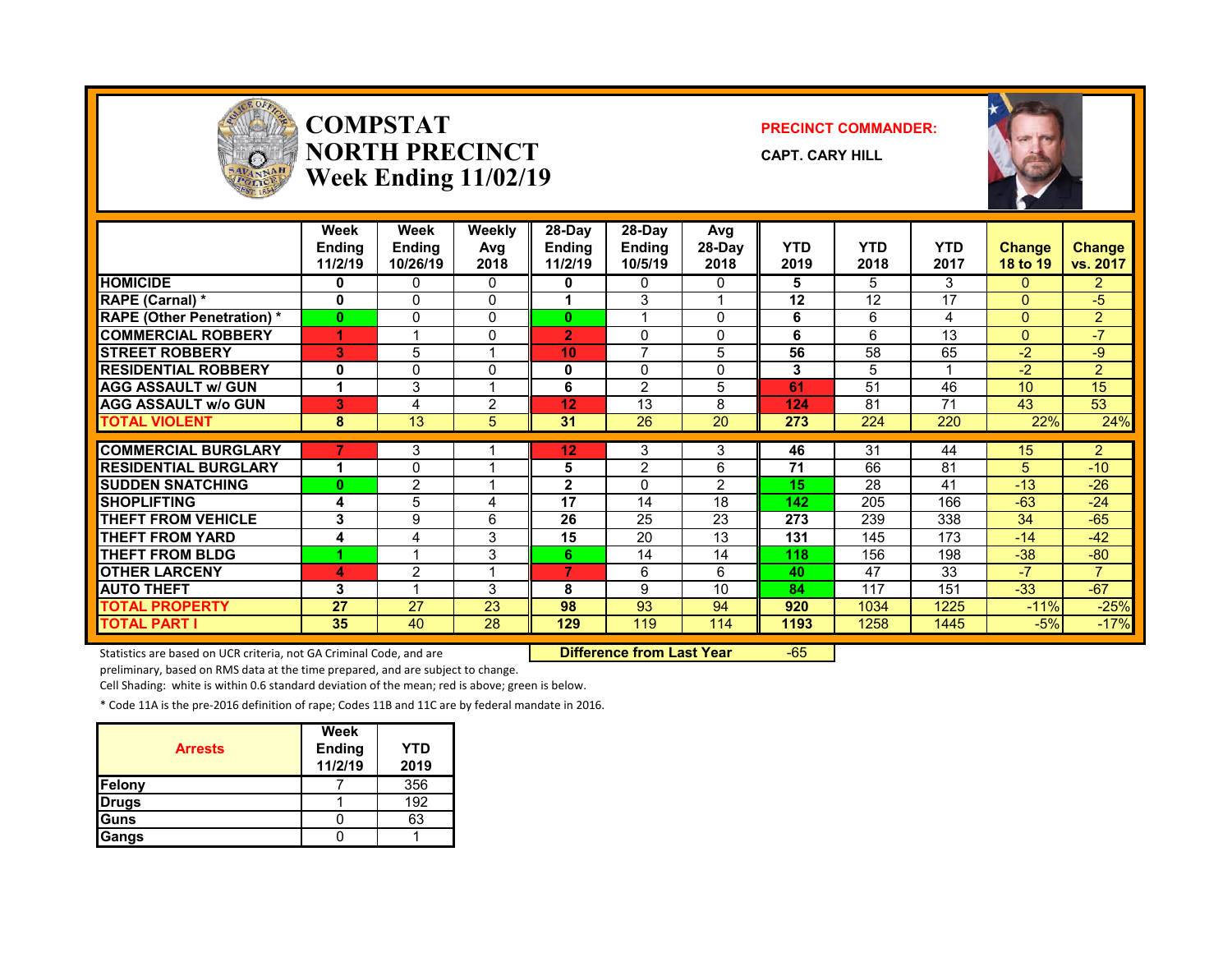

#### **COMPSTATCENTRAL PRECINCTWeek Ending 11/02/19**

#### **PRECINCT COMMANDER:**

**CAPT. TONYA REID**



|                                   | Week<br><b>Endina</b><br>11/2/19 | Week<br><b>Endina</b><br>10/26/19 | Weekly<br>Avg<br>2018 | 28-Day<br><b>Endina</b><br>11/2/19 | $28-Dav$<br><b>Endina</b><br>10/5/19 | Avg<br>28-Day<br>2018 | <b>YTD</b><br>2019 | <b>YTD</b><br>2018 | <b>YTD</b><br>2017       | <b>Change</b><br>18 to 19 | Change<br>vs. 2017 |
|-----------------------------------|----------------------------------|-----------------------------------|-----------------------|------------------------------------|--------------------------------------|-----------------------|--------------------|--------------------|--------------------------|---------------------------|--------------------|
| <b>HOMICIDE</b>                   | 0                                | 0                                 | 0                     | 0                                  | 0                                    |                       | 5                  | 2                  | 7                        | 3                         | $-2$               |
| RAPE (Carnal) *                   | 0                                |                                   | $\Omega$              | 3                                  | 2                                    |                       | 12                 | 12                 | 16                       | $\Omega$                  | $-4$               |
| <b>RAPE (Other Penetration) *</b> | $\mathbf{0}$                     | $\Omega$                          | $\Omega$              |                                    | 3                                    |                       | 5                  | 6                  | $\overline{\phantom{a}}$ | -1                        | $-2$               |
| <b>COMMERCIAL ROBBERY</b>         | 4                                | 0                                 | 0                     |                                    | 3                                    |                       | 16                 | 8                  | 20                       | 8                         | -4                 |
| <b>STREET ROBBERY</b>             | 1                                |                                   | 4                     | 5                                  | 6                                    | 5                     | 55                 | 48                 | 48                       | $\overline{7}$            | $\overline{ }$     |
| <b>RESIDENTIAL ROBBERY</b>        | 0                                | 0                                 | $\mathbf{0}$          | 0                                  | $\mathbf{0}$                         |                       | 3                  | 8                  | 8                        | -5                        | $-5$               |
| <b>AGG ASSAULT w/ GUN</b>         | $\mathbf{2}$                     | 5                                 | $\overline{2}$        | 9                                  | 11                                   | ⇁                     | 90                 | 74                 | 81                       | 16                        | 9                  |
| <b>AGG ASSAULT w/o GUN</b>        | $\overline{2}$                   | 2                                 | $\overline{2}$        | 8                                  | 9                                    |                       | 99                 | 69                 | 71                       | 30                        | 28                 |
| <b>TOTAL VIOLENT</b>              | 6                                | 9                                 | 5                     | 27                                 | 34                                   | 22                    | 285                | 227                | 258                      | 26%                       | 10%                |
|                                   |                                  |                                   |                       |                                    |                                      |                       |                    |                    |                          |                           |                    |
| <b>COMMERCIAL BURGLARY</b>        | 3                                |                                   |                       | 6                                  | 9                                    | 3                     | 49                 | 31                 | 38                       | 18                        | 11                 |
| <b>RESIDENTIAL BURGLARY</b>       |                                  | 4                                 | 4                     | 13                                 | 16                                   | 15                    | 177                | 174                | 192                      | 3                         | $-15$              |
| <b>ISUDDEN SNATCHING</b>          | 0                                | 0                                 | $\mathbf{0}$          | $\mathbf{0}$                       | $\mathbf{0}$                         |                       | 9                  | 11                 | 21                       | -2                        | $-12$              |
| <b>SHOPLIFTING</b>                | 4                                | 5                                 | 4                     | 19                                 | 15                                   | 17                    | 213                | 187                | 211                      | 26                        | $\overline{2}$     |
| <b>THEFT FROM VEHICLE</b>         | 4                                | 6                                 | 7                     | 18                                 | 39                                   | 26                    | 289                | 295                | 345                      | $-6$                      | $-56$              |
| <b>THEFT FROM YARD</b>            | 8                                |                                   | 4                     | 17                                 | 23                                   | 16                    | 173                | 176                | 183                      | -3                        | $-10$              |
| <b>THEFT FROM BLDG</b>            | $\mathbf{2}$                     |                                   | 3                     | 5.                                 | 21                                   | 13                    | 117                | 141                | 178                      | $-24$                     | $-61$              |
| <b>OTHER LARCENY</b>              | $\bf{0}$                         |                                   | 1                     | 5                                  | 9                                    | 5                     | 68                 | 37                 | 35                       | 31                        | 33                 |
| <b>AUTO THEFT</b>                 | 5                                | 0                                 | 4                     | 10                                 | 9                                    | 14                    | 103                | 160                | 171                      | $-57$                     | $-68$              |
| <b>TOTAL PROPERTY</b>             | 27                               | 19                                | 27                    | 93                                 | 141                                  | 109                   | 1198               | 1212               | 1374                     | $-1%$                     | $-13%$             |
| <b>TOTAL PART I</b>               | 33                               | 28                                | 33                    | 120                                | 175                                  | 131                   | 1483               | 1439               | 1632                     | 3%                        | $-9%$              |

Statistics are based on UCR criteria, not GA Criminal Code, and are **Difference from Last Year** 44

preliminary, based on RMS data at the time prepared, and are subject to change.

Cell Shading: white is within 0.6 standard deviation of the mean; red is above; green is below.

| <b>Arrests</b> | Week<br><b>Ending</b><br>11/2/19 | YTD<br>2019 |
|----------------|----------------------------------|-------------|
| Felony         |                                  | 382         |
| <b>Drugs</b>   |                                  | 187         |
| <b>IGuns</b>   |                                  | 18          |
| Gangs          |                                  |             |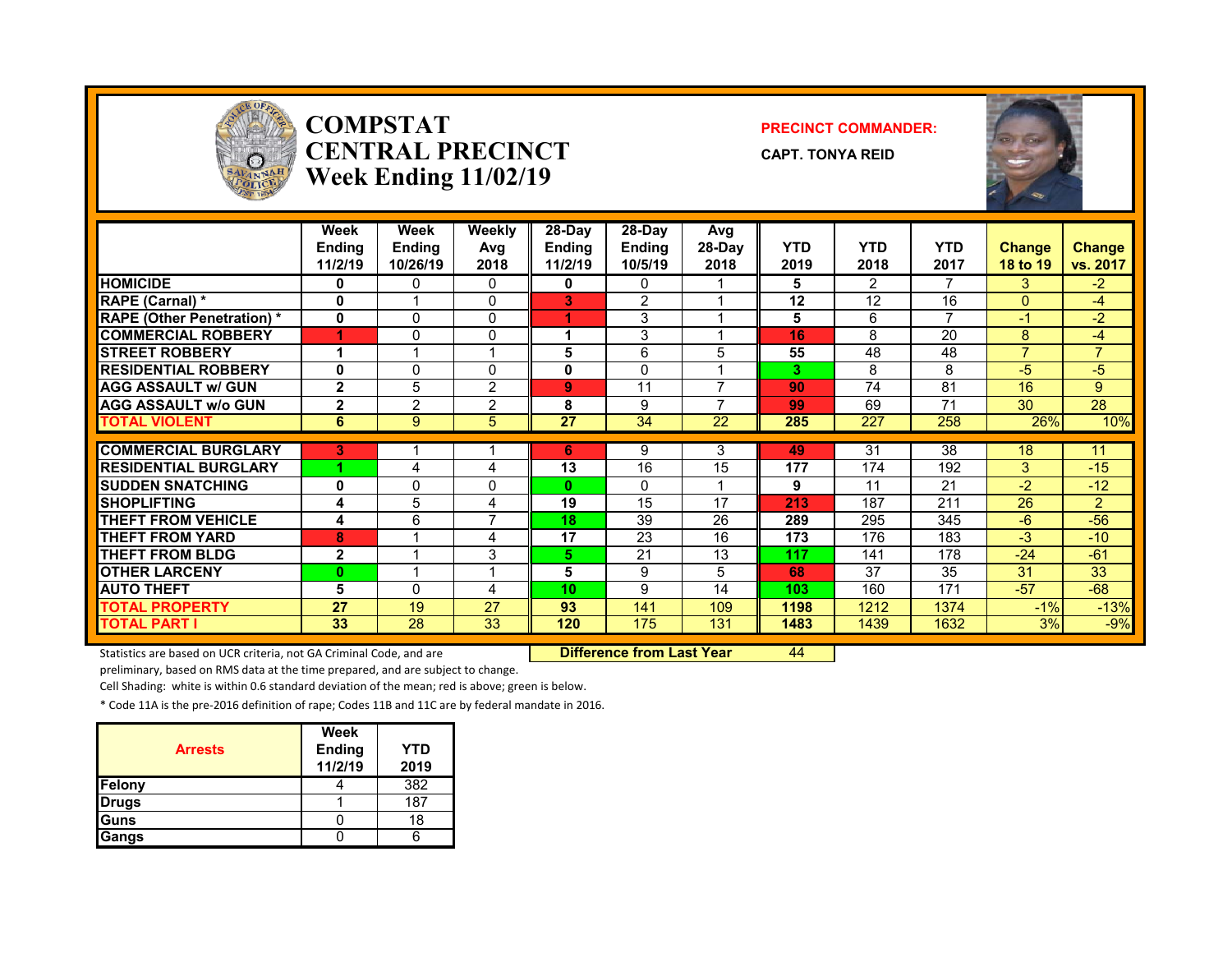

#### **COMPSTATSOUTH PRECINCTWeek Ending 11/02/19**

#### **PRECINCT COMMANDER:**

**CAPT. MICHELLE HALFORD**



|                                  | Week<br><b>Ending</b><br>11/2/19 | Week<br><b>Ending</b><br>10/26/19 | Weekly<br>Avg<br>2018 | 28-Day<br><b>Ending</b><br>11/2/19 | $28-Dav$<br><b>Ending</b><br>10/5/19 | Avg<br>28-Day<br>2018 | <b>YTD</b><br>2019 | <b>YTD</b><br>2018 | <b>YTD</b><br>2017 | <b>Change</b><br>18 to 19 | <b>Change</b><br>vs. 2017 |
|----------------------------------|----------------------------------|-----------------------------------|-----------------------|------------------------------------|--------------------------------------|-----------------------|--------------------|--------------------|--------------------|---------------------------|---------------------------|
| <b>HOMICIDE</b>                  | 0                                | 0                                 | $\Omega$              | 0                                  | 0                                    | 0                     | 5                  | 4                  | 3                  |                           | $\overline{2}$            |
| <b>RAPE (Carnal)</b> *           | 0                                | 0                                 | 0                     | 0                                  | $\overline{2}$                       |                       | 10                 | 12                 | 7                  | $-2$                      | 3                         |
| <b>RAPE (Other Penetration)*</b> | $\bf{0}$                         | 0                                 | $\mathbf{0}$          | 0                                  |                                      |                       | $\overline{2}$     | 13                 | 3                  | $-11$                     | $-1$                      |
| <b>COMMERCIAL ROBBERY</b>        | 0                                | 0                                 | $\mathbf{0}$          | 0                                  | 3                                    |                       | 16                 | 11                 | 31                 | 5.                        | $-15$                     |
| <b>STREET ROBBERY</b>            | 0                                | $\overline{2}$                    | 1                     | 5                                  | 0                                    | 3                     | 30                 | 33                 | 29                 | $-3$                      |                           |
| <b>RESIDENTIAL ROBBERY</b>       | 0                                | 0                                 | $\mathbf{0}$          | $\bf{0}$                           |                                      |                       | 4                  | 10                 | 3                  | $-6$                      |                           |
| <b>AGG ASSAULT w/ GUN</b>        |                                  | $\overline{2}$                    | 1                     | 3                                  | 3                                    | 2                     | 46                 | 23                 | 32                 | 23                        | 14                        |
| <b>AGG ASSAULT w/o GUN</b>       | $\bf{0}$                         | 4                                 | 4                     | 6                                  | 6                                    | 4                     | 74                 | 49                 | 35                 | 25                        | 39                        |
| <b>TOTAL VIOLENT</b>             | 1                                | 8                                 | 3                     | 14                                 | 16                                   | 14                    | 187                | 155                | 143                | 21%                       | 31%                       |
| <b>COMMERCIAL BURGLARY</b>       | 3                                |                                   |                       | 5                                  | 2                                    | 5.                    | 54                 | 54                 | 57                 | 0                         | $-3$                      |
| <b>RESIDENTIAL BURGLARY</b>      | $\mathbf{2}$                     | $\Omega$                          | 4                     | 3                                  | 10                                   | 15                    | 96                 | 172                | 172                | $-76$                     | $-76$                     |
| <b>ISUDDEN SNATCHING</b>         | 0                                | $\Omega$                          | $\Omega$              |                                    | 3                                    |                       | 14                 | 10                 | 10                 | 4                         | 4                         |
| <b>SHOPLIFTING</b>               | 6                                | 10                                | 13                    | 41                                 | 46                                   | 53                    | 547                | 555                | 579                | $-8$                      | $-32$                     |
| THEFT FROM VEHICLE               | $\overline{\phantom{a}}$         | 5                                 | 7                     | 29                                 | 19                                   | 28                    | 304                | 321                | 370                | $-17$                     | $-66$                     |
| <b>THEFT FROM YARD</b>           | $\mathbf{2}$                     | 0                                 | $\overline{2}$        | 6                                  | 8                                    | 8                     | 68                 | 94                 | 84                 | $-26$                     | $-16$                     |
| <b>THEFT FROM BLDG</b>           | 3                                | 4                                 | 3                     | 10                                 | 9                                    | 12                    | 144                | 128                | 180                | 16                        | $-36$                     |
| <b>OTHER LARCENY</b>             | $\bf{0}$                         |                                   | 1                     | 3                                  | 3                                    | 2                     | 45                 | 23                 | 31                 | 22                        | 14                        |
| <b>AUTO THEFT</b>                | 4                                | $\overline{2}$                    | 3                     | 15                                 | 4                                    | 11                    | 118                | 123                | 133                | $-5$                      | $-15$                     |
| <b>TOTAL PROPERTY</b>            | 27                               | 23                                | 34                    | 113                                | 104                                  | 136                   | 1390               | 1480               | 1616               | $-6%$                     | $-14%$                    |
| <b>TOTAL PART I</b>              | 28                               | 31                                | 37                    | 127                                | 120                                  | 150                   | 1577               | 1635               | 1759               | $-4%$                     | $-10%$                    |

Statistics are based on UCR criteria, not GA Criminal Code, and are **Difference from Last Year** -58

preliminary, based on RMS data at the time prepared, and are subject to change.

Cell Shading: white is within 0.6 standard deviation of the mean; red is above; green is below.

| <b>Arrests</b> | Week<br><b>Ending</b><br>11/2/19 | YTD<br>2019 |
|----------------|----------------------------------|-------------|
| Felony         |                                  | 298         |
| <b>Drugs</b>   |                                  | 116         |
| <b>IGuns</b>   |                                  | 26          |
| Gangs          |                                  |             |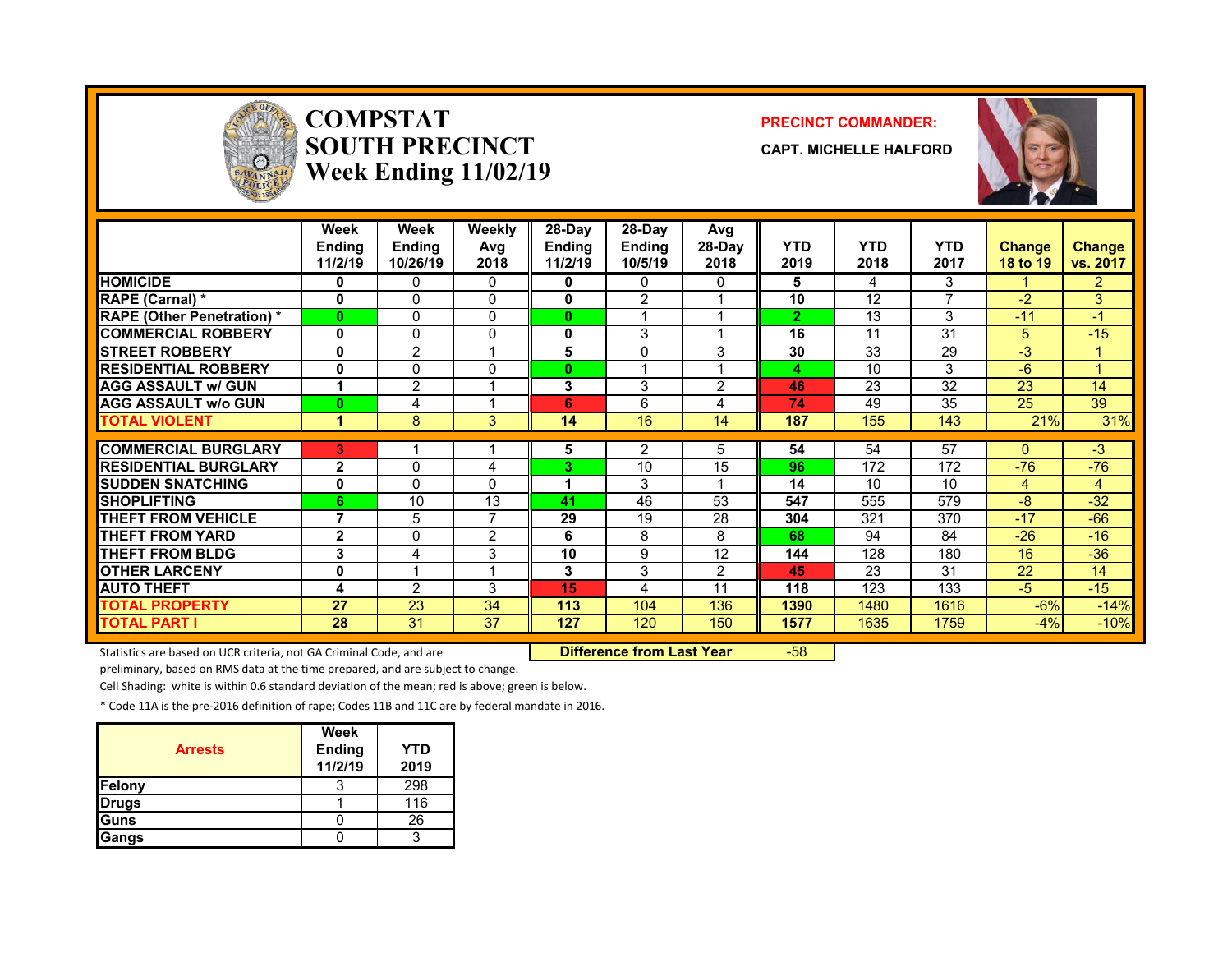

#### **COMPSTATEAST PRECINCTWeek Ending 11/02/19**

#### **PRECINCT COMMANDER:**

**CAPT. GEORGE GUNDICH**



|                                   | Week<br><b>Ending</b><br>11/2/19 | <b>Week</b><br><b>Ending</b><br>10/26/19 | Weekly<br>Avg<br>2018 | 28-Day<br><b>Ending</b><br>11/2/19 | 28-Day<br><b>Ending</b><br>10/5/19 | Avg<br>28-Day<br>2018    | <b>YTD</b><br>2019 | <b>YTD</b><br>2018 | <b>YTD</b><br>2017 | <b>Change</b><br>18 to 19 | <b>Change</b><br>vs. 2017 |
|-----------------------------------|----------------------------------|------------------------------------------|-----------------------|------------------------------------|------------------------------------|--------------------------|--------------------|--------------------|--------------------|---------------------------|---------------------------|
| <b>HOMICIDE</b>                   | 0                                | 0                                        | 0                     |                                    | $\Omega$                           |                          | 5.                 | 10                 | 13                 | $-5$                      | $-8$                      |
| RAPE (Carnal) *                   | $\bf{0}$                         | $\Omega$                                 | $\mathbf 0$           | 0                                  |                                    |                          | 13                 | 9                  | 8                  | 4                         | 5                         |
| <b>RAPE (Other Penetration) *</b> | $\bf{0}$                         | $\Omega$                                 | 0                     | 4                                  |                                    | 0                        | $\mathbf{2}$       | 6                  | 11                 | $-4$                      | -9                        |
| <b>COMMERCIAL ROBBERY</b>         | 0                                | $\Omega$                                 | 0                     | 0                                  | $\Omega$                           |                          | 3                  | 6                  | 26                 | $-3$                      | $-23$                     |
| <b>STREET ROBBERY</b>             | $\bf{0}$                         | $\Omega$                                 | 1                     | 4                                  | 6                                  | 3                        | 44                 | 33                 | 41                 | 11                        | 3                         |
| <b>RESIDENTIAL ROBBERY</b>        | 4                                | $\Omega$                                 | 0                     |                                    | 0                                  | 0                        | 6                  | 2                  | 7                  | 4                         | $-1$                      |
| <b>AGG ASSAULT w/ GUN</b>         | $\bf{0}$                         | $\overline{2}$                           | $\overline{2}$        | 7                                  | $\overline{ }$                     | $\overline{\phantom{a}}$ | 79                 | 64                 | 58                 | 15                        | 21                        |
| <b>AGG ASSAULT W/o GUN</b>        |                                  |                                          | $\overline{2}$        |                                    | 9                                  |                          | 112                | 77                 | 63                 | 35                        | 49                        |
| <b>TOTAL VIOLENT</b>              | $\overline{2}$                   | 3                                        | 5                     | 18                                 | 24                                 | 19                       | 264                | 207                | 227                | 28%                       | 16%                       |
|                                   |                                  |                                          |                       |                                    |                                    |                          |                    |                    |                    |                           |                           |
| <b>COMMERCIAL BURGLARY</b>        | 0                                |                                          | 0                     | 3                                  | $\Omega$                           | 2                        | 18                 | 17                 | 24                 |                           | $-6$                      |
| <b>RESIDENTIAL BURGLARY</b>       | 4                                | 5                                        | 5                     | 15                                 | 23                                 | 20                       | 198                | 209                | 240                | $-11$                     | $-42$                     |
| <b>ISUDDEN SNATCHING</b>          | 0                                | $\Omega$                                 | 0                     |                                    | $\overline{2}$                     |                          | 12                 | 15                 | 15                 | $-3$                      | $-3$                      |
| <b>SHOPLIFTING</b>                | 7                                | 11                                       | 6                     | 32                                 | 9                                  | 23                       | 260                | 262                | 259                | $-2$                      | 4                         |
| <b>THEFT FROM VEHICLE</b>         | 7                                | 5                                        | 7                     | 32                                 | 41                                 | 29                       | 290                | 299                | 340                | $-9$                      | $-50$                     |
| <b>THEFT FROM YARD</b>            | $\mathbf{2}$                     | 3                                        | 3                     | 12                                 | 16                                 | 11                       | 115                | 127                | 131                | $-12$                     | $-16$                     |
| <b>THEFT FROM BLDG</b>            | 4                                | $\overline{\phantom{a}}$                 | 3                     | 19                                 | 10                                 | 12                       | 138                | 131                | 162                | 7                         | $-24$                     |
| <b>OTHER LARCENY</b>              | 1                                | $\overline{2}$                           | 1                     | 5                                  | 5                                  | 6                        | 52                 | 55                 | 28                 | $-3$                      | 24                        |
| <b>AUTO THEFT</b>                 | $\bf{0}$                         | 4                                        | 3                     | 6                                  | 8                                  | 12                       | 109                | 140                | 138                | $-31$                     | $-29$                     |
| <b>TOTAL PROPERTY</b>             | 25                               | 38                                       | 29                    | 125                                | 114                                | 115                      | 1192               | 1255               | 1337               | $-5%$                     | $-11%$                    |
| <b>TOTAL PART I</b>               | 27                               | 41                                       | 34                    | 143                                | 138                                | 134                      | 1456               | 1462               | 1564               | 0%                        | $-7%$                     |

Statistics are based on UCR criteria, not GA Criminal Code, and are **Difference from Last Year** -6

preliminary, based on RMS data at the time prepared, and are subject to change.

Cell Shading: white is within 0.6 standard deviation of the mean; red is above; green is below.

| <b>Arrests</b> | <b>Week</b><br><b>Ending</b><br>11/2/19 | YTD<br>2019 |
|----------------|-----------------------------------------|-------------|
| <b>Felony</b>  |                                         | 343         |
| <b>Drugs</b>   |                                         | 233         |
| <b>Guns</b>    |                                         | 62          |
| Gangs          |                                         |             |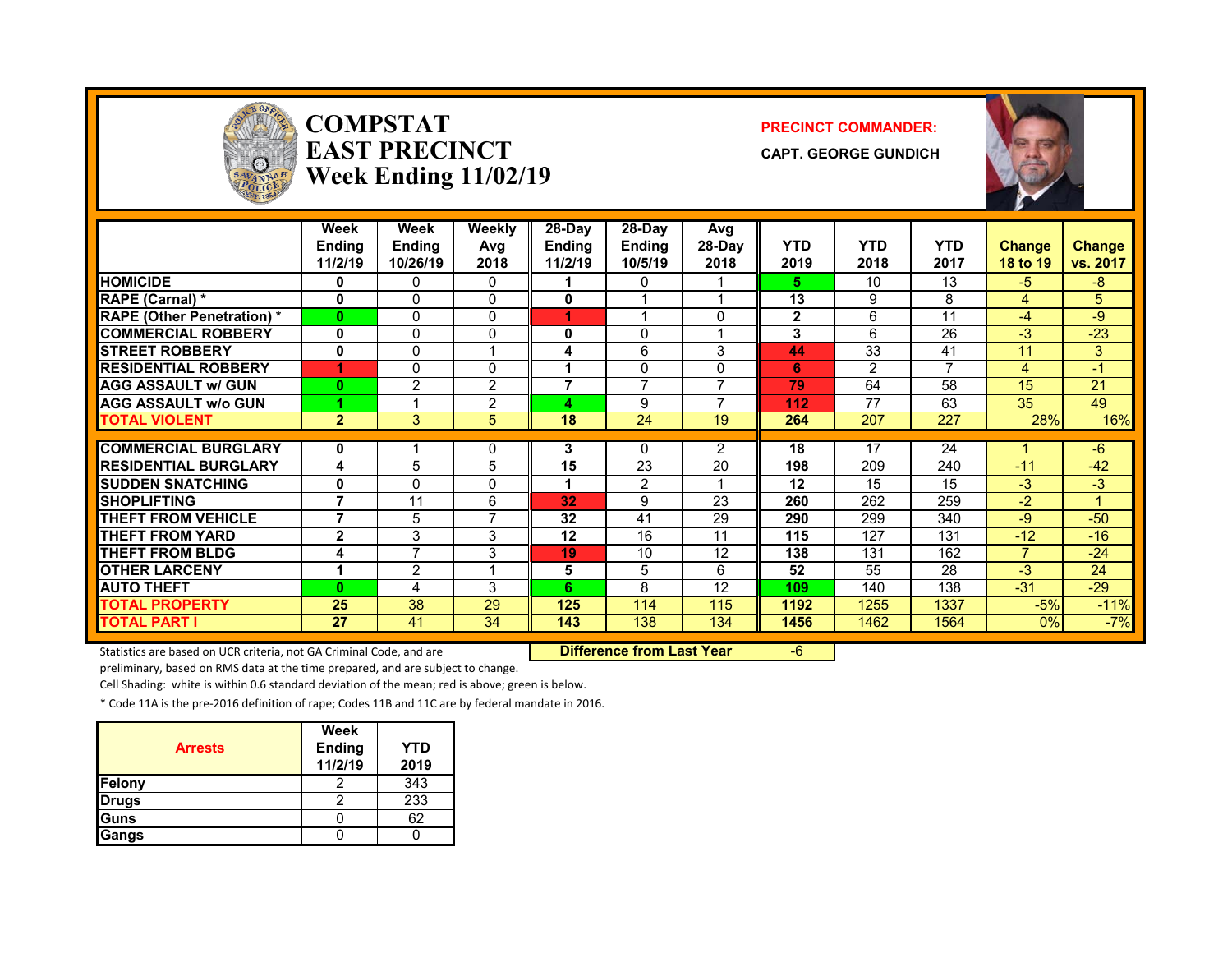# **BEAT 21North Precinct Week Ending 11/02/19**

|                                              |                              | <b>Last 4 Weeks</b> |                          |                     | 28 Days                  | 28 Day       |                |                |                    |                 |                 |
|----------------------------------------------|------------------------------|---------------------|--------------------------|---------------------|--------------------------|--------------|----------------|----------------|--------------------|-----------------|-----------------|
|                                              | Ending                       | <b>Ending</b>       | Ending                   | Ending              | <b>Ending</b>            | Average      | <b>YTD</b>     | <b>YTD</b>     | <b>YTD</b>         | <b>Change</b>   | <b>Change</b>   |
|                                              | 10/12/19                     | 10/19/19            | 10/26/19                 | 11/02/19            | 11/02/19                 | 2018         | 2019           | 2018           | 2017               | 18 to 19        | vs. 2017        |
| <b>HOMICIDE</b>                              | $\Omega$                     | 0                   | 0                        | $\Omega$            | $\Omega$                 | 0.0          | $\Omega$       | $\Omega$       | $\Omega$           | $\Omega$        | $\Omega$        |
| RAPE (Carnal) *                              | $\mathbf{0}$                 | 0                   | $\mathbf{0}$             | $\mathbf{0}$        | $\Omega$                 | 0.0          | $\mathbf{1}$   | $\Omega$       | $\mathbf{1}$       | $\mathbf{1}$    | $\Omega$        |
| <b>RAPE (Other Penetration) *</b>            | $\Omega$                     | $\Omega$            | $\Omega$                 | $\Omega$            | $\Omega$                 | 0.1          | $\Omega$       | $\mathbf{1}$   | $\Omega$           | $-1$            | $\Omega$        |
| <b>COMMERCIAL ROBBERY</b>                    | $\Omega$                     | $\Omega$            | $\mathbf{0}$             | $\Omega$            | $\Omega$                 | 0.0          | $\Omega$       | $\Omega$       | $\mathbf{1}$       | $\mathbf{0}$    | $-1$            |
| <b>STREET ROBBERY</b>                        | $\Omega$                     | 0                   | $\Omega$                 | $\Omega$            | $\Omega$                 | 0.0          | $\Omega$       | $\Omega$       | $\overline{2}$     | $\overline{0}$  | $-2$            |
| <b>RESIDENTIAL ROBBERY</b>                   | $\Omega$                     | 0                   | $\mathbf{0}$             | $\Omega$            | $\Omega$                 | 0.0          | $\Omega$       | $\Omega$       | $\Omega$           | $\overline{0}$  | $\Omega$        |
| <b>AGG ASSAULT w/ GUN</b>                    | $\Omega$                     | $\Omega$            | $\Omega$                 | $\Omega$            | $\Omega$                 | 0.2          | 3              | $\overline{2}$ | $\mathbf{1}$       | $\mathbf{1}$    | $\overline{2}$  |
| <b>AGG ASSAULT w/o GUN</b>                   | $\mathbf{1}$                 | $\mathbf{1}$        | $\mathbf{0}$             | $\Omega$            | $\overline{2}$           | 0.2          | 6              | 3              | $\overline{2}$     | 3               | $\overline{4}$  |
| <b>TOTAL VIOLENT</b>                         | $\mathbf{1}$                 | $\mathbf{1}$        | $\mathbf{0}$             | $\Omega$            | $\overline{2}$           | 0.5          | 10             | 6              | $\overline{7}$     | 67%             | 43%             |
| <b>COMMERCIAL BURGLARY</b>                   | $\Omega$                     | 0                   | 0                        | $\mathbf{0}$        | 0                        | 0.5          | 1              | 5              | $\overline{2}$     | $-4$            | $-1$            |
| <b>RESIDENTIAL BURGLARY</b>                  |                              | 0                   | 0                        | $\Omega$            |                          |              |                |                |                    | $\overline{2}$  | $\overline{2}$  |
| <b>SUDDEN SNATCHING</b>                      | $\mathbf{1}$<br>$\mathbf{0}$ | $\Omega$            | $\Omega$                 | $\Omega$            | $\mathbf{1}$<br>$\Omega$ | 0.9<br>0.0   | 14<br>$\Omega$ | 12<br>$\Omega$ | 12<br>$\mathbf{1}$ | $\mathbf{0}$    | $-1$            |
|                                              |                              |                     |                          |                     |                          |              |                |                |                    |                 |                 |
|                                              |                              |                     |                          |                     |                          |              |                |                |                    |                 |                 |
| <b>SHOPLIFTING</b>                           | 0                            | $\Omega$            | $\Omega$                 | $\Omega$            | 0                        | 0.2          | 6              | $\overline{2}$ | $\overline{2}$     | $\overline{4}$  | $\overline{4}$  |
| <b>THEFT FROM VEHICLE</b>                    | $\overline{2}$               | $\overline{2}$      | $\mathbf{0}$             | $\Omega$            | 4                        | 3.5          | 47             | 36             | 30                 | 11              | 17              |
| <b>THEFT FROM YARD</b>                       | $\Omega$                     | $\Omega$            | $\Omega$                 | 1                   | $\mathbf{1}$             | 1.2          | 5              | 14             | 13                 | $-9$            | $-8$            |
| <b>THEFT FROM BLDG</b>                       | $\Omega$                     | $\Omega$            | $\mathbf{0}$             | $\Omega$            | $\Omega$                 | 1.5          | 6              | 13             | 38                 | $-7$            | $-32$           |
| <b>OTHER LARCENY</b>                         | $\Omega$                     | $\Omega$            | $\Omega$                 | $\Omega$            | $\Omega$                 | 1.4          | 4              | 12             | 3                  | $-8$            | $\mathbf{1}$    |
| <b>AUTO THEFT</b>                            | $\mathbf{0}$                 | 0                   | $\mathbf{0}$             | $\overline{2}$      | $\overline{2}$           | 1.6          | 17             | 18             | 12                 | $-1$            | 5               |
| <b>TOTAL PROPERTY</b><br><b>TOTAL PART I</b> | 3<br>4                       | $\overline{2}$<br>3 | $\Omega$<br>$\mathbf{0}$ | $\overline{3}$<br>3 | 8<br>10                  | 10.6<br>11.0 | 100<br>110     | 112<br>118     | 113<br>120         | $-11%$<br>$-7%$ | $-12%$<br>$-8%$ |

 **Difference from Last Year**‐8

Statistics are based on UCR criteria, not GA Criminal Code.

\* Rape Code 11A is the historical definition of rape (aka Legacy Rape); Rape Codes 11B and 11C are those moved from Part II to Part I in 2017.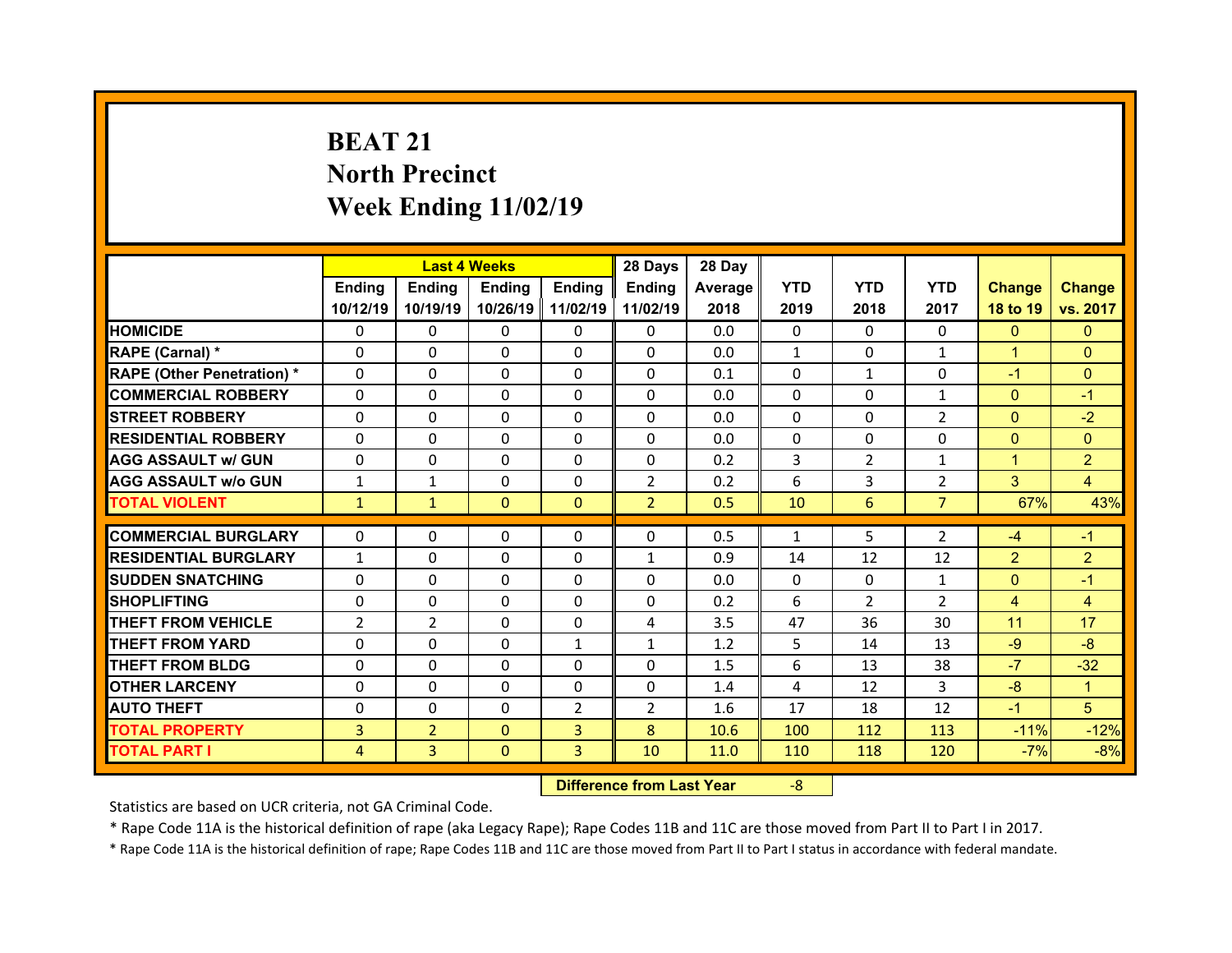# **BEAT 22North Precinct Week Ending 11/02/19**

|                                  |                | <b>Last 4 Weeks</b> |                |                | 28 Days        | 28 Day  |                |               |                |                 |                |
|----------------------------------|----------------|---------------------|----------------|----------------|----------------|---------|----------------|---------------|----------------|-----------------|----------------|
|                                  | Ending         | Ending              | Ending         | <b>Ending</b>  | Ending         | Average | <b>YTD</b>     | <b>YTD</b>    | <b>YTD</b>     | <b>Change</b>   | <b>Change</b>  |
|                                  | 10/12/19       | 10/19/19            | 10/26/19       | 11/02/19       | 11/02/19       | 2018    | 2019           | 2018          | 2017           | 18 to 19        | vs. 2017       |
| <b>HOMICIDE</b>                  | $\Omega$       | 0                   | $\Omega$       | $\Omega$       | 0              | 0.4     | 1              | 4             | $\Omega$       | $-3$            | 1.             |
| RAPE (Carnal) *                  | 0              | 0                   | $\mathbf{0}$   | $\Omega$       | 0              | 0.2     | 2              | 3             | $\overline{2}$ | $-1$            | $\Omega$       |
| <b>RAPE (Other Penetration)*</b> | 0              | $\Omega$            | $\Omega$       | $\Omega$       | 0              | 0.1     | 0              | $\mathbf{1}$  | $\mathbf{1}$   | $-1$            | $-1$           |
| <b>COMMERCIAL ROBBERY</b>        | $\Omega$       | 0                   | $\Omega$       | $\Omega$       | 0              | 0.2     | $\mathbf{1}$   | 3             | $\overline{2}$ | $-2$            | $-1$           |
| <b>STREET ROBBERY</b>            | $\Omega$       | $\Omega$            | $\mathbf{0}$   | $\Omega$       | $\Omega$       | 1.0     | $\overline{7}$ | 12            | 8              | $-5$            | $-1$           |
| <b>RESIDENTIAL ROBBERY</b>       | $\Omega$       | $\Omega$            | $\mathbf{0}$   | $\Omega$       | $\Omega$       | 0.0     | $\mathbf{1}$   | $\Omega$      | $\Omega$       | $\mathbf{1}$    | $\overline{1}$ |
| <b>AGG ASSAULT w/ GUN</b>        | $\mathbf{1}$   | $\mathbf{1}$        | $\mathbf{1}$   | $\Omega$       | 3              | 1.4     | 21             | 15            | 22             | 6               | $-1$           |
| <b>AGG ASSAULT w/o GUN</b>       | $\Omega$       | $\Omega$            | $\mathbf{1}$   | $\mathbf{1}$   | $\overline{2}$ | 1.8     | 32             | 20            | 16             | 12 <sup>2</sup> | 16             |
| <b>TOTAL VIOLENT</b>             | $\mathbf{1}$   | $\mathbf{1}$        | $\overline{2}$ | $\mathbf{1}$   | 5              | 5.1     | 65             | 58            | 51             | 12%             | 27%            |
|                                  |                |                     |                |                |                |         |                |               |                |                 |                |
| <b>COMMERCIAL BURGLARY</b>       | 0              | $\mathbf{1}$        | 0              | 1              | $\overline{2}$ | 0.5     | 6              | 5             | $\overline{7}$ | 1               | $-1$           |
|                                  |                |                     |                |                |                |         |                |               |                |                 | $-13$          |
| <b>RESIDENTIAL BURGLARY</b>      | $\Omega$       | 0                   | 0              | $\Omega$       | 0              | 1.8     | 11             | 20            | 24             | $-9$            |                |
| <b>SUDDEN SNATCHING</b>          | 0              | $\Omega$            | $\mathbf{0}$   | $\Omega$       | 0              | 0.3     | $\overline{2}$ | 4             | $\mathbf{1}$   | $-2$            | $\mathbf{1}$   |
| <b>SHOPLIFTING</b>               | 0              | $\overline{2}$      | 0              | $\Omega$       | $\overline{2}$ | 3.1     | 10             | 34            | 33             | $-24$           | $-23$          |
| <b>THEFT FROM VEHICLE</b>        | 0              | 0                   | $\mathbf{1}$   | $\mathbf{1}$   | $\overline{2}$ | 3.0     | 29             | 31            | 28             | $-2$            | $\mathbf{1}$   |
| <b>THEFT FROM YARD</b>           | 0              | $\mathbf{1}$        | 0              | $\Omega$       | $\mathbf{1}$   | 1.6     | 15             | 21            | 13             | $-6$            | $\overline{2}$ |
| <b>THEFT FROM BLDG</b>           | $\Omega$       | 0                   | $\mathbf{0}$   | $\Omega$       | 0              | 1.3     | 16             | 16            | 26             | $\mathbf{0}$    | $-10$          |
| <b>OTHER LARCENY</b>             | $\Omega$       | 0                   | $\Omega$       | $\mathbf{1}$   | $\mathbf{1}$   | 0.5     | 3              | $\mathcal{P}$ | 3              | $\mathbf{1}$    | $\Omega$       |
| <b>AUTO THEFT</b>                | $\mathbf{1}$   | $\mathbf{1}$        | $\mathbf{0}$   | 1              | 3              | 2.0     | 19             | 23            | 28             | $-4$            | $-9$           |
| <b>TOTAL PROPERTY</b>            | $\mathbf{1}$   | 5                   | $\mathbf{1}$   | $\overline{4}$ | 11             | 14.0    | 111            | 156           | 163            | $-29%$          | $-32%$         |
| <b>TOTAL PART I</b>              | $\overline{2}$ | 6                   | 3              | 5              | 16             | 19.1    | 176            | 214           | 214            | $-18%$          | $-18%$         |

 **Difference from Last Year**‐38

Statistics are based on UCR criteria, not GA Criminal Code.

\* Rape Code 11A is the historical definition of rape (aka Legacy Rape); Rape Codes 11B and 11C are those moved from Part II to Part I in 2017.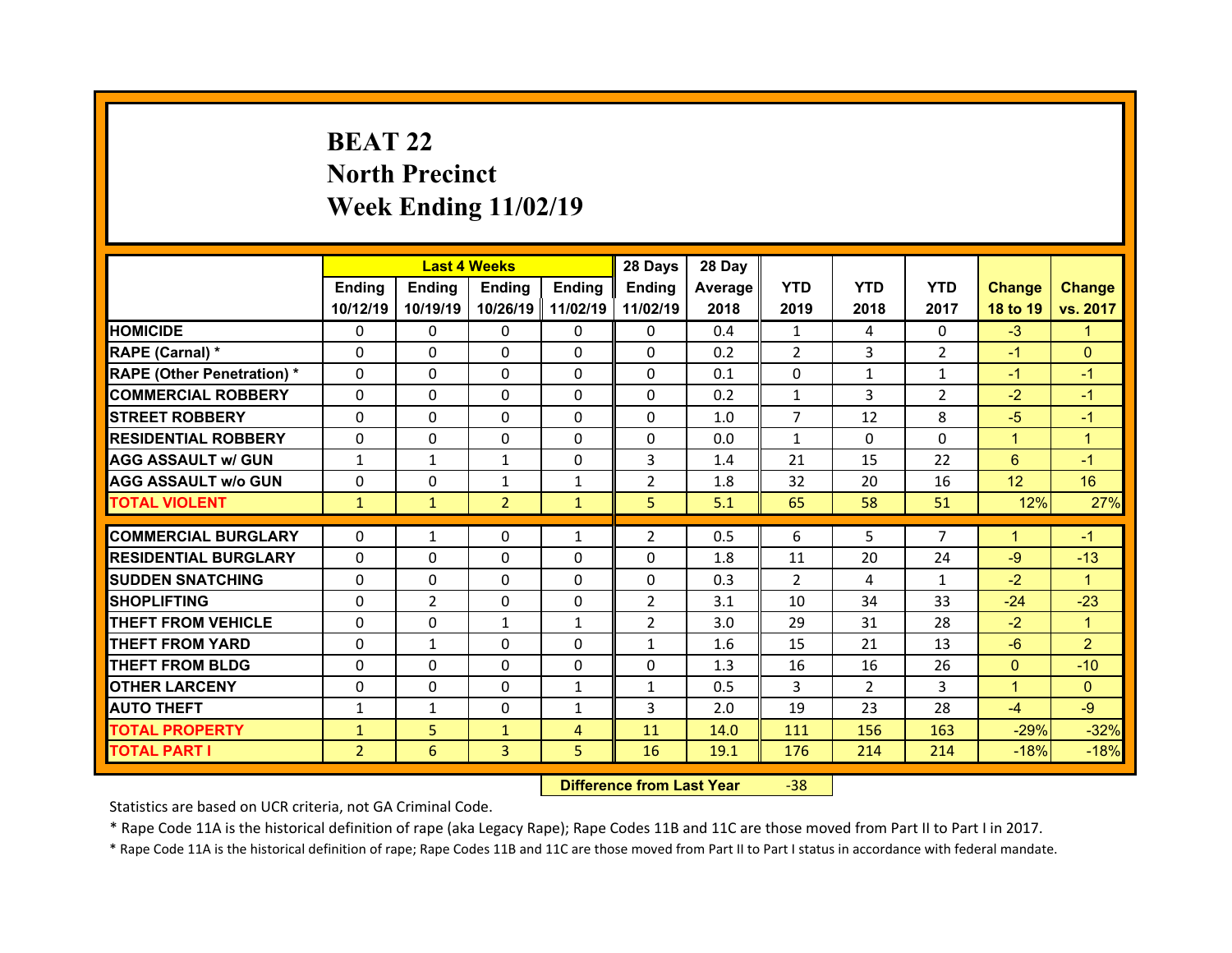# **BEAT 23 North Precinct Week Ending 11/02/19**

|                                   |                | <b>Last 4 Weeks</b> |                |                | 28 Days        | 28 Day  |                |                |                |                |                |
|-----------------------------------|----------------|---------------------|----------------|----------------|----------------|---------|----------------|----------------|----------------|----------------|----------------|
|                                   | Ending         | <b>Ending</b>       | Ending         | Ending         | <b>Ending</b>  | Average | <b>YTD</b>     | <b>YTD</b>     | <b>YTD</b>     | <b>Change</b>  | <b>Change</b>  |
|                                   | 10/12/19       | 10/19/19            | 10/26/19       | 11/02/19       | 11/02/19       | 2018    | 2019           | 2018           | 2017           | 18 to 19       | vs. 2017       |
| <b>HOMICIDE</b>                   | $\Omega$       | 0                   | 0              | $\Omega$       | $\Omega$       | 0.1     | 2              | $\mathbf{1}$   | $\mathbf{1}$   | $\mathbf{1}$   | 1              |
| RAPE (Carnal) *                   | $\mathbf{0}$   | 0                   | $\mathbf{0}$   | $\mathbf{0}$   | $\Omega$       | 0.2     | $\mathbf{1}$   | 3              | $\overline{2}$ | $-2$           | $-1$           |
| <b>RAPE (Other Penetration) *</b> | $\Omega$       | $\Omega$            | $\mathbf{0}$   | $\Omega$       | $\Omega$       | 0.0     | $\Omega$       | $\Omega$       | $\Omega$       | $\overline{0}$ | $\Omega$       |
| <b>COMMERCIAL ROBBERY</b>         | $\Omega$       | $\Omega$            | $\mathbf{0}$   | $\Omega$       | $\Omega$       | 0.1     | $\Omega$       | $\mathbf{1}$   | $\overline{2}$ | $-1$           | $-2$           |
| <b>STREET ROBBERY</b>             | $\Omega$       | 0                   | $\mathbf{1}$   | $\mathbf{1}$   | $\overline{2}$ | 0.2     | $\overline{7}$ | 5              | 6              | $\overline{2}$ | $\overline{1}$ |
| <b>RESIDENTIAL ROBBERY</b>        | $\Omega$       | 0                   | 0              | $\Omega$       | $\Omega$       | 0.1     | $\Omega$       | 3              | $\mathbf{1}$   | $-3$           | $-1$           |
| <b>AGG ASSAULT w/ GUN</b>         | $\Omega$       | $\Omega$            | $\mathbf{1}$   | $\Omega$       | $\mathbf{1}$   | 1.4     | 13             | 17             | 8              | $-4$           | 5              |
| <b>AGG ASSAULT w/o GUN</b>        | 0              | 0                   | $\mathbf 0$    | $\Omega$       | 0              | 1.4     | 21             | 15             | 14             | $6^{\circ}$    | $\overline{7}$ |
| <b>TOTAL VIOLENT</b>              | $\mathbf{0}$   | $\mathbf{0}$        | $\overline{2}$ | $\mathbf{1}$   | 3              | 3.4     | 44             | 45             | 34             | $-2%$          | 29%            |
| <b>COMMERCIAL BURGLARY</b>        | $\mathbf{1}$   | 0                   | $\mathbf{1}$   | 6              | 8              | 1.0     | 15             | 11             | 16             | $\overline{4}$ | $-1$           |
|                                   |                |                     |                |                |                |         |                |                |                |                |                |
| <b>RESIDENTIAL BURGLARY</b>       | 0              | $\mathbf{1}$        | 0              | $\Omega$       | $\mathbf{1}$   | 1.2     | 11             | 14             | 19             | $-3$           | $-8$           |
| <b>SUDDEN SNATCHING</b>           | $\Omega$       | $\Omega$            | $\Omega$       | $\Omega$       | $\Omega$       | 0.2     | 2              | $\overline{2}$ | 4              | $\Omega$       | $-2$           |
| <b>SHOPLIFTING</b>                | $\overline{2}$ | $\Omega$            | $\Omega$       | 1              | 3              | 2.8     | 19             | 30             | 13             | $-11$          | $6\phantom{1}$ |
| <b>THEFT FROM VEHICLE</b>         | 0              | $\mathbf{1}$        | 3              | $\mathbf{1}$   | 5              | 2.8     | 28             | 30             | 37             | $-2$           | $-9$           |
|                                   |                |                     |                |                |                |         |                |                |                |                |                |
| <b>THEFT FROM YARD</b>            | $\mathbf{1}$   | 0                   | $\Omega$       | $\Omega$       | $\mathbf{1}$   | 2.1     | 11             | 25             | 24             | $-14$          | $-13$          |
| <b>THEFT FROM BLDG</b>            | $\mathbf{1}$   | $\Omega$            | $\mathbf{0}$   | $\mathbf{1}$   | $\overline{2}$ | 1.8     | 13             | 21             | 20             | $-8$           | $-7$           |
| <b>OTHER LARCENY</b>              | $\Omega$       | $\Omega$            | $\mathbf{1}$   | $\Omega$       | $\mathbf{1}$   | 0.5     | 3              | 6              | 4              | $-3$           | $-1$           |
| <b>AUTO THEFT</b>                 | $\mathbf{0}$   | 0                   | $\mathbf{0}$   | $\mathbf{0}$   | $\Omega$       | 1.5     | 11             | 14             | 35             | $-3$           | $-24$          |
| <b>TOTAL PROPERTY</b>             | 5              | $\overline{2}$      | 5              | $\overline{9}$ | 21             | 13.9    | 113            | 153            | 172            | $-26%$         | $-34%$         |
| <b>TOTAL PART I</b>               | 5              | $\overline{2}$      | $\overline{7}$ | 10             | 24             | 17.3    | 157            | 198            | 206            | $-21%$         | $-24%$         |

 **Difference from Last Year**r -41

Statistics are based on UCR criteria, not GA Criminal Code.

\* Rape Code 11A is the historical definition of rape (aka Legacy Rape); Rape Codes 11B and 11C are those moved from Part II to Part I in 2017.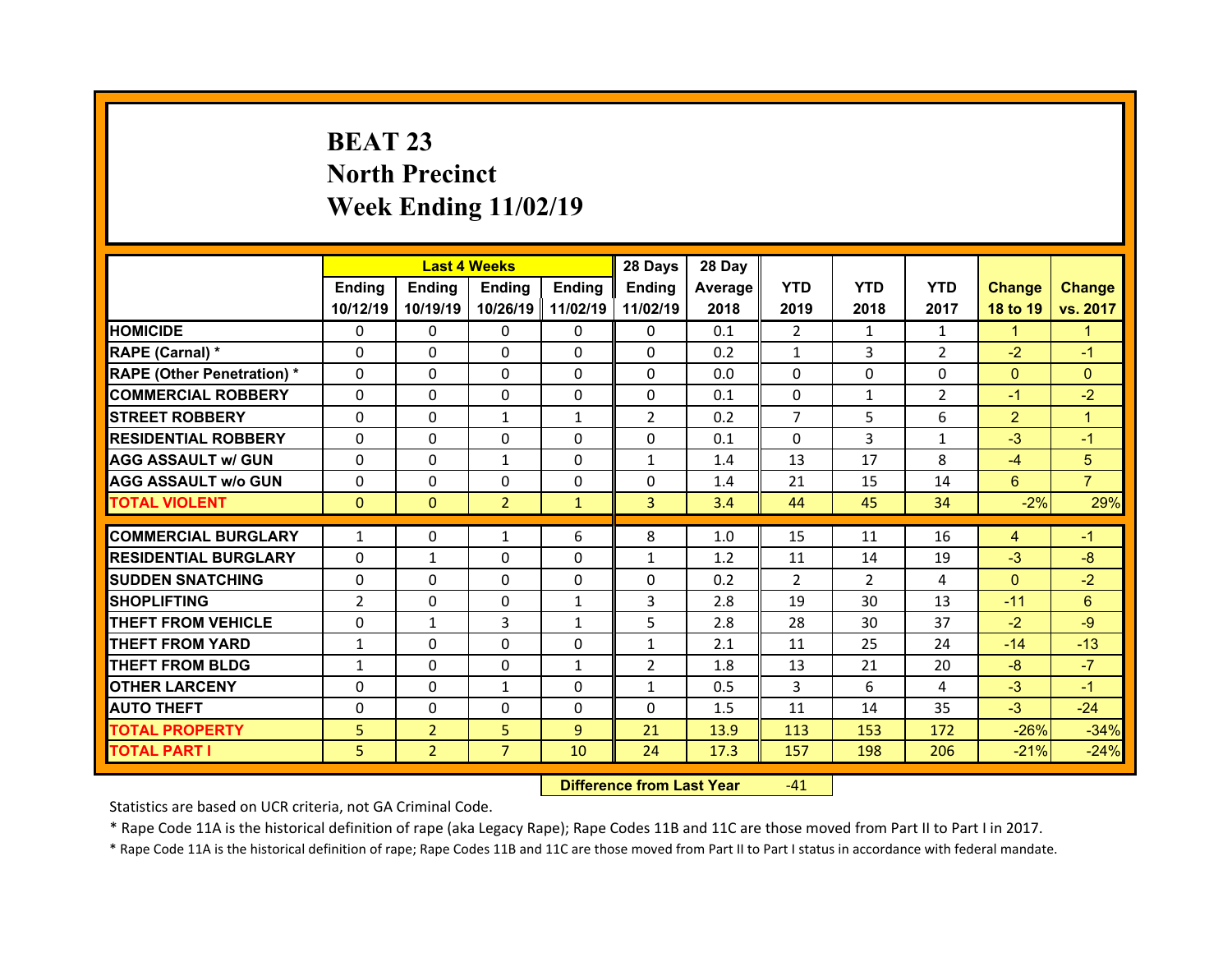# **BEAT 24North Precinct Week Ending 11/02/19**

|                                   |              | <b>Last 4 Weeks</b> |                |                | 28 Days        | 28 Day  |              |                |                |                |                |
|-----------------------------------|--------------|---------------------|----------------|----------------|----------------|---------|--------------|----------------|----------------|----------------|----------------|
|                                   | Ending       | <b>Ending</b>       | <b>Ending</b>  | Ending         | Ending         | Average | <b>YTD</b>   | <b>YTD</b>     | <b>YTD</b>     | <b>Change</b>  | <b>Change</b>  |
|                                   | 10/12/19     | 10/19/19            | 10/26/19       | 11/02/19       | 11/02/19       | 2018    | 2019         | 2018           | 2017           | 18 to 19       | vs. 2017       |
| <b>HOMICIDE</b>                   | $\Omega$     | 0                   | $\Omega$       | $\Omega$       | 0              | 0.0     | $\Omega$     | $\Omega$       | $\Omega$       | $\mathbf{0}$   | $\mathbf{0}$   |
| RAPE (Carnal) *                   | $\Omega$     | $\Omega$            | $\mathbf{0}$   | $\Omega$       | 0              | 0.0     | 2            | $\Omega$       | $\mathbf{1}$   | $\overline{2}$ | 1              |
| <b>RAPE (Other Penetration) *</b> | $\Omega$     | $\Omega$            | $\Omega$       | $\Omega$       | $\Omega$       | 0.0     | 3            | $\Omega$       | $\Omega$       | 3              | 3              |
| <b>COMMERCIAL ROBBERY</b>         | $\Omega$     | $\Omega$            | $\mathbf{1}$   | $\mathbf{1}$   | $\overline{2}$ | 0.0     | 2            | $\Omega$       | 4              | $\overline{2}$ | $-2$           |
| <b>STREET ROBBERY</b>             | $\Omega$     | $\Omega$            | 2              | $\overline{2}$ | 4              | 0.6     | 10           | 6              | 13             | $\overline{4}$ | $-3$           |
| <b>RESIDENTIAL ROBBERY</b>        | $\Omega$     | $\Omega$            | $\mathbf{0}$   | $\Omega$       | $\Omega$       | 0.0     | $\mathbf{1}$ | $\Omega$       | $\Omega$       | $\mathbf{1}$   | $\mathbf{1}$   |
| <b>AGG ASSAULT w/ GUN</b>         | $\Omega$     | $\Omega$            | $\Omega$       | $\Omega$       | $\Omega$       | 0.3     | 3            | $\mathbf{1}$   | 4              | $\overline{2}$ | $-1$           |
| <b>AGG ASSAULT w/o GUN</b>        | 0            | 0                   | 0              | $\Omega$       | $\Omega$       | 0.9     | 10           | 10             | $\overline{2}$ | $\overline{0}$ | 8              |
| <b>TOTAL VIOLENT</b>              | $\mathbf{0}$ | $\mathbf{0}$        | 3              | $\overline{3}$ | 6              | 1.8     | 31           | 17             | 24             | 82%            | 29%            |
|                                   |              |                     |                |                |                |         |              |                |                |                |                |
| <b>COMMERCIAL BURGLARY</b>        | 0            | 0                   | 0              | $\mathbf{0}$   | 0              | 0.2     | 5            | $\overline{2}$ | 3              | 3              | $\overline{2}$ |
|                                   |              |                     |                |                |                |         |              |                |                |                |                |
| <b>RESIDENTIAL BURGLARY</b>       | 0            | $\mathbf{1}$        | 0              | 1              | $\overline{2}$ | 0.6     | 13           | $\overline{7}$ | 14             | 6              | $-1$           |
| <b>SUDDEN SNATCHING</b>           | 0            | 0                   | $\mathbf{1}$   | $\Omega$       | $\mathbf{1}$   | 0.5     | 2            | 3              | 3              | $-1$           | $-1$           |
| <b>SHOPLIFTING</b>                | 0            | $\mathbf{1}$        | $\Omega$       | $\Omega$       | $\mathbf{1}$   | 4.7     | 25           | 59             | 49             | $-34$          | $-24$          |
| <b>THEFT FROM VEHICLE</b>         | 0            | 2                   | $\mathbf{1}$   | $\Omega$       | 3              | 3.9     | 44           | 41             | 88             | 3              | $-44$          |
| <b>THEFT FROM YARD</b>            | 0            | $\Omega$            | $\overline{2}$ | 1              | 3              | 1.9     | 50           | 21             | 30             | 29             | 20             |
| <b>THEFT FROM BLDG</b>            | $\mathbf{0}$ | 0                   | $\mathbf{0}$   | $\Omega$       | 0              | 1.9     | 12           | 24             | 11             | $-12$          | $\mathbf{1}$   |
| <b>OTHER LARCENY</b>              | $\mathbf{1}$ | $\Omega$            | $\mathbf{1}$   | 1              | 3              | 0.7     | 14           | 6              | 9              | 8              | 5              |
| <b>AUTO THEFT</b>                 | $\mathbf{0}$ | $\mathbf{1}$        | $\mathbf{1}$   | $\Omega$       | $\overline{2}$ | 1.0     | 9            | 12             | 28             | $-3$           | $-19$          |
| <b>TOTAL PROPERTY</b>             | $\mathbf{1}$ | 5                   | 6              | $\overline{3}$ | 15             | 15.3    | 174          | 175            | 235            | $-1%$          | $-26%$         |
| TOTAL PART I                      | $\mathbf{1}$ | 5                   | 9              | 6              | 21             | 17.2    | 205          | 192            | 259            | 7%             | $-21%$         |

 **Difference from Last Year**r 13

Statistics are based on UCR criteria, not GA Criminal Code.

\* Rape Code 11A is the historical definition of rape (aka Legacy Rape); Rape Codes 11B and 11C are those moved from Part II to Part I in 2017.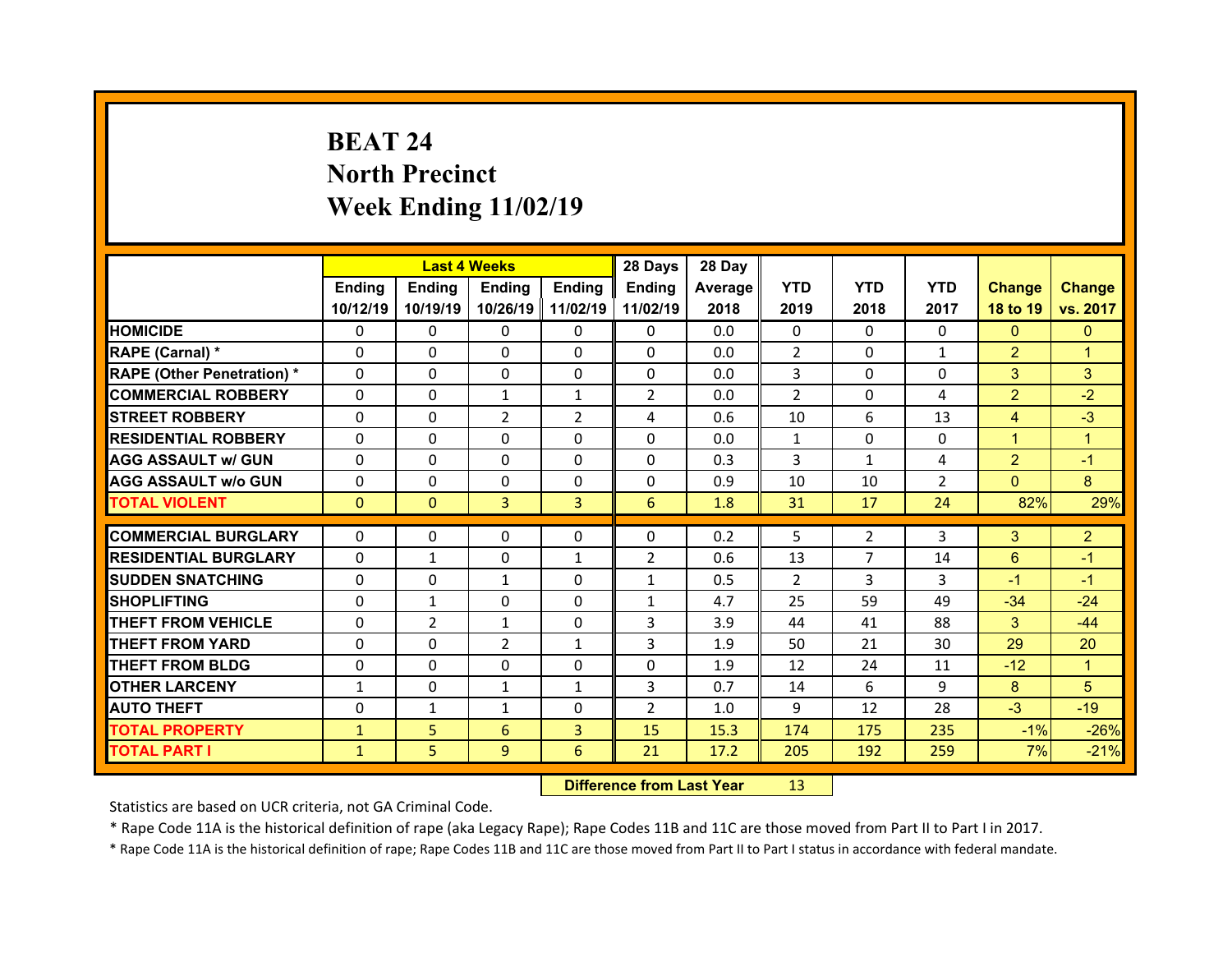# **BEAT 25 North Precinct Week Ending 11/02/19**

|                                   |                | <b>Last 4 Weeks</b> |              |                | 28 Days        | 28 Day  |                |                |                |                |                |
|-----------------------------------|----------------|---------------------|--------------|----------------|----------------|---------|----------------|----------------|----------------|----------------|----------------|
|                                   | Ending         | <b>Ending</b>       | Ending       | Ending         | <b>Ending</b>  | Average | <b>YTD</b>     | <b>YTD</b>     | <b>YTD</b>     | <b>Change</b>  | <b>Change</b>  |
|                                   | 10/12/19       | 10/19/19            | 10/26/19     | 11/02/19       | 11/02/19       | 2018    | 2019           | 2018           | 2017           | 18 to 19       | vs. 2017       |
| <b>HOMICIDE</b>                   | $\Omega$       | 0                   | 0            | $\Omega$       | $\Omega$       | 0.0     | $\Omega$       | $\Omega$       | $\Omega$       | $\Omega$       | $\mathbf{0}$   |
| RAPE (Carnal) *                   | $\mathbf{0}$   | 0                   | $\mathbf{0}$ | $\mathbf{0}$   | $\Omega$       | 0.2     | $\mathbf{1}$   | $\overline{2}$ | $\overline{2}$ | $-1$           | $-1$           |
| <b>RAPE (Other Penetration) *</b> | $\Omega$       | $\Omega$            | $\Omega$     | $\Omega$       | $\Omega$       | 0.0     | $\Omega$       | $\Omega$       | $\Omega$       | $\overline{0}$ | $\Omega$       |
| <b>COMMERCIAL ROBBERY</b>         | $\Omega$       | $\Omega$            | $\mathbf{0}$ | $\Omega$       | $\Omega$       | 0.0     | $\mathbf{1}$   | $\Omega$       | $\mathbf{1}$   | $\mathbf{1}$   | $\Omega$       |
| <b>STREET ROBBERY</b>             | $\Omega$       | 0                   | $\Omega$     | $\Omega$       | 0              | 1.2     | 4              | 15             | 19             | $-11$          | $-15$          |
| <b>RESIDENTIAL ROBBERY</b>        | $\Omega$       | 0                   | $\mathbf{0}$ | $\Omega$       | $\Omega$       | 0.0     | $\Omega$       | $\Omega$       | $\Omega$       | $\mathbf{0}$   | $\mathbf{0}$   |
| <b>AGG ASSAULT w/ GUN</b>         | $\Omega$       | $\Omega$            | $\Omega$     | $\Omega$       | $\Omega$       | 0.2     | $\overline{2}$ | $\overline{2}$ | $\overline{2}$ | $\overline{0}$ | $\Omega$       |
| <b>AGG ASSAULT w/o GUN</b>        | 0              | 0                   | $\mathbf{0}$ | $\Omega$       | $\Omega$       | 0.3     | 5              | 4              | 3              | $\mathbf{1}$   | $\overline{2}$ |
| <b>TOTAL VIOLENT</b>              | $\mathbf{0}$   | $\mathbf{0}$        | $\mathbf{0}$ | $\Omega$       | $\Omega$       | 1.9     | 13             | 23             | 27             | $-43%$         | $-52%$         |
| <b>COMMERCIAL BURGLARY</b>        | 0              |                     |              |                |                | 0.1     | 9              |                | 3              | 8              | 6              |
|                                   |                | 0                   | $\mathbf{1}$ | $\mathbf{0}$   | $\mathbf{1}$   |         |                | 1              |                |                |                |
| <b>RESIDENTIAL BURGLARY</b>       | $\mathbf{1}$   | 0                   | 0            | $\Omega$       | $\mathbf{1}$   | 0.2     | 16             | 3              | 4              | 13             | 12             |
| <b>SUDDEN SNATCHING</b>           | $\mathbf{0}$   | $\Omega$            | $\mathbf{0}$ | $\Omega$       | $\Omega$       |         | $\mathbf{1}$   | $\Omega$       | $\mathbf{1}$   |                | $\Omega$       |
|                                   |                |                     |              |                |                | 0.1     |                |                |                | $\mathbf{1}$   |                |
| <b>SHOPLIFTING</b>                | 0              | $\Omega$            | $\mathbf{1}$ | 1              | $\overline{2}$ | 1.4     | 15             | 15             | 26             | $\overline{0}$ | $-11$          |
| <b>THEFT FROM VEHICLE</b>         | 0              | $\Omega$            | $\mathbf{1}$ | $\mathbf{1}$   | $\overline{2}$ | 4.7     | 53             | 48             | 68             | 5              | $-15$          |
| <b>THEFT FROM YARD</b>            | $\mathbf{1}$   | 0                   | $\mathbf{1}$ | 1              | 3              | 2.1     | 21             | 24             | 49             | $-3$           | $-28$          |
| <b>THEFT FROM BLDG</b>            | $\Omega$       | $\mathbf{1}$        | $\mathbf{0}$ | $\Omega$       | $\mathbf{1}$   | 1.5     | 17             | 17             | 29             | $\overline{0}$ | $-12$          |
| <b>OTHER LARCENY</b>              | $\Omega$       | $\Omega$            | $\mathbf{0}$ | $\mathbf{1}$   | $\mathbf{1}$   | 1.0     | 8              | 8              | 9              | $\mathbf{0}$   | $-1$           |
| <b>AUTO THEFT</b>                 | $\mathbf{0}$   | 0                   | $\mathbf{0}$ | $\Omega$       | $\Omega$       | 1.4     | 11             | 15             | 22             | $-4$           | $-11$          |
| <b>TOTAL PROPERTY</b>             | $\overline{2}$ | $\mathbf{1}$        | 4            | $\overline{4}$ | 11             | 12.4    | 151            | 131            | 211            | 15%            | $-28%$         |
|                                   |                |                     |              |                |                |         |                |                |                |                |                |

 **Difference from Last Year**r 10

Statistics are based on UCR criteria, not GA Criminal Code.

\* Rape Code 11A is the historical definition of rape (aka Legacy Rape); Rape Codes 11B and 11C are those moved from Part II to Part I in 2017.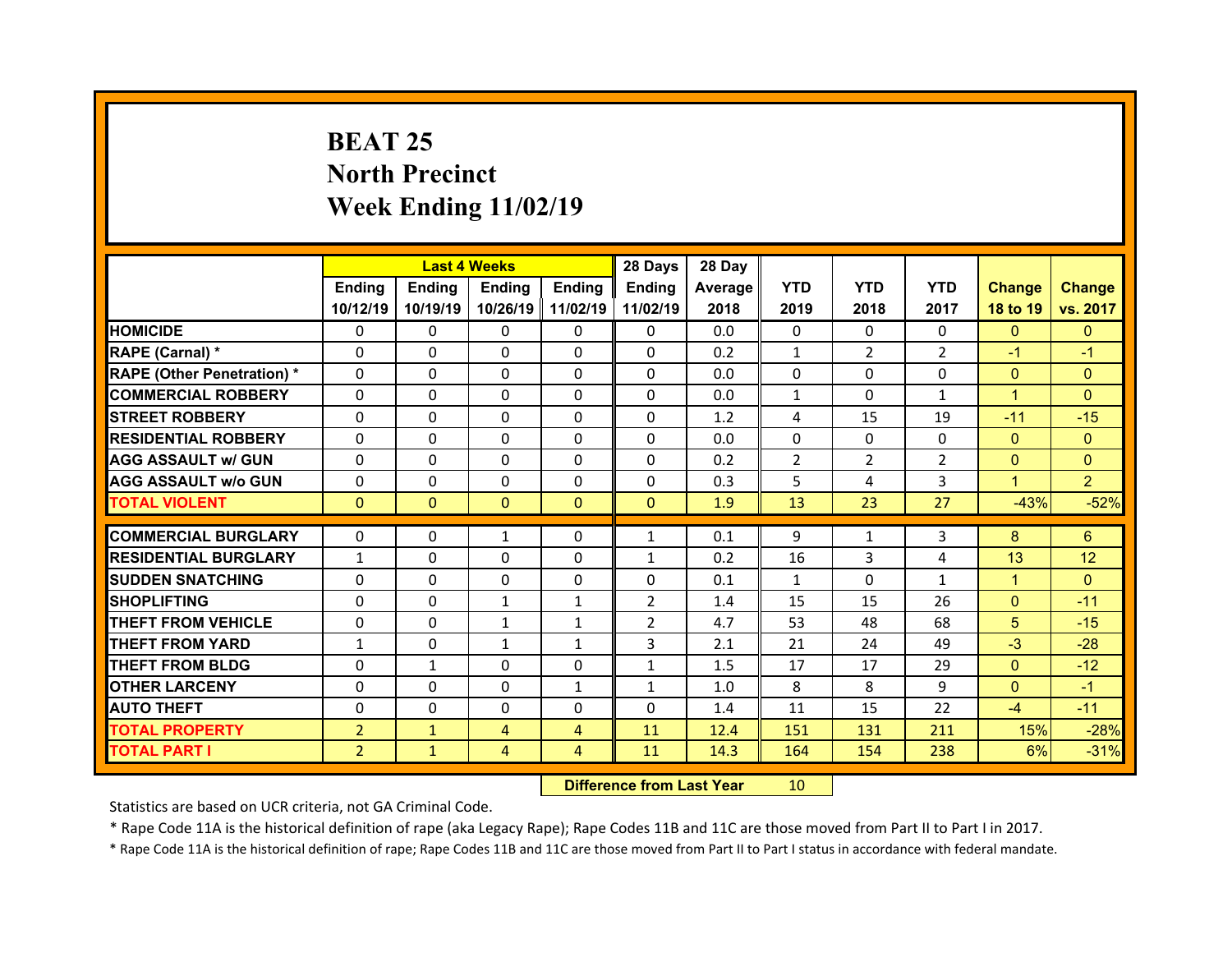# **BEAT 26 North Precinct Week Ending 11/02/19**

|                                   |                | <b>Last 4 Weeks</b> |                |                | 28 Days        | 28 Day  |                |                |                |               |                |
|-----------------------------------|----------------|---------------------|----------------|----------------|----------------|---------|----------------|----------------|----------------|---------------|----------------|
|                                   | Ending         | <b>Ending</b>       | <b>Ending</b>  | Ending         | Ending         | Average | <b>YTD</b>     | <b>YTD</b>     | <b>YTD</b>     | <b>Change</b> | <b>Change</b>  |
|                                   | 10/12/19       | 10/19/19            | 10/26/19       | 11/02/19       | 11/02/19       | 2018    | 2019           | 2018           | 2017           | 18 to 19      | vs. 2017       |
| <b>HOMICIDE</b>                   | $\Omega$       | 0                   | $\Omega$       | $\Omega$       | $\Omega$       | 0.0     | $\mathbf{1}$   | $\Omega$       | 0              | $\mathbf{1}$  | 1              |
| RAPE (Carnal) *                   | $\Omega$       | $\Omega$            | $\Omega$       | $\Omega$       | $\Omega$       | 0.2     | $\overline{2}$ | 3              | $\overline{2}$ | $-1$          | $\Omega$       |
| <b>RAPE (Other Penetration) *</b> | $\Omega$       | $\Omega$            | $\Omega$       | $\Omega$       | $\Omega$       | 0.1     | $\Omega$       | $\mathbf{1}$   | $\mathbf{1}$   | $-1$          | $-1$           |
| <b>COMMERCIAL ROBBERY</b>         | $\Omega$       | $\Omega$            | $\Omega$       | $\Omega$       | $\Omega$       | 0.0     | $\mathbf{1}$   | $\Omega$       | 3              | $\mathbf{1}$  | $-2$           |
| <b>STREET ROBBERY</b>             | $\Omega$       | $\overline{2}$      | 2              | $\Omega$       | 4              | 1.2     | 14             | 13             | $\overline{7}$ | $\mathbf{1}$  | $\overline{7}$ |
| <b>RESIDENTIAL ROBBERY</b>        | $\Omega$       | $\Omega$            | $\Omega$       | $\Omega$       | $\Omega$       | 0.0     | $\mathbf{0}$   | $\Omega$       | $\Omega$       | $\mathbf{0}$  | $\Omega$       |
| <b>AGG ASSAULT w/ GUN</b>         | $\Omega$       | 0                   | $\mathbf{1}$   | $\Omega$       | $\mathbf{1}$   | 0.2     | 5              | $\overline{2}$ | 3              | 3             | $\overline{2}$ |
| <b>AGG ASSAULT w/o GUN</b>        | $\overline{2}$ | $\Omega$            | $\mathbf{1}$   | $\mathbf{1}$   | 4              | 1.8     | 18             | 20             | 17             | $-2$          | $\mathbf{1}$   |
| <b>TOTAL VIOLENT</b>              | $\overline{2}$ | $\overline{2}$      | $\overline{4}$ | $\mathbf{1}$   | 9 <sup>°</sup> | 3.5     | 41             | 39             | 33             | 5%            | 24%            |
|                                   |                |                     |                |                |                |         |                |                |                |               |                |
| <b>COMMERCIAL BURGLARY</b>        | 0              | 0                   | 1              | 0              | $\mathbf{1}$   | 0.2     | 6              | $\overline{2}$ | 9              | 4             | $-3$           |
| <b>RESIDENTIAL BURGLARY</b>       | 0              | $\Omega$            | $\Omega$       | $\Omega$       | $\Omega$       | 0.2     | $\mathbf{1}$   | $\mathbf{1}$   | $\mathbf{1}$   | $\mathbf{0}$  | $\Omega$       |
|                                   |                |                     |                |                |                |         |                |                |                |               |                |
| <b>SUDDEN SNATCHING</b>           | $\Omega$       | 0                   | 0              | $\Omega$       | $\Omega$       | 0.8     | 5              | 11             | 15             | $-6$          | $-10$          |
| <b>SHOPLIFTING</b>                | $\overline{2}$ | $\mathbf{1}$        | $\mathbf{1}$   | 2              | 6              | 2.5     | 30             | 27             | 28             | 3             | $\overline{2}$ |
| <b>THEFT FROM VEHICLE</b>         | 3              | $\Omega$            | $\mathbf{1}$   | 0              | 4              | 2.8     | 35             | 29             | 41             | 6             | $-6$           |
| <b>THEFT FROM YARD</b>            | $\mathbf{1}$   | $\mathbf{1}$        | $\mathbf{1}$   | $\Omega$       | 3              | 2.2     | 19             | 23             | 26             | $-4$          | $-7$           |
| <b>THEFT FROM BLDG</b>            | $\mathbf{1}$   | $\mathbf{1}$        | $\mathbf{1}$   | 0              | 3              | 2.8     | 26             | 31             | 42             | $-5$          | $-16$          |
| <b>OTHER LARCENY</b>              | $\Omega$       | $\Omega$            | $\Omega$       | $\mathbf{1}$   | $\mathbf{1}$   | 1.0     | 5              | 10             | 3              | $-5$          | $\overline{2}$ |
| <b>AUTO THEFT</b>                 | $\Omega$       | 0                   | $\Omega$       | 0              | $\Omega$       | 1.5     | 6              | 20             | 14             | $-14$         | $-8$           |
| <b>TOTAL PROPERTY</b>             | $\overline{7}$ | $\overline{3}$      | 5              | $\overline{3}$ | 18             | 14.0    | 133            | 154            | 179            | $-14%$        | $-26%$         |
| <b>TOTAL PART I</b>               | 9              | 5                   | 9              | $\overline{4}$ | 27             | 17.5    | 174            | 193            | 212            | $-10%$        | $-18%$         |

 **Difference from Last Year**r - 19

Statistics are based on UCR criteria, not GA Criminal Code.

\* Rape Code 11A is the historical definition of rape (aka Legacy Rape); Rape Codes 11B and 11C are those moved from Part II to Part I in 2017.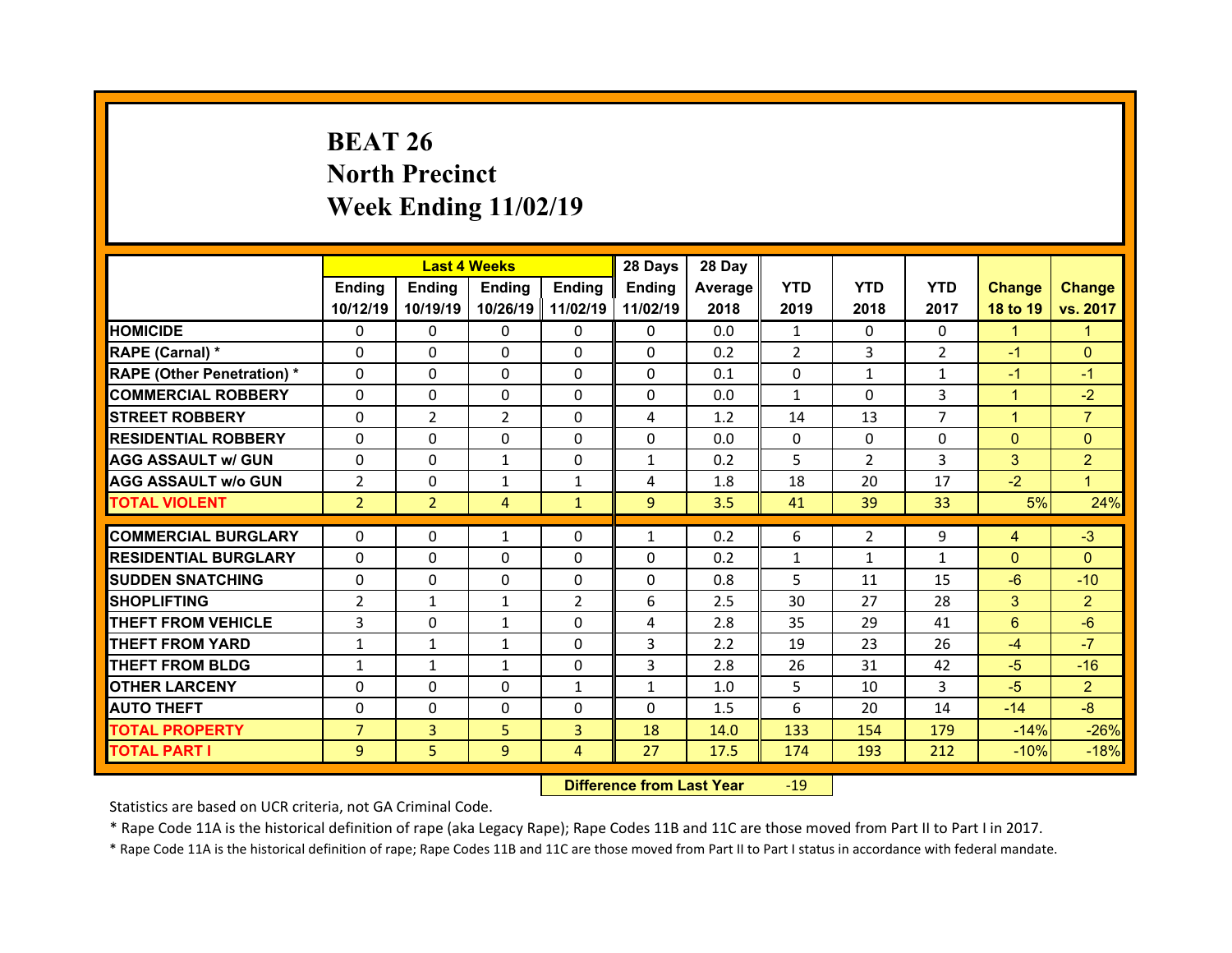# **BEAT 27North Precinct Week Ending 11/02/19**

|                                   |              | <b>Last 4 Weeks</b> |                |                | 28 Days       | 28 Day  |                |                |                |                |                |
|-----------------------------------|--------------|---------------------|----------------|----------------|---------------|---------|----------------|----------------|----------------|----------------|----------------|
|                                   | Ending       | <b>Ending</b>       | Ending         | Ending         | <b>Ending</b> | Average | <b>YTD</b>     | <b>YTD</b>     | <b>YTD</b>     | <b>Change</b>  | <b>Change</b>  |
|                                   | 10/12/19     | 10/19/19            | 10/26/19       | 11/02/19       | 11/02/19      | 2018    | 2019           | 2018           | 2017           | 18 to 19       | vs. 2017       |
| <b>HOMICIDE</b>                   | $\Omega$     | 0                   | 0              | $\Omega$       | $\Omega$      | 0.0     | $\mathbf{1}$   | $\Omega$       | $\mathcal{P}$  | $\mathbf{1}$   | $-1$           |
| RAPE (Carnal) *                   | $\mathbf{0}$ | $\mathbf{1}$        | $\mathbf{0}$   | $\mathbf{0}$   | $\mathbf{1}$  | 0.2     | $\overline{3}$ | $\mathbf{1}$   | $\overline{7}$ | $\overline{2}$ | $-4$           |
| <b>RAPE (Other Penetration) *</b> | $\Omega$     | $\Omega$            | $\Omega$       | $\Omega$       | $\Omega$      | 0.2     | 3              | 3              | $\overline{2}$ | $\mathbf{0}$   | $\mathbf{1}$   |
| <b>COMMERCIAL ROBBERY</b>         | $\Omega$     | $\Omega$            | $\mathbf{0}$   | $\Omega$       | $\Omega$      | 0.2     | $\mathbf{1}$   | $\overline{2}$ | $\Omega$       | $-1$           | $\mathbf{1}$   |
| <b>STREET ROBBERY</b>             | $\Omega$     | 0                   | $\Omega$       | $\Omega$       | $\Omega$      | 0.8     | 14             | $\overline{7}$ | 10             | $\overline{7}$ | 4              |
| <b>RESIDENTIAL ROBBERY</b>        | $\Omega$     | 0                   | $\mathbf{0}$   | $\Omega$       | $\Omega$      | 0.2     | $\mathbf{1}$   | $\overline{2}$ | $\Omega$       | $-1$           | $\mathbf{1}$   |
| <b>AGG ASSAULT w/ GUN</b>         | $\Omega$     | $\Omega$            | $\Omega$       | $\mathbf{1}$   | $\mathbf{1}$  | 1.1     | 14             | 12             | 6              | $\overline{2}$ | 8              |
| <b>AGG ASSAULT w/o GUN</b>        | 0            | $\mathbf{1}$        | $\overline{2}$ | $\mathbf{1}$   | 4             | 1.1     | 32             | 9              | 17             | 23             | 15             |
| <b>TOTAL VIOLENT</b>              | $\mathbf{0}$ | $\overline{2}$      | $\overline{2}$ | $\overline{2}$ | 6             | 3.5     | 69             | 36             | 44             | 92%            | 57%            |
|                                   |              |                     |                |                |               |         |                |                |                |                |                |
|                                   |              |                     |                |                |               |         |                |                |                |                |                |
| <b>COMMERCIAL BURGLARY</b>        | 0            | 0                   | 0              | $\mathbf{0}$   | 0             | 0.4     | 4              | 5              | 4              | $-1$           | $\mathbf{0}$   |
| <b>RESIDENTIAL BURGLARY</b>       | 0            | 0                   | 0              | $\Omega$       | 0             | 0.8     | 5              | 9              | $\overline{7}$ | $-4$           | $-2$           |
| <b>SUDDEN SNATCHING</b>           | $\Omega$     | $\Omega$            | $\mathbf{1}$   | $\Omega$       | $\mathbf{1}$  | 0.5     | 3              | 8              | 16             | $-5$           | $-13$          |
| <b>SHOPLIFTING</b>                | 0            | $\Omega$            | 3              | $\Omega$       | 3             | 3.3     | 37             | 38             | 15             | $-1$           | 22             |
| <b>THEFT FROM VEHICLE</b>         | 3            | $\mathbf{1}$        | 2              | $\Omega$       | 6             | 2.5     | 37             | 24             | 46             | 13             | $-9$           |
| <b>THEFT FROM YARD</b>            | $\mathbf{1}$ | $\mathbf{1}$        | $\Omega$       | $\mathbf{1}$   | 3             | 1.5     | 10             | 17             | 18             | $-7$           | $-8$           |
| <b>THEFT FROM BLDG</b>            | $\Omega$     | $\Omega$            | $\mathbf{0}$   | $\Omega$       | $\Omega$      | 2.9     | 28             | 34             | 32             | $-6$           | $-4$           |
| <b>OTHER LARCENY</b>              | $\Omega$     | $\Omega$            | $\Omega$       | $\Omega$       | $\Omega$      | 0.5     | 3              | 3              | $\overline{2}$ | $\overline{0}$ | $\overline{1}$ |
| <b>AUTO THEFT</b>                 | $\mathbf{0}$ | $\mathbf{1}$        | $\mathbf{0}$   | $\mathbf{0}$   | $\mathbf{1}$  | 1.2     | 11             | 15             | 12             | $-4$           | $-1$           |
| <b>TOTAL PROPERTY</b>             | 4            | 3                   | 6              | $\mathbf{1}$   | 14            | 13.6    | 138            | 153            | 152            | $-10%$         | $-9%$          |
| <b>TOTAL PART I</b>               | 4            | 5                   | 8              | 3              | 20            | 17.1    | 207            | 189            | 196            | 10%            | 6%             |

 **Difference from Last Year**r 18

Statistics are based on UCR criteria, not GA Criminal Code.

\* Rape Code 11A is the historical definition of rape (aka Legacy Rape); Rape Codes 11B and 11C are those moved from Part II to Part I in 2017.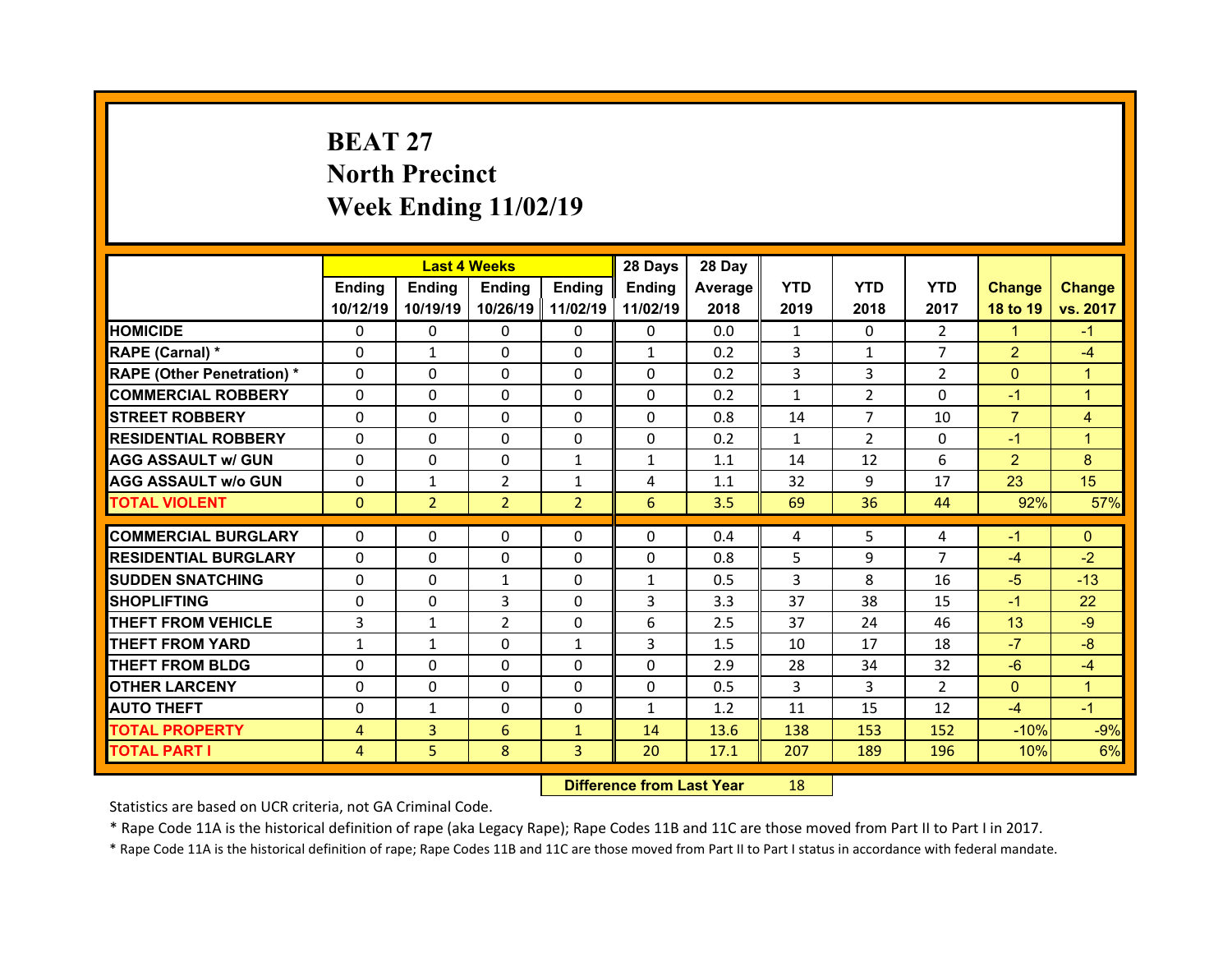# **BEAT 31Central Precinct Week Ending 11/02/19**

|                                   |                | <b>Last 4 Weeks</b> |                |                | 28 Days        | 28 Day  |                |                |                |                 |                |
|-----------------------------------|----------------|---------------------|----------------|----------------|----------------|---------|----------------|----------------|----------------|-----------------|----------------|
|                                   | Ending         | <b>Endina</b>       | <b>Ending</b>  | <b>Ending</b>  | <b>Ending</b>  | Average | <b>YTD</b>     | <b>YTD</b>     | <b>YTD</b>     | <b>Change</b>   | <b>Change</b>  |
|                                   | 10/12/19       | 10/19/19            | 10/26/19       | 11/02/19       | 11/02/19       | 2018    | 2019           | 2018           | 2017           | 18 to 19        | vs. 2017       |
| <b>HOMICIDE</b>                   | 0              | $\Omega$            | $\Omega$       | $\Omega$       | 0              | 0.2     | $\mathbf{1}$   | $\mathbf{1}$   | $\mathbf{1}$   | $\mathbf{0}$    | $\mathbf{0}$   |
| RAPE (Carnal) *                   | $\mathbf{1}$   | 0                   | 0              | $\Omega$       | $\mathbf{1}$   | 0.0     | 4              | $\Omega$       | $\overline{2}$ | $\overline{4}$  | $\overline{2}$ |
| <b>RAPE (Other Penetration) *</b> | $\Omega$       | 0                   | 0              | $\Omega$       | $\Omega$       | 0.2     | $\overline{2}$ | $\mathbf{1}$   | 4              | $\mathbf{1}$    | $-2$           |
| <b>COMMERCIAL ROBBERY</b>         | $\Omega$       | 0                   | $\Omega$       | $\Omega$       | $\Omega$       | 0.1     | $\Omega$       | $\mathbf{1}$   | $\Omega$       | $-1$            | $\Omega$       |
| <b>STREET ROBBERY</b>             | $\Omega$       | 0                   | $\Omega$       | $\Omega$       | $\Omega$       | 0.7     | $\overline{7}$ | 8              | 13             | $-1$            | $-6$           |
| <b>RESIDENTIAL ROBBERY</b>        | $\Omega$       | 0                   | 0              | $\Omega$       | $\Omega$       | 0.0     | $\Omega$       | $\Omega$       | $\mathcal{P}$  | $\Omega$        | $-2$           |
| <b>AGG ASSAULT w/ GUN</b>         | $\Omega$       | 0                   | $\Omega$       | $\Omega$       | $\Omega$       | 0.8     | 14             | 9              | 13             | 5               | 1              |
| <b>AGG ASSAULT w/o GUN</b>        | $\mathbf{1}$   | 0                   | $\Omega$       | $\overline{2}$ | 3              | 0.7     | 21             | 8              | 12             | 13              | 9 <sup>°</sup> |
| <b>TOTAL VIOLENT</b>              | $\overline{2}$ | $\mathbf{0}$        | $\mathbf{0}$   | $\overline{2}$ | $\overline{4}$ | 2.6     | 49             | 28             | 47             | 75%             | 4%             |
|                                   |                |                     |                |                |                |         |                |                |                |                 |                |
| <b>COMMERCIAL BURGLARY</b>        | $\mathbf{1}$   | $\mathbf{1}$        | 0              | 0              | $\overline{2}$ | 0.6     | 13             | 8              | 3              | 5               | 10             |
| <b>RESIDENTIAL BURGLARY</b>       | $\Omega$       | 0                   | 0              | 0              | $\Omega$       | 1.9     | 36             | 23             | 27             | 13              | 9              |
| <b>SUDDEN SNATCHING</b>           | $\Omega$       | 0                   | $\Omega$       | $\Omega$       | $\Omega$       | 0.1     | 3              | $\mathbf{1}$   | 4              | $\overline{2}$  | $-1$           |
| <b>SHOPLIFTING</b>                | $\Omega$       | 0                   | $\Omega$       | 1              | $\mathbf{1}$   | 0.2     | 4              | $\overline{2}$ | 16             | $\overline{2}$  | $-12$          |
|                                   |                |                     |                |                |                |         |                |                |                |                 |                |
| <b>THEFT FROM VEHICLE</b>         | 0              | $\mathbf{1}$        | $\overline{2}$ | $\mathbf{0}$   | 3              | 5.2     | 52             | 60             | 79             | $-8$            | $-27$          |
| <b>THEFT FROM YARD</b>            | $\mathbf{1}$   | 0                   | $\Omega$       | 3              | 4              | 3.8     | 49             | 39             | 54             | 10 <sup>°</sup> | $-5$           |
| <b>THEFT FROM BLDG</b>            | 0              | 0                   | 0              | $\Omega$       | $\Omega$       | 2.0     | 17             | 22             | 32             | $-5$            | $-15$          |
| <b>OTHER LARCENY</b>              | $\mathbf{1}$   | 0                   | $\Omega$       | $\Omega$       | $\mathbf{1}$   | 1.5     | 18             | $\overline{7}$ | $\overline{7}$ | 11              | 11             |
| <b>AUTO THEFT</b>                 | 0              | 0                   | 0              | 1              | $\mathbf{1}$   | 1.8     | 12             | 22             | 34             | $-10$           | $-22$          |
| <b>TOTAL PROPERTY</b>             | $\overline{3}$ | $\overline{2}$      | $\overline{2}$ | 5              | 12             | 17.0    | 204            | 184            | 256            | 11%             | $-20%$         |
| <b>TOTAL PART I</b>               | 5.             | $\overline{2}$      | $\overline{2}$ | $\overline{7}$ | 16             | 19.6    | 253            | 212            | 303            | 19%             | $-17%$         |

 **Difference from Last Year**r 41

Statistics are based on UCR criteria, not GA Criminal Code.

\* Rape Code 11A is the historical definition of rape (aka Legacy Rape); Rape Codes 11B and 11C are those moved from Part II to Part I in 2017.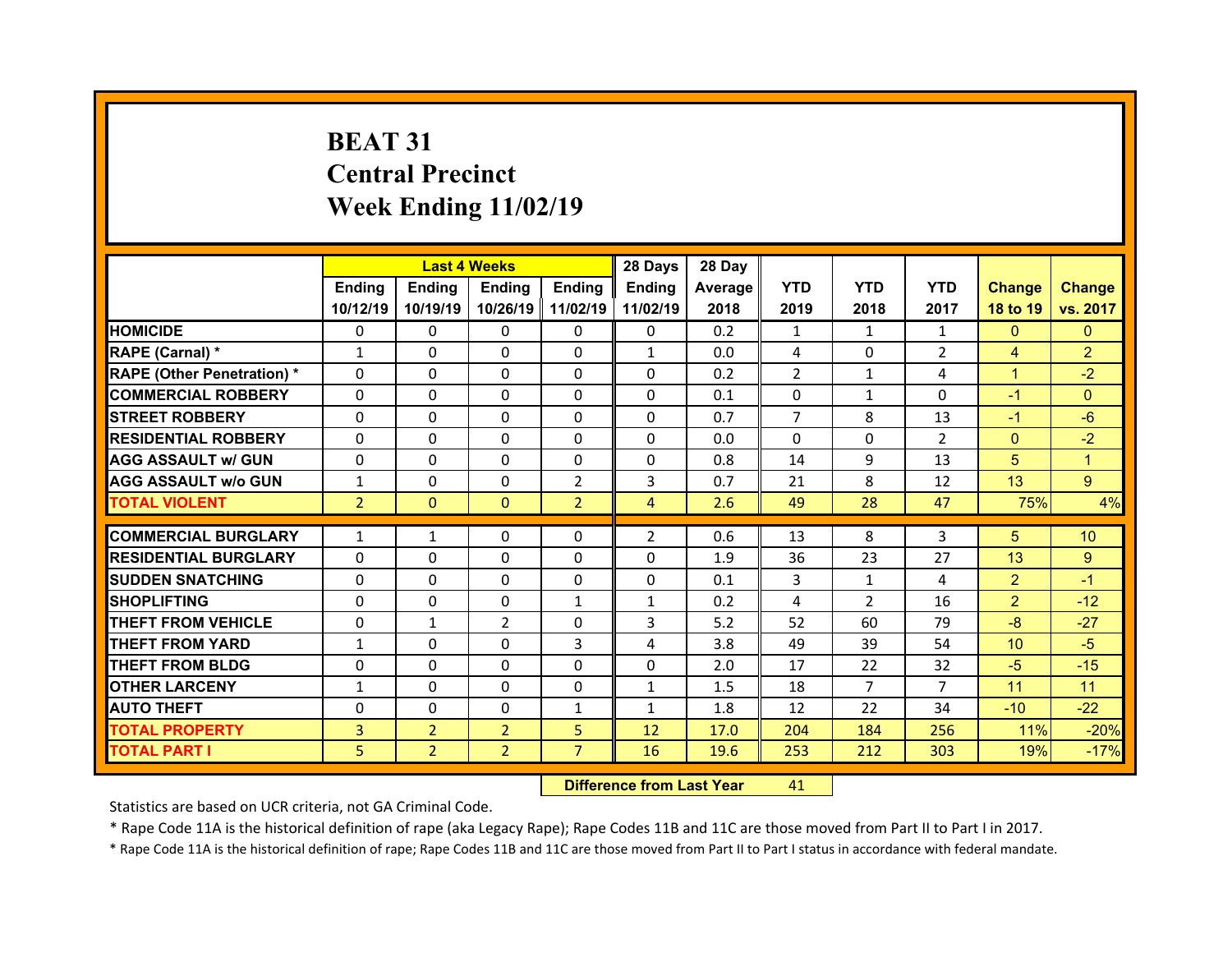# **BEAT 32 Central Precinct Week Ending 11/02/19**

|                                   |                | <b>Last 4 Weeks</b> |                |                | 28 Days        | 28 Day  |               |                |                |                |                |
|-----------------------------------|----------------|---------------------|----------------|----------------|----------------|---------|---------------|----------------|----------------|----------------|----------------|
|                                   | Ending         | <b>Ending</b>       | <b>Ending</b>  | Ending         | Ending         | Average | <b>YTD</b>    | <b>YTD</b>     | <b>YTD</b>     | <b>Change</b>  | <b>Change</b>  |
|                                   | 10/12/19       | 10/19/19            | 10/26/19       | 11/02/19       | 11/02/19       | 2018    | 2019          | 2018           | 2017           | 18 to 19       | vs. 2017       |
| <b>HOMICIDE</b>                   | $\Omega$       | $\Omega$            | 0              | $\Omega$       | 0              | 0.0     | $\mathbf{1}$  | $\Omega$       | $\Omega$       | $\mathbf{1}$   | 1              |
| RAPE (Carnal) *                   | $\Omega$       | 0                   | $\mathbf{0}$   | $\mathbf{0}$   | 0              | 0.1     | 3             | $\mathbf{1}$   | 4              | $\overline{2}$ | $-1$           |
| <b>RAPE (Other Penetration) *</b> | $\mathbf{1}$   | 0                   | $\Omega$       | $\Omega$       | $\mathbf{1}$   | 0.1     | $\mathbf{1}$  | $\mathbf{1}$   | $\mathbf{1}$   | $\mathbf{0}$   | $\Omega$       |
| <b>COMMERCIAL ROBBERY</b>         | $\Omega$       | $\Omega$            | $\Omega$       | $\Omega$       | $\Omega$       | 0.3     | 8             | 4              | $\overline{7}$ | $\overline{4}$ | 1              |
| <b>STREET ROBBERY</b>             | $\Omega$       | $\Omega$            | $\Omega$       | $\Omega$       | $\Omega$       | 0.3     | 3             | 4              | $\overline{2}$ | $-1$           | $\overline{1}$ |
| <b>RESIDENTIAL ROBBERY</b>        | $\Omega$       | $\Omega$            | $\mathbf{0}$   | $\Omega$       | $\Omega$       | 0.1     | $\Omega$      | $\mathbf{1}$   | $\Omega$       | $-1$           | $\Omega$       |
| <b>AGG ASSAULT w/ GUN</b>         | $\Omega$       | 0                   | $\overline{2}$ | $\Omega$       | $\overline{2}$ | 0.5     | 4             | $\overline{7}$ | 5              | $-3$           | $-1$           |
| <b>AGG ASSAULT w/o GUN</b>        | $\Omega$       | $\Omega$            | $\mathbf{0}$   | $\Omega$       | $\Omega$       | 0.8     | 9             | $\overline{7}$ | 4              | $\overline{2}$ | 5              |
| <b>TOTAL VIOLENT</b>              | $\mathbf{1}$   | $\mathbf{0}$        | $\overline{2}$ | $\mathbf{0}$   | $\overline{3}$ | 2.2     | 29            | 25             | 23             | 16%            | 26%            |
| <b>COMMERCIAL BURGLARY</b>        | $\Omega$       | $\Omega$            | 0              |                |                | 0.2     |               | $\overline{2}$ | 3              | $\overline{2}$ | 1.             |
|                                   |                |                     |                | $\mathbf{1}$   | $\mathbf{1}$   |         | 4             |                |                |                |                |
| <b>RESIDENTIAL BURGLARY</b>       | 0              | 0                   | $\mathbf{1}$   | $\Omega$       | $\mathbf{1}$   | 2.1     | 23            | 23             | 23             | $\mathbf{0}$   | $\Omega$       |
| <b>SUDDEN SNATCHING</b>           | $\mathbf{0}$   | 0                   | $\mathbf{0}$   | $\Omega$       | 0              | 0.0     | $\mathcal{P}$ | $\Omega$       | $\mathcal{P}$  | $\overline{2}$ | $\Omega$       |
| <b>SHOPLIFTING</b>                | $\mathbf{1}$   | $\Omega$            | $\mathbf{1}$   | $\Omega$       | $\overline{2}$ | 5.2     | 38            | 63             | 43             | $-25$          | $-5$           |
| <b>THEFT FROM VEHICLE</b>         | $\mathbf{1}$   | 0                   | $\mathbf{1}$   | $\Omega$       | $\overline{2}$ | 6.4     | 52            | 72             | 93             | $-20$          | $-41$          |
| <b>THEFT FROM YARD</b>            | $\mathbf{1}$   | $\overline{2}$      | $\mathbf{0}$   | $\Omega$       | 3              | 3.6     | 29            | 45             | 32             | $-16$          | $-3$           |
| <b>THEFT FROM BLDG</b>            | $\mathbf{0}$   | 0                   | 0              | $\mathbf{1}$   | $\mathbf{1}$   | 2.4     | 30            | 31             | 44             | $-1$           | $-14$          |
| <b>OTHER LARCENY</b>              | $\Omega$       | 0                   | $\mathbf{1}$   | $\Omega$       | $\mathbf{1}$   | 1.7     | 5             | 16             | 8              | $-11$          | $-3$           |
| <b>AUTO THEFT</b>                 | 0              | $\mathbf{1}$        | $\mathbf{0}$   | $\Omega$       | $\mathbf{1}$   | 1.7     | 15            | 18             | 27             | $-3$           | $-12$          |
| <b>TOTAL PROPERTY</b>             | $\overline{3}$ | $\overline{3}$      | 4              | $\overline{2}$ | 12             | 23.2    | 198           | 270            | 275            | $-27%$         | $-28%$         |
| <b>TOTAL PART I</b>               | 4              | 3                   | 6              | $\overline{2}$ | 15             | 25.5    | 227           | 295            | 298            | $-23%$         | $-24%$         |

 **Difference from Last Year**r -68

Statistics are based on UCR criteria, not GA Criminal Code.

\* Rape Code 11A is the historical definition of rape (aka Legacy Rape); Rape Codes 11B and 11C are those moved from Part II to Part I in 2017.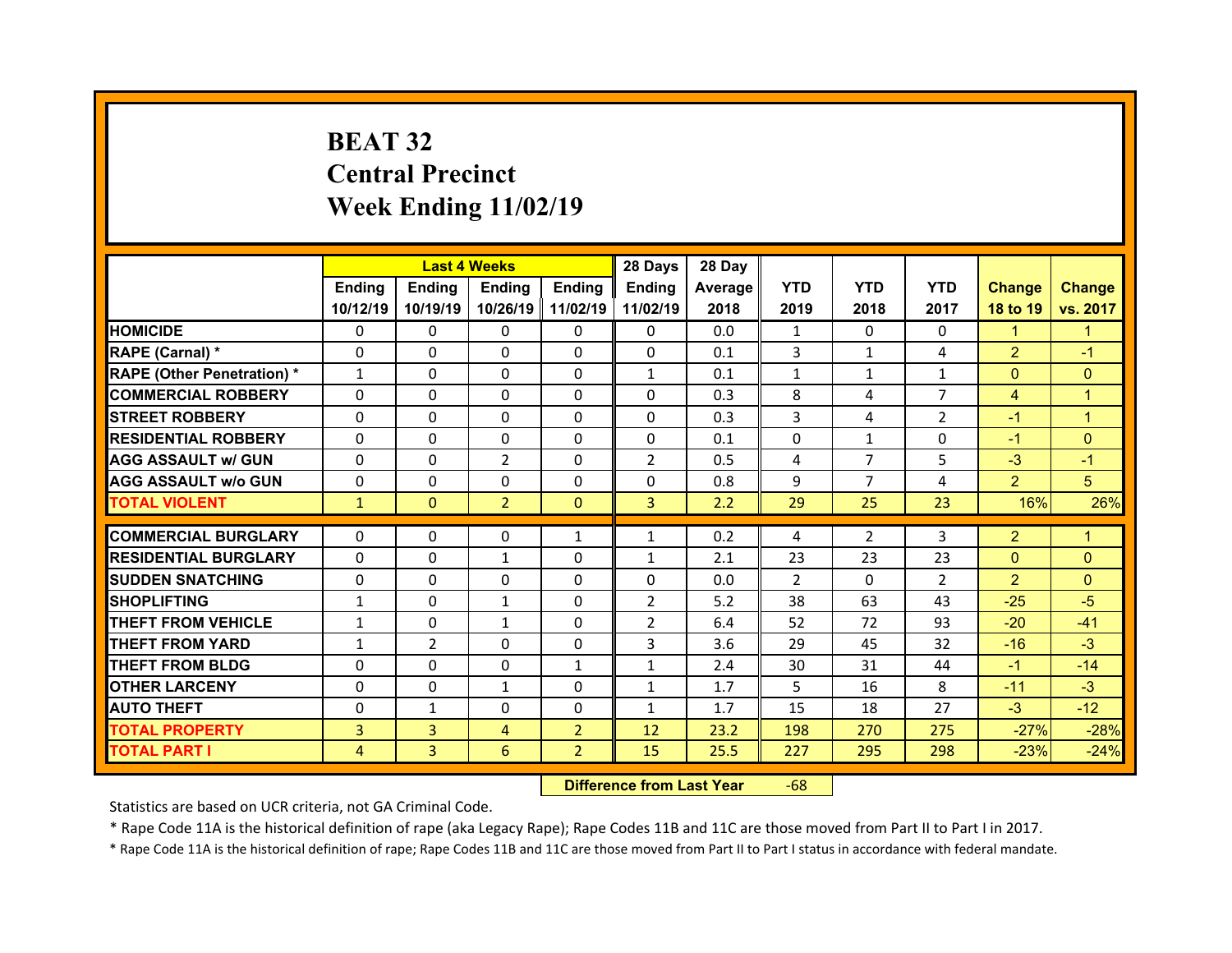# **BEAT 33 Central Precinct Week Ending 11/02/19**

|                                   |                | <b>Last 4 Weeks</b> |                |                | 28 Days        | 28 Day  |                |                |                |                |                 |
|-----------------------------------|----------------|---------------------|----------------|----------------|----------------|---------|----------------|----------------|----------------|----------------|-----------------|
|                                   | Ending         | <b>Endina</b>       | <b>Ending</b>  | <b>Endina</b>  | <b>Ending</b>  | Average | <b>YTD</b>     | <b>YTD</b>     | <b>YTD</b>     | <b>Change</b>  | <b>Change</b>   |
|                                   | 10/12/19       | 10/19/19            | 10/26/19       | 11/02/19       | 11/02/19       | 2018    | 2019           | 2018           | 2017           | 18 to 19       | vs. 2017        |
| <b>HOMICIDE</b>                   | $\Omega$       | 0                   | 0              | $\mathbf{0}$   | 0              | 0.0     | $\overline{2}$ | $\Omega$       | $\mathbf{1}$   | $\overline{2}$ | 1.              |
| RAPE (Carnal) *                   | 0              | 0                   | $\mathbf{0}$   | $\mathbf{0}$   | 0              | 0.2     | 0              | 3              | $\overline{2}$ | $-3$           | $-2$            |
| <b>RAPE (Other Penetration) *</b> | 0              | 0                   | $\Omega$       | $\Omega$       | 0              | 0.2     | $\mathbf{1}$   | $\mathbf{1}$   | $\overline{2}$ | $\mathbf{0}$   | $-1$            |
| <b>COMMERCIAL ROBBERY</b>         | $\Omega$       | 0                   | $\mathbf{0}$   | $\mathbf{1}$   | $\mathbf{1}$   | 0.2     | 4              | $\overline{2}$ | 6              | $\overline{2}$ | $-2$            |
| <b>STREET ROBBERY</b>             | 0              | $\mathbf{1}$        | $\Omega$       | $\mathbf{1}$   | $\overline{2}$ | 1.7     | 16             | 19             | 17             | $-3$           | $-1$            |
| <b>RESIDENTIAL ROBBERY</b>        | $\Omega$       | $\Omega$            | $\mathbf{0}$   | $\Omega$       | $\Omega$       | 0.0     | $\Omega$       | $\Omega$       | $\mathbf{1}$   | $\overline{0}$ | $-1$            |
| <b>AGG ASSAULT w/ GUN</b>         | 0              | $\Omega$            | $\mathbf{1}$   | $\Omega$       | $\mathbf{1}$   | 0.8     | 12             | 9              | 18             | 3              | $-6$            |
| <b>AGG ASSAULT w/o GUN</b>        | $\Omega$       | 0                   | $\mathbf{0}$   | $\mathbf{0}$   | $\Omega$       | 1.0     | 18             | $\overline{7}$ | 13             | 11             | 5               |
| <b>TOTAL VIOLENT</b>              | $\mathbf{0}$   | $\mathbf{1}$        | $\mathbf{1}$   | $\overline{2}$ | $\overline{4}$ | 4.1     | 53             | 41             | 60             | 29%            | $-12%$          |
|                                   |                |                     |                |                |                |         |                |                |                |                |                 |
| <b>COMMERCIAL BURGLARY</b>        | 0              | 0                   | 0              | $\mathbf{1}$   | $\mathbf{1}$   | 0.8     | 10             | 9              | $\overline{7}$ | 1              | 3               |
| <b>RESIDENTIAL BURGLARY</b>       | $\mathbf{1}$   | $\mathbf{1}$        | 0              | $\Omega$       | $\overline{2}$ | 1.8     | 23             | 18             | 17             | 5              | 6               |
| <b>SUDDEN SNATCHING</b>           | 0              | $\Omega$            | $\Omega$       | $\Omega$       | 0              | 0.4     | $\mathbf{1}$   | 5.             | 4              | $-4$           | $-3$            |
| <b>SHOPLIFTING</b>                | $\overline{2}$ | $\overline{2}$      | $\mathbf{1}$   | 1              | 6              | 4.8     | 91             | 54             | 70             | 37             | 21              |
| <b>THEFT FROM VEHICLE</b>         | 0              | $\mathbf{1}$        | 0              | $\overline{2}$ | 3              | 4.5     | 43             | 54             | 69             | $-11$          | $-26$           |
| <b>THEFT FROM YARD</b>            | $\mathbf{1}$   | $\Omega$            | $\Omega$       | $\Omega$       | $\mathbf{1}$   | 3.6     | 46             | 42             | 36             | 4              | 10 <sup>°</sup> |
| <b>THEFT FROM BLDG</b>            | 0              | 0                   | 0              | $\Omega$       | 0              | 2.7     | 17             | 29             | 27             | $-12$          | $-10$           |
| <b>OTHER LARCENY</b>              | $\mathbf{1}$   | $\mathbf{1}$        | 0              | $\Omega$       | $\overline{2}$ | 1.0     | 25             | 6              | 9              | 19             | 16              |
| <b>AUTO THEFT</b>                 | 0              | $\Omega$            | $\Omega$       | 1              | $\mathbf{1}$   | 3.1     | 15             | 36             | 34             | $-21$          | $-19$           |
| <b>TOTAL PROPERTY</b>             | 5              | 5                   | $\mathbf{1}$   | 5              | 16             | 22.7    | 271            | 253            | 273            | 7%             | $-1%$           |
| <b>TOTAL PART I</b>               | 5              | 6                   | $\overline{2}$ | $\overline{7}$ | 20             | 26.8    | 324            | 294            | 333            | 10%            | $-3%$           |
|                                   |                |                     |                |                |                |         |                |                |                |                |                 |

 **Difference from Last Year**r 30

Statistics are based on UCR criteria, not GA Criminal Code.

\* Rape Code 11A is the historical definition of rape (aka Legacy Rape); Rape Codes 11B and 11C are those moved from Part II to Part I in 2017.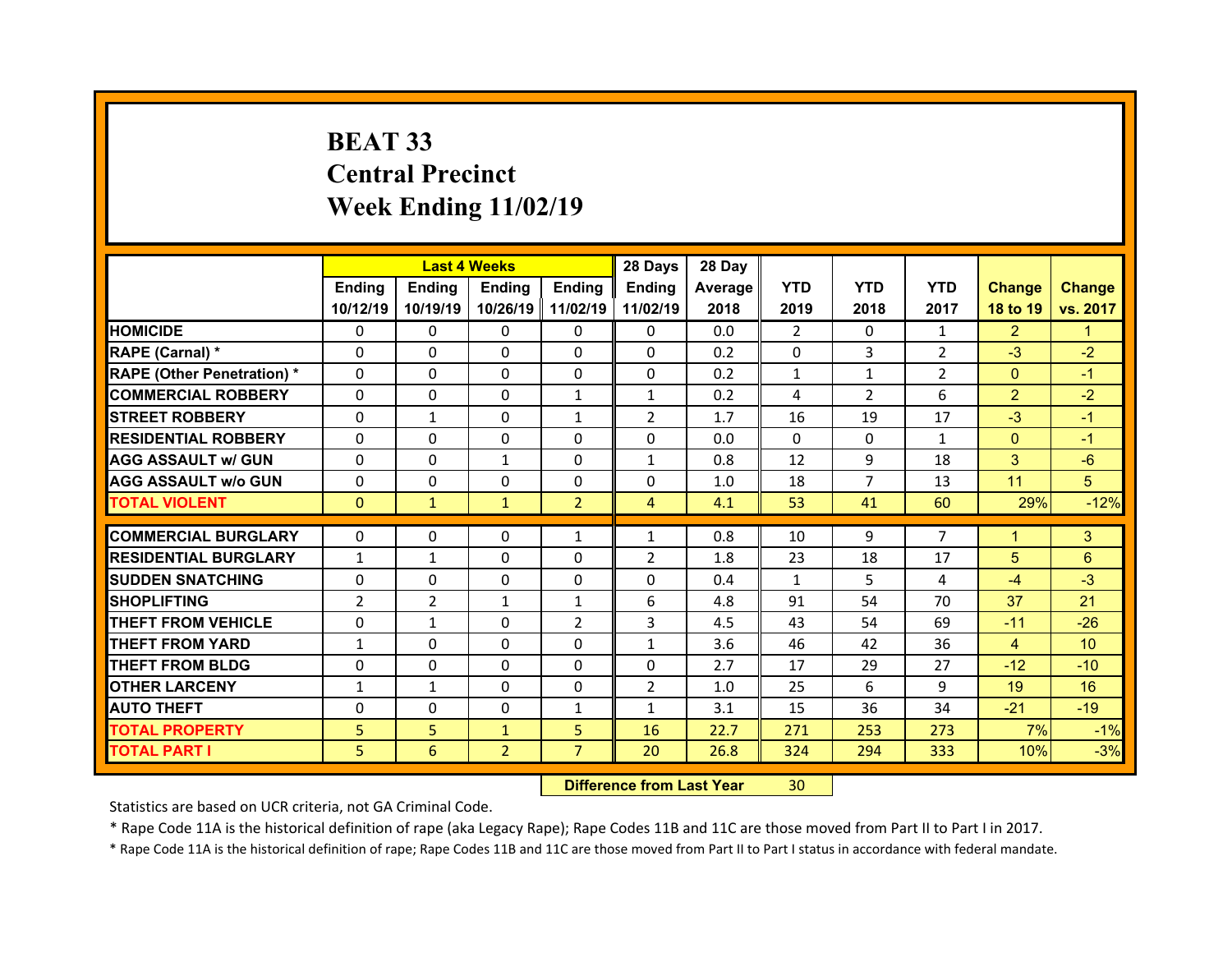# **BEAT 34 Central Precinct Week Ending 11/02/19**

|                                   |                | <b>Last 4 Weeks</b> |                |              | 28 Days        | 28 Day  |              |                |                |                 |                 |
|-----------------------------------|----------------|---------------------|----------------|--------------|----------------|---------|--------------|----------------|----------------|-----------------|-----------------|
|                                   | Ending         | <b>Ending</b>       | Ending         | Ending       | Ending         | Average | <b>YTD</b>   | <b>YTD</b>     | <b>YTD</b>     | <b>Change</b>   | <b>Change</b>   |
|                                   | 10/12/19       | 10/19/19            | 10/26/19       | 11/02/19     | 11/02/19       | 2018    | 2019         | 2018           | 2017           | 18 to 19        | vs. 2017        |
| <b>HOMICIDE</b>                   | $\Omega$       | 0                   | 0              | $\Omega$     | 0              | 0.2     | $\mathbf{1}$ | $\mathbf{1}$   | 4              | $\Omega$        | $-3$            |
| RAPE (Carnal) *                   | $\mathbf{0}$   | 0                   | $\mathbf{1}$   | $\mathbf{0}$ | $\mathbf{1}$   | 0.1     | 3            | $\mathbf{1}$   | 6              | $\overline{2}$  | $-3$            |
| <b>RAPE (Other Penetration) *</b> | $\Omega$       | $\Omega$            | $\mathbf{0}$   | $\Omega$     | $\Omega$       | 0.0     | $\mathbf{1}$ | $\Omega$       | $\Omega$       | $\mathbf{1}$    | $\overline{1}$  |
| <b>COMMERCIAL ROBBERY</b>         | $\Omega$       | $\Omega$            | $\mathbf{0}$   | $\Omega$     | $\Omega$       | 0.0     | $\Omega$     | $\Omega$       | $\mathbf{1}$   | $\overline{0}$  | $-1$            |
| <b>STREET ROBBERY</b>             | $\Omega$       | $\mathbf{1}$        | $\mathbf{1}$   | $\Omega$     | $\overline{2}$ | 0.8     | 12           | 8              | 8              | $\overline{4}$  | $\overline{4}$  |
| <b>RESIDENTIAL ROBBERY</b>        | $\Omega$       | 0                   | 0              | $\Omega$     | $\Omega$       | 0.2     | 2            | $\overline{2}$ | 4              | $\overline{0}$  | $-2$            |
| <b>AGG ASSAULT w/ GUN</b>         | $\Omega$       | 0                   | $\overline{2}$ | $\mathbf{1}$ | 3              | 1.8     | 23           | 17             | 27             | $6^{\circ}$     | $-4$            |
| <b>AGG ASSAULT w/o GUN</b>        | 0              | $\overline{2}$      | $\overline{2}$ | $\Omega$     | 4              | 2.3     | 30           | 25             | 20             | 5               | 10 <sup>°</sup> |
| <b>TOTAL VIOLENT</b>              | $\mathbf{0}$   | 3                   | 6              | $\mathbf{1}$ | 10             | 5.4     | 72           | 54             | 70             | 33%             | 3%              |
|                                   |                |                     |                |              |                |         |              |                |                |                 |                 |
| <b>COMMERCIAL BURGLARY</b>        | 0              | 0                   | 1              | $\mathbf{0}$ | $\mathbf{1}$   | 0.1     | 4            | 1              | 5              | 3               | $-1$            |
| <b>RESIDENTIAL BURGLARY</b>       | 0              | $\mathbf{1}$        | $\mathbf{1}$   | 1            | 3              | 4.4     | 37           | 51             | 61             | $-14$           | $-24$           |
| <b>SUDDEN SNATCHING</b>           | $\Omega$       | $\Omega$            | $\Omega$       | $\Omega$     | $\Omega$       | 0.3     | $\mathbf{1}$ | $\overline{2}$ | 6              | $-1$            | $-5$            |
| <b>SHOPLIFTING</b>                | 0              | $\Omega$            | $\Omega$       | 2            | $\overline{2}$ | 0.5     | 12           | 6              | 32             | 6               | $-20$           |
| <b>THEFT FROM VEHICLE</b>         | 0              | $\Omega$            | $\mathbf{1}$   | $\Omega$     | $\mathbf{1}$   | 2.8     | 27           | 36             | 37             | $-9$            | $-10$           |
| <b>THEFT FROM YARD</b>            | $\mathbf{1}$   | $\mathbf{1}$        | 0              | 1            | 3              | 1.5     | 27           | 15             | 19             | 12 <sup>2</sup> | 8               |
|                                   |                |                     |                |              |                |         |              |                |                |                 |                 |
| <b>THEFT FROM BLDG</b>            | $\Omega$       | $\mathbf{1}$        | $\mathbf{1}$   | $\Omega$     | $\overline{2}$ | 2.1     | 13           | 22             | 27             | $-9$            | $-14$           |
| <b>OTHER LARCENY</b>              | $\mathbf{0}$   | $\Omega$            | $\Omega$       | $\Omega$     | $\Omega$       | 0.2     | 4            | $\mathbf{1}$   | $\overline{2}$ | 3               | $\overline{2}$  |
| <b>AUTO THEFT</b>                 | $\overline{2}$ | $\mathbf{1}$        | $\mathbf{0}$   | $\mathbf{1}$ | 4              | 2.3     | 23           | 26             | 32             | $-3$            | $-9$            |
| <b>TOTAL PROPERTY</b>             | 3              | $\overline{4}$      | $\overline{4}$ | 5            | 16             | 14.0    | 148          | 160            | 221            | $-8%$           | $-33%$          |

 **Difference from Last Year**r 6

Statistics are based on UCR criteria, not GA Criminal Code.

\* Rape Code 11A is the historical definition of rape (aka Legacy Rape); Rape Codes 11B and 11C are those moved from Part II to Part I in 2017.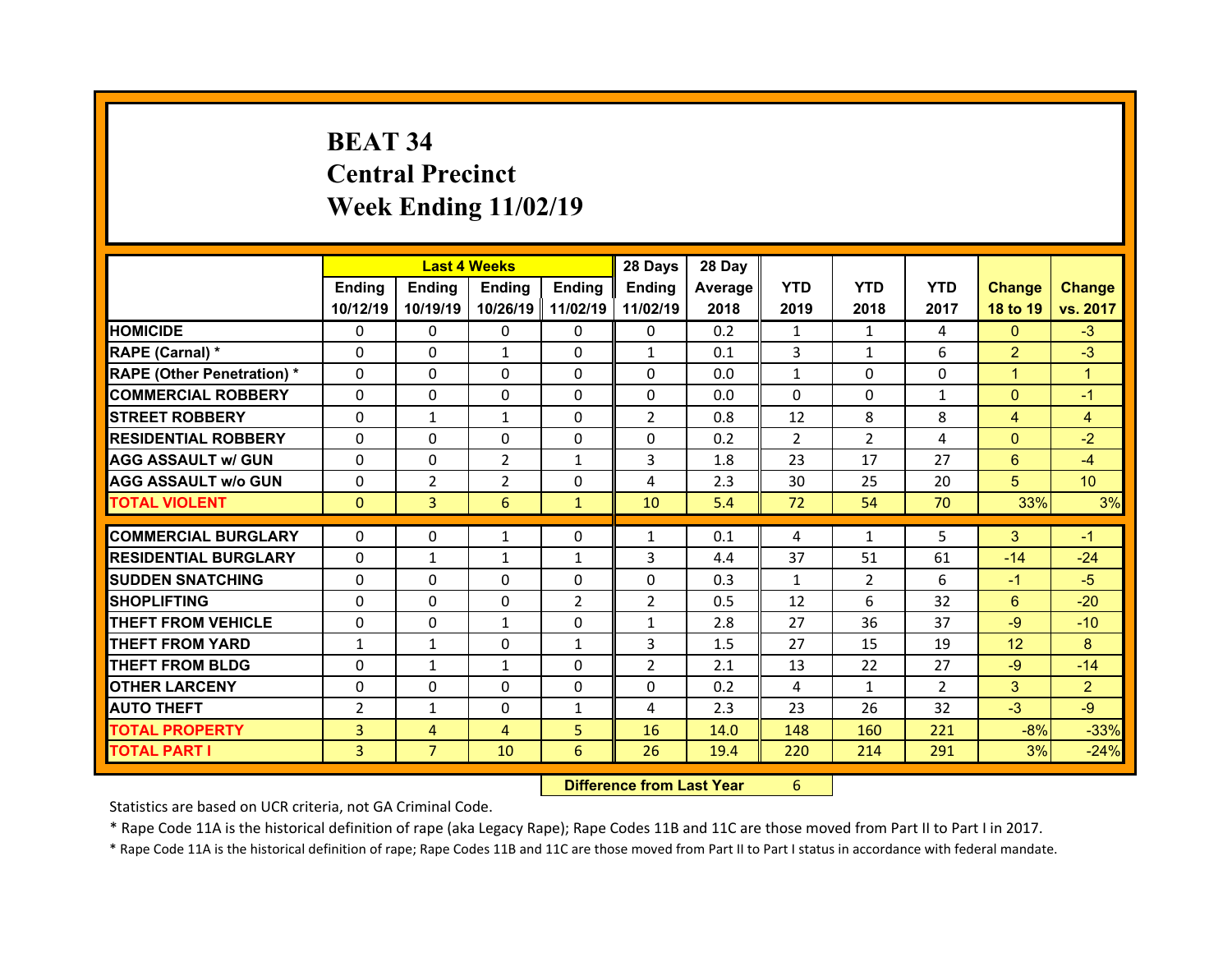# **BEAT 35 Central Precinct Week Ending 11/02/19**

|                                   |                | <b>Last 4 Weeks</b> |              |                | 28 Days        | 28 Day  |              |                |              |                |                |
|-----------------------------------|----------------|---------------------|--------------|----------------|----------------|---------|--------------|----------------|--------------|----------------|----------------|
|                                   | Ending         | <b>Ending</b>       | Ending       | Ending         | Ending         | Average | <b>YTD</b>   | <b>YTD</b>     | <b>YTD</b>   | <b>Change</b>  | <b>Change</b>  |
|                                   | 10/12/19       | 10/19/19            | 10/26/19     | 11/02/19       | 11/02/19       | 2018    | 2019         | 2018           | 2017         | 18 to 19       | vs. 2017       |
| <b>HOMICIDE</b>                   | $\Omega$       | 0                   | $\Omega$     | $\Omega$       | $\Omega$       | 0.1     | $\Omega$     | $\Omega$       | $\mathbf{1}$ | $\Omega$       | $-1$           |
| RAPE (Carnal) *                   | $\Omega$       | $\Omega$            | $\Omega$     | $\Omega$       | $\Omega$       | 0.3     | $\Omega$     | 4              | $\Omega$     | $-4$           | $\mathbf{0}$   |
| <b>RAPE (Other Penetration) *</b> | $\Omega$       | $\Omega$            | $\mathbf{0}$ | $\Omega$       | $\Omega$       | 0.3     | $\Omega$     | 3              | $\Omega$     | $-3$           | $\Omega$       |
| <b>COMMERCIAL ROBBERY</b>         | $\Omega$       | $\Omega$            | $\mathbf{0}$ | $\Omega$       | $\Omega$       | 0.2     | $\mathbf{1}$ | $\mathbf{1}$   | 4            | $\mathbf{0}$   | $-3$           |
| <b>STREET ROBBERY</b>             | $\mathbf{1}$   | $\Omega$            | $\Omega$     | $\Omega$       | $\mathbf{1}$   | 0.6     | 11           | 5.             | 5            | 6              | 6              |
| <b>RESIDENTIAL ROBBERY</b>        | $\Omega$       | $\Omega$            | $\mathbf{0}$ | $\Omega$       | $\Omega$       | 0.0     | $\Omega$     | $\Omega$       | $\mathbf{1}$ | $\mathbf{0}$   | $-1$           |
| <b>AGG ASSAULT w/ GUN</b>         | $\mathbf{1}$   | 0                   | $\Omega$     | $\Omega$       | $\mathbf{1}$   | 1.9     | 26           | 25             | 13           | $\mathbf{1}$   | 13             |
| <b>AGG ASSAULT w/o GUN</b>        | $\mathbf{1}$   | $\Omega$            | $\mathbf{0}$ | $\Omega$       | $\mathbf{1}$   | 1.6     | 16           | 15             | 14           | $\mathbf{1}$   | $\overline{2}$ |
| <b>TOTAL VIOLENT</b>              | 3              | $\mathbf{0}$        | $\mathbf{0}$ | $\Omega$       | $\overline{3}$ | 5.0     | 54           | 53             | 38           | 2%             | 42%            |
|                                   |                |                     |              |                |                |         |              | 5.             |              |                |                |
| <b>COMMERCIAL BURGLARY</b>        | 0              | 0                   | 0            | 0              | 0              | 0.4     | 8            |                | 10           | 3              | $-2$           |
| <b>RESIDENTIAL BURGLARY</b>       | $\mathbf{1}$   | $\mathbf{1}$        | $\Omega$     | $\Omega$       | $\overline{2}$ | 3.6     | 32           | 41             | 45           | $-9$           | $-13$          |
| <b>SUDDEN SNATCHING</b>           | 0              | 0                   | $\mathbf{0}$ | $\Omega$       | 0              | 0.2     | $\mathbf{1}$ | $\overline{2}$ | 3            | $-1$           | $-2$           |
| <b>SHOPLIFTING</b>                | $\mathbf{1}$   | $\mathbf{1}$        | $\mathbf{1}$ | $\Omega$       | 3              | 2.5     | 26           | 24             | 22           | $\overline{2}$ | $\overline{4}$ |
| <b>THEFT FROM VEHICLE</b>         | 0              | $\mathbf{1}$        | 2            | $\mathbf{1}$   | 4              | 3.9     | 74           | 38             | 36           | 36             | 38             |
| <b>THEFT FROM YARD</b>            | $\mathbf{1}$   | 0                   | $\mathbf{1}$ | $\overline{2}$ | 4              | 2.1     | 15           | 24             | 26           | $-9$           | $-11$          |
| <b>THEFT FROM BLDG</b>            | $\mathbf{1}$   | 0                   | $\mathbf{0}$ | 1              | $\overline{2}$ | 1.3     | 21           | 16             | 32           | 5              | $-11$          |
| <b>OTHER LARCENY</b>              | $\Omega$       | $\mathbf{1}$        | $\Omega$     | $\Omega$       | $\mathbf{1}$   | 0.8     | 13           | 6              | 6            | $\overline{7}$ | $\overline{7}$ |
| <b>AUTO THEFT</b>                 | $\mathbf{0}$   | 0                   | $\mathbf{0}$ | $\mathbf{1}$   | $\mathbf{1}$   | 3.5     | 19           | 43             | 27           | $-24$          | $-8$           |
| <b>TOTAL PROPERTY</b>             | 4              | $\overline{4}$      | 4            | 5              | 17             | 18.3    | 209          | 199            | 207          | 5%             | 1%             |
|                                   |                |                     |              |                |                |         |              |                |              |                |                |
| <b>TOTAL PART I</b>               | 7 <sup>1</sup> | $\overline{4}$      | 4            | 5              | 20             | 23.2    | 263          | 252            | 245          | 4%             | 7%             |

 **Difference from Last Year**r 11

Statistics are based on UCR criteria, not GA Criminal Code.

\* Rape Code 11A is the historical definition of rape (aka Legacy Rape); Rape Codes 11B and 11C are those moved from Part II to Part I in 2017.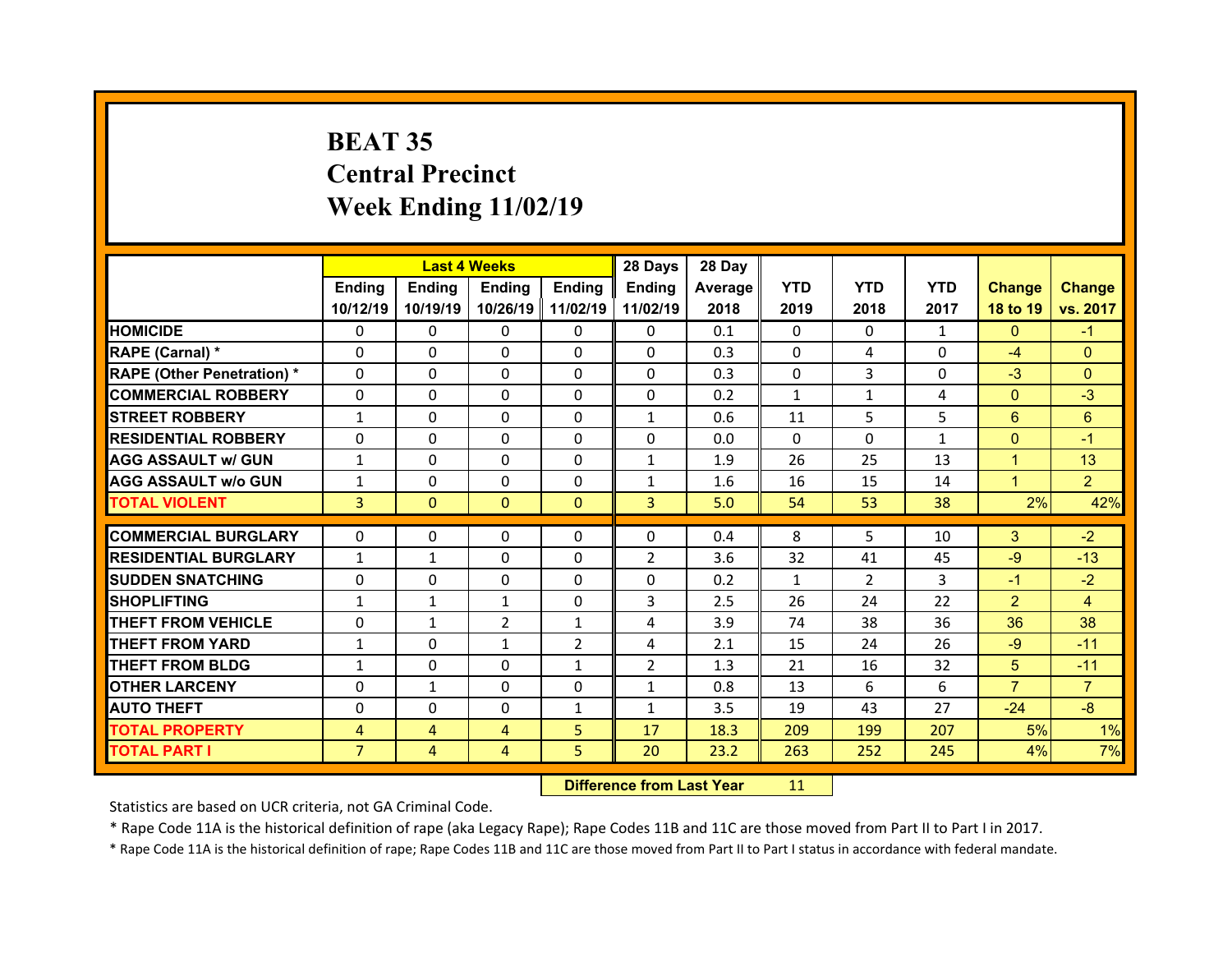# **BEAT 36 Central Precinct Week Ending 11/02/19**

|                                   |                | <b>Last 4 Weeks</b> |              |                | 28 Days        | 28 Day  |                |                |                |                |                 |
|-----------------------------------|----------------|---------------------|--------------|----------------|----------------|---------|----------------|----------------|----------------|----------------|-----------------|
|                                   | Ending         | <b>Ending</b>       | Ending       | Ending         | Ending         | Average | <b>YTD</b>     | <b>YTD</b>     | <b>YTD</b>     | <b>Change</b>  | <b>Change</b>   |
|                                   | 10/12/19       | 10/19/19            | 10/26/19     | 11/02/19       | 11/02/19       | 2018    | 2019           | 2018           | 2017           | 18 to 19       | vs. 2017        |
| <b>HOMICIDE</b>                   | $\Omega$       | 0                   | $\Omega$     | $\Omega$       | $\Omega$       | 0.1     | $\Omega$       | $\Omega$       | $\Omega$       | $\Omega$       | $\Omega$        |
| RAPE (Carnal) *                   | $\mathbf{1}$   | $\Omega$            | $\Omega$     | $\Omega$       | $\mathbf{1}$   | 0.2     | 2              | 3              | $\overline{2}$ | $-1$           | $\Omega$        |
| <b>RAPE (Other Penetration) *</b> | $\Omega$       | $\Omega$            | $\mathbf{0}$ | $\Omega$       | $\Omega$       | 0.1     | $\Omega$       | $\Omega$       | $\Omega$       | $\overline{0}$ | $\Omega$        |
| <b>COMMERCIAL ROBBERY</b>         | $\Omega$       | $\Omega$            | $\mathbf{0}$ | $\Omega$       | $\Omega$       | 0.0     | 3              | $\Omega$       | $\overline{2}$ | 3              | $\mathbf{1}$    |
| <b>STREET ROBBERY</b>             | $\Omega$       | $\Omega$            | $\Omega$     | $\Omega$       | 0              | 0.4     | 6              | 4              | 3              | $\overline{2}$ | 3               |
| <b>RESIDENTIAL ROBBERY</b>        | $\Omega$       | $\Omega$            | $\mathbf{0}$ | $\Omega$       | $\Omega$       | 0.4     | $\mathbf{1}$   | 5              | $\Omega$       | $-4$           | 1               |
| <b>AGG ASSAULT w/ GUN</b>         | $\mathbf{1}$   | 0                   | $\Omega$     | $\mathbf{1}$   | $\overline{2}$ | 0.7     | 11             | $\overline{7}$ | 5              | $\overline{4}$ | $6^{\circ}$     |
| <b>AGG ASSAULT w/o GUN</b>        | $\Omega$       | $\Omega$            | $\mathbf{0}$ | $\Omega$       | $\Omega$       | 0.7     | 5              | $\overline{7}$ | 8              | $-2$           | $-3$            |
| <b>TOTAL VIOLENT</b>              | $\overline{2}$ | $\mathbf{0}$        | $\mathbf{0}$ | $\mathbf{1}$   | $\overline{3}$ | 2.5     | 28             | 26             | 20             | 8%             | 40%             |
|                                   |                |                     |              |                |                |         |                | 6              |                |                |                 |
| <b>COMMERCIAL BURGLARY</b>        | 0              | 0                   | 0            | 1              | $\mathbf{1}$   | 0.5     | 10             |                | 10             | 4              | $\mathbf{0}$    |
| <b>RESIDENTIAL BURGLARY</b>       | $\overline{2}$ | $\mathbf{1}$        | 2            | $\Omega$       | 5              | 1.6     | 26             | 18             | 19             | 8              | $\overline{7}$  |
| <b>SUDDEN SNATCHING</b>           | 0              | 0                   | 0            | $\Omega$       | 0              | 0.2     | $\mathbf{1}$   | $\mathbf{1}$   | $\overline{2}$ | $\mathbf{0}$   | $-1$            |
| <b>SHOPLIFTING</b>                | 0              | 3                   | 2            | $\Omega$       | 5              | 3.5     | 42             | 38             | 28             | $\overline{4}$ | 14              |
| <b>THEFT FROM VEHICLE</b>         | $\overline{2}$ | 2                   | $\mathbf{0}$ | 1              | 5              | 3.2     | 41             | 35             | 31             | 6              | 10 <sup>°</sup> |
| <b>THEFT FROM YARD</b>            |                |                     |              |                |                |         | $\overline{7}$ | 11             | 16             | $-4$           | $-9$            |
|                                   | 0              | 0                   | $\Omega$     | $\overline{2}$ | $\overline{2}$ | 1.1     |                |                |                |                |                 |
| <b>THEFT FROM BLDG</b>            | $\Omega$       | 0                   | $\mathbf{0}$ | $\Omega$       | 0              | 2.1     | 19             | 21             | 16             | $-2$           | 3               |
| <b>OTHER LARCENY</b>              | 0              | 0                   | $\Omega$     | $\Omega$       | 0              | 0.2     | 3              | $\mathbf{1}$   | 3              | $\overline{2}$ | $\Omega$        |
| <b>AUTO THEFT</b>                 | 0              | $\mathbf{1}$        | $\mathbf{0}$ | $\mathbf{1}$   | $\overline{2}$ | 1.8     | 19             | 15             | 17             | $\overline{4}$ | $\overline{2}$  |
| <b>TOTAL PROPERTY</b>             | 4              | $\overline{7}$      | 4            | 5              | 20             | 14.2    | 168            | 146            | 142            | 15%            | 18%             |
| <b>TOTAL PART I</b>               | 6              | $\overline{7}$      | 4            | 6              | 23             | 16.7    | 196            | 172            | 162            | 14%            | 21%             |

 **Difference from Last Year**r 24

Statistics are based on UCR criteria, not GA Criminal Code.

\* Rape Code 11A is the historical definition of rape (aka Legacy Rape); Rape Codes 11B and 11C are those moved from Part II to Part I in 2017.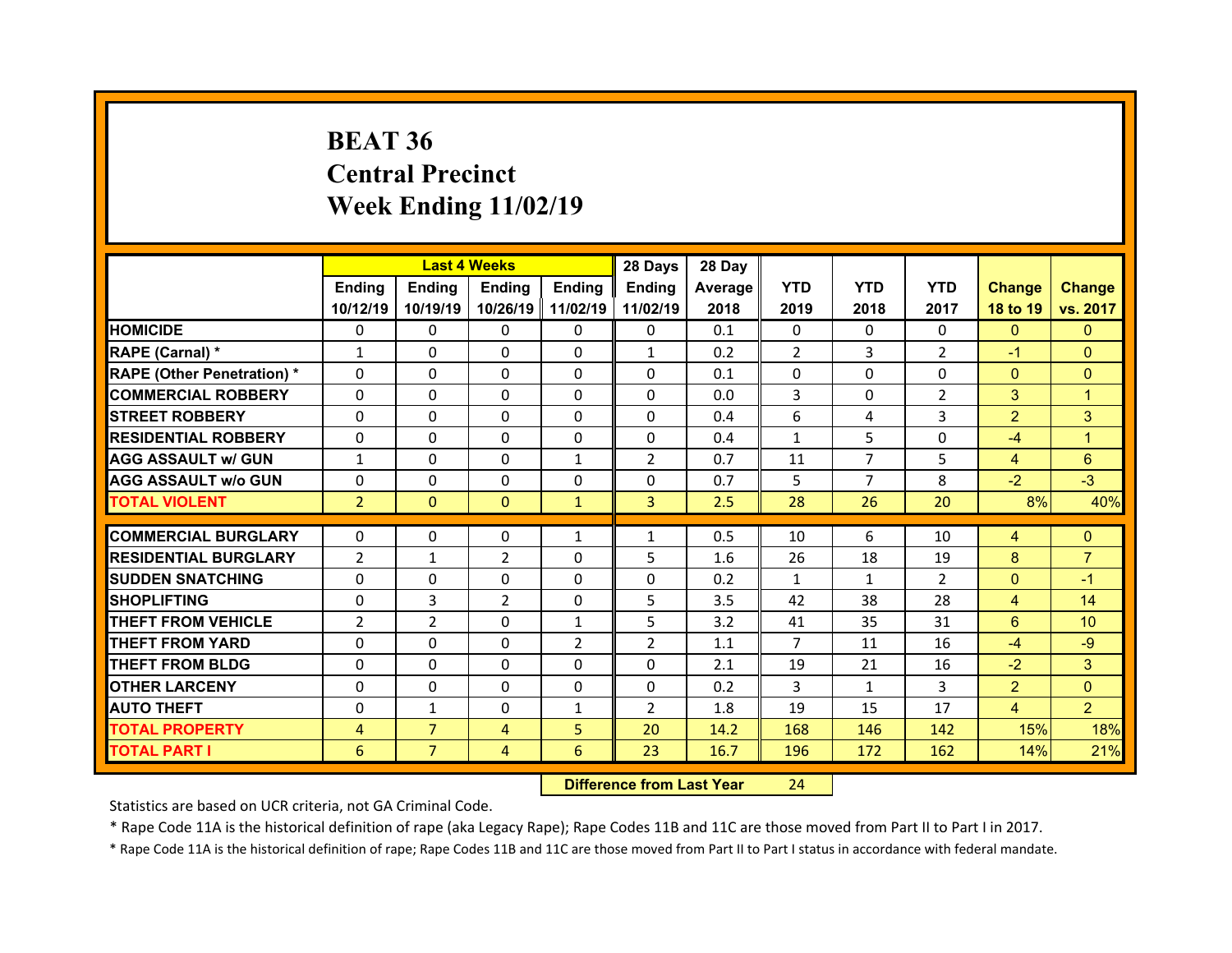# **BEAT 41South Precinct Week Ending 11/02/19**

|                                   |                | <b>Last 4 Weeks</b> |                |                | 28 Days        | 28 Day  |                |              |                |                |                |
|-----------------------------------|----------------|---------------------|----------------|----------------|----------------|---------|----------------|--------------|----------------|----------------|----------------|
|                                   | Ending         | <b>Ending</b>       | <b>Ending</b>  | Ending         | Ending         | Average | <b>YTD</b>     | <b>YTD</b>   | <b>YTD</b>     | <b>Change</b>  | <b>Change</b>  |
|                                   | 10/12/19       | 10/19/19            | 10/26/19       | 11/02/19       | 11/02/19       | 2018    | 2019           | 2018         | 2017           | 18 to 19       | vs. 2017       |
| <b>HOMICIDE</b>                   | $\Omega$       | $\Omega$            | 0              | $\Omega$       | 0              | 0.0     | $\mathbf{1}$   | $\Omega$     | $\Omega$       | $\mathbf{1}$   | 1              |
| RAPE (Carnal) *                   | $\Omega$       | 0                   | $\mathbf{0}$   | $\mathbf{0}$   | $\Omega$       | 0.2     | $\overline{2}$ | $\mathbf{1}$ | $\Omega$       | $\mathbf{1}$   | $\overline{2}$ |
| <b>RAPE (Other Penetration) *</b> | $\Omega$       | 0                   | $\Omega$       | $\Omega$       | 0              | 0.1     | $\Omega$       | $\mathbf{1}$ | $\Omega$       | $-1$           | $\Omega$       |
| <b>COMMERCIAL ROBBERY</b>         | $\Omega$       | $\Omega$            | $\mathbf{0}$   | $\Omega$       | $\Omega$       | 0.2     | 6              | $\mathbf{1}$ | 12             | 5              | $-6$           |
| <b>STREET ROBBERY</b>             | $\Omega$       | $\mathbf{1}$        | $\mathbf{1}$   | $\Omega$       | $\overline{2}$ | 0.3     | 10             | 4            | 3              | 6              | $\overline{7}$ |
| <b>RESIDENTIAL ROBBERY</b>        | $\Omega$       | $\Omega$            | $\mathbf{0}$   | $\Omega$       | $\Omega$       | 0.1     | $\mathbf{1}$   | $\mathbf{1}$ | $\Omega$       | $\overline{0}$ | 1              |
| <b>AGG ASSAULT w/ GUN</b>         | $\Omega$       | $\Omega$            | $\Omega$       | $\Omega$       | $\Omega$       | 0.1     | 3              | $\Omega$     | $\overline{2}$ | 3              | $\mathbf{1}$   |
| <b>AGG ASSAULT w/o GUN</b>        | $\Omega$       | $\Omega$            | $\mathbf{1}$   | $\Omega$       | $\mathbf{1}$   | 0.2     | 9              | 3            | 4              | 6              | 5              |
| <b>TOTAL VIOLENT</b>              | $\Omega$       | $\mathbf{1}$        | $\overline{2}$ | $\mathbf{0}$   | $\overline{3}$ | 1.1     | 32             | 11           | 21             | 191%           | 52%            |
|                                   |                |                     |                |                |                |         |                |              |                |                |                |
| <b>COMMERCIAL BURGLARY</b>        | $\mathbf{1}$   | 0                   | 0              | $\mathbf{0}$   | $\mathbf{1}$   | 0.8     | 12             | 10           | 16             | $\overline{2}$ | $-4$           |
| <b>RESIDENTIAL BURGLARY</b>       | $\mathbf{1}$   | 0                   | $\Omega$       | $\Omega$       | $\mathbf{1}$   | 1.2     | 8              | 13           | 25             | $-5$           | $-17$          |
| <b>SUDDEN SNATCHING</b>           | $\mathbf{0}$   | 0                   | $\Omega$       | $\Omega$       | 0              | 0.4     | 2              | 3            | 3              | $-1$           | $-1$           |
| <b>SHOPLIFTING</b>                | 0              | $\mathbf{1}$        | $\Omega$       | $\Omega$       | $\mathbf{1}$   | 1.7     | 23             | 18           | 48             | 5              | $-25$          |
| <b>THEFT FROM VEHICLE</b>         | $\mathbf{0}$   | 0                   | 2              | $\overline{2}$ | 4              | 3.5     | 64             | 39           | 39             | 25             | 25             |
| <b>THEFT FROM YARD</b>            | $\Omega$       | $\mathbf{1}$        | $\Omega$       | $\mathbf{1}$   | $\overline{2}$ | 1.2     | 9              | 15           | 21             | $-6$           | $-12$          |
| <b>THEFT FROM BLDG</b>            | $\mathbf{0}$   | $\mathbf{1}$        | $\mathbf{1}$   | $\mathbf{1}$   | 3              | 2.0     | 37             | 20           | 35             | 17             | $\overline{2}$ |
| <b>OTHER LARCENY</b>              | $\Omega$       | $\mathbf{1}$        | $\Omega$       | $\Omega$       | $\mathbf{1}$   | 0.4     | 4              | 3            | 3              | $\mathbf{1}$   | $\overline{1}$ |
| <b>AUTO THEFT</b>                 | $\mathbf{1}$   | 0                   | 0              | $\Omega$       | $\mathbf{1}$   | 0.8     | 17             | 10           | 17             | $\overline{7}$ | $\Omega$       |
| <b>TOTAL PROPERTY</b>             | $\overline{3}$ | $\overline{4}$      | 3              | $\overline{4}$ | 14             | 11.9    | 176            | 131          | 207            | 34%            | $-15%$         |
| <b>TOTAL PART I</b>               | 3              | 5 <sup>1</sup>      | 5              | $\overline{4}$ | 17             | 13.0    | 208            | 142          | 228            | 46%            | $-9%$          |

 **Difference from Last Year**r 66

Statistics are based on UCR criteria, not GA Criminal Code.

\* Rape Code 11A is the historical definition of rape (aka Legacy Rape); Rape Codes 11B and 11C are those moved from Part II to Part I in 2017.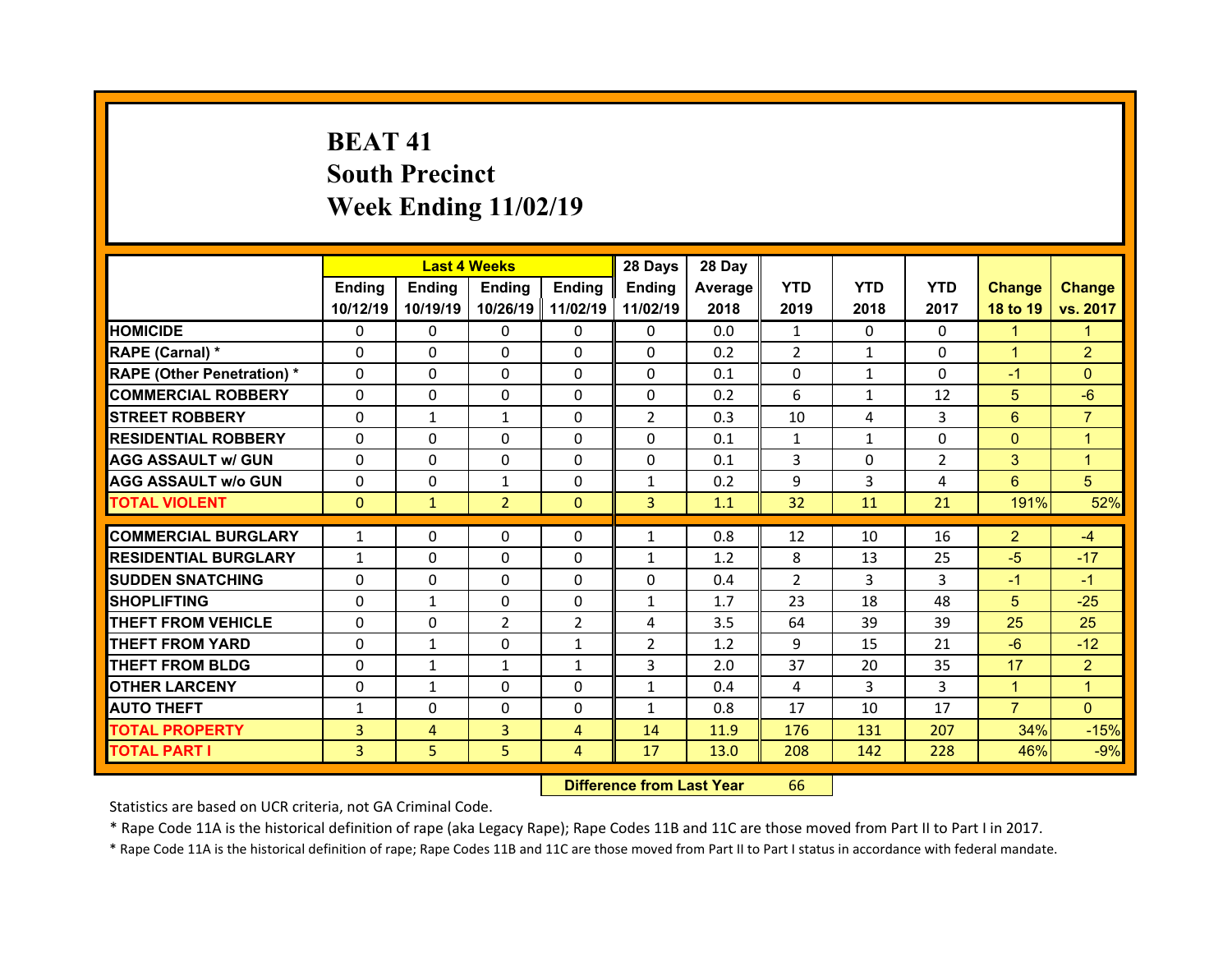# **BEAT 42South Precinct Week Ending 11/02/19**

|                                   |              | <b>Last 4 Weeks</b> |              |                | 28 Days        | 28 Day  |                |                |                |                |                |
|-----------------------------------|--------------|---------------------|--------------|----------------|----------------|---------|----------------|----------------|----------------|----------------|----------------|
|                                   | Ending       | <b>Ending</b>       | Ending       | Ending         | Ending         | Average | <b>YTD</b>     | <b>YTD</b>     | <b>YTD</b>     | <b>Change</b>  | <b>Change</b>  |
|                                   | 10/12/19     | 10/19/19            | 10/26/19     | 11/02/19       | 11/02/19       | 2018    | 2019           | 2018           | 2017           | 18 to 19       | vs. 2017       |
| <b>HOMICIDE</b>                   | $\Omega$     | $\Omega$            | $\Omega$     | $\Omega$       | $\Omega$       | 0.0     | $\Omega$       | $\Omega$       | $\Omega$       | $\Omega$       | $\mathbf{0}$   |
| RAPE (Carnal) *                   | $\Omega$     | $\Omega$            | $\Omega$     | $\Omega$       | $\Omega$       | 0.2     | $\overline{2}$ | $\overline{2}$ | $\mathbf{1}$   | $\mathbf{0}$   | 1              |
| <b>RAPE (Other Penetration) *</b> | $\Omega$     | $\Omega$            | $\mathbf{0}$ | $\Omega$       | $\Omega$       | 0.2     | $\mathbf{1}$   | 3              | $\mathbf{1}$   | $-2$           | $\Omega$       |
| <b>COMMERCIAL ROBBERY</b>         | $\Omega$     | $\Omega$            | $\mathbf{0}$ | $\Omega$       | $\Omega$       | 0.3     | 3              | $\mathbf{1}$   | 5              | $\overline{2}$ | $-2$           |
| <b>STREET ROBBERY</b>             | $\Omega$     | $\Omega$            | $\Omega$     | $\Omega$       | $\Omega$       | 0.4     | 4              | 5              | 4              | $-1$           | $\Omega$       |
| <b>RESIDENTIAL ROBBERY</b>        | $\Omega$     | $\Omega$            | $\mathbf{0}$ | $\Omega$       | $\Omega$       | 0.0     | $\mathbf{1}$   | $\Omega$       | $\mathbf{1}$   | $\mathbf{1}$   | $\Omega$       |
| <b>AGG ASSAULT w/ GUN</b>         | $\Omega$     | 0                   | $\mathbf{1}$ | $\Omega$       | $\mathbf{1}$   | 0.3     | 6              | $\overline{2}$ | 3              | $\overline{4}$ | 3              |
| <b>AGG ASSAULT w/o GUN</b>        | $\Omega$     | $\Omega$            | $\mathbf{0}$ | $\Omega$       | $\Omega$       | 0.7     | 6              | 9              | $\overline{2}$ | $-3$           | $\overline{4}$ |
| <b>TOTAL VIOLENT</b>              | $\mathbf{0}$ | $\mathbf{0}$        | $\mathbf{1}$ | $\Omega$       | $\mathbf{1}$   | 2.1     | 23             | 22             | 17             | 5%             | 35%            |
|                                   |              |                     |              |                |                |         |                |                |                |                |                |
|                                   |              |                     |              |                |                |         |                |                |                |                |                |
| <b>COMMERCIAL BURGLARY</b>        | 0            | 0                   | 0            | $\overline{2}$ | $\overline{2}$ | 1.0     | 9              | 11             | 12             | $-2$           | $-3$           |
| <b>RESIDENTIAL BURGLARY</b>       | 0            | $\Omega$            | $\Omega$     | $\Omega$       | 0              | 0.6     | 9              | 6              | $\overline{7}$ | 3              | $\overline{2}$ |
| <b>SUDDEN SNATCHING</b>           | 0            | 0                   | $\mathbf{0}$ | $\mathbf{0}$   | 0              | 0.2     | 2              | $\overline{2}$ | 3              | $\Omega$       | $-1$           |
| <b>SHOPLIFTING</b>                | $\mathbf{1}$ | 6                   | 5            | $\mathbf{1}$   | 13             | 27.6    | 210            | 283            | 276            | $-73$          | $-66$          |
| <b>THEFT FROM VEHICLE</b>         | $\mathbf{1}$ | $\overline{2}$      | $\mathbf{0}$ | 1              | 4              | 3.9     | 38             | 45             | 52             | $-7$           | $-14$          |
| <b>THEFT FROM YARD</b>            | 0            | 0                   | $\Omega$     | $\Omega$       | $\Omega$       | 1.0     | 6              | 12             | 11             | $-6$           | $-5$           |
| <b>THEFT FROM BLDG</b>            | $\Omega$     | $\mathbf{1}$        | 2            | $\mathbf{0}$   | 3              | 1.8     | 25             | 19             | 36             | 6              | $-11$          |
| <b>OTHER LARCENY</b>              | $\Omega$     | 0                   | $\mathbf{0}$ | $\Omega$       | $\Omega$       | 0.1     | 8              | $\mathbf{1}$   | 4              | $\overline{7}$ | $\overline{4}$ |
| <b>AUTO THEFT</b>                 | $\mathbf{1}$ | 2                   | $\mathbf{1}$ | $\mathbf{1}$   | 5              | 1.8     | 22             | 18             | 15             | $\overline{4}$ | $\overline{7}$ |
| <b>TOTAL PROPERTY</b>             | 3            | 11                  | 8            | 5              | 27             | 37.9    | 329            | 397            | 416            | $-17%$         | $-21%$         |
| <b>TOTAL PART I</b>               | 3            | 11                  | 9            | 5              | 28             | 40.0    | 352            | 419            | 433            | $-16%$         | $-19%$         |

 **Difference from Last Year**‐67

Statistics are based on UCR criteria, not GA Criminal Code.

\* Rape Code 11A is the historical definition of rape (aka Legacy Rape); Rape Codes 11B and 11C are those moved from Part II to Part I in 2017.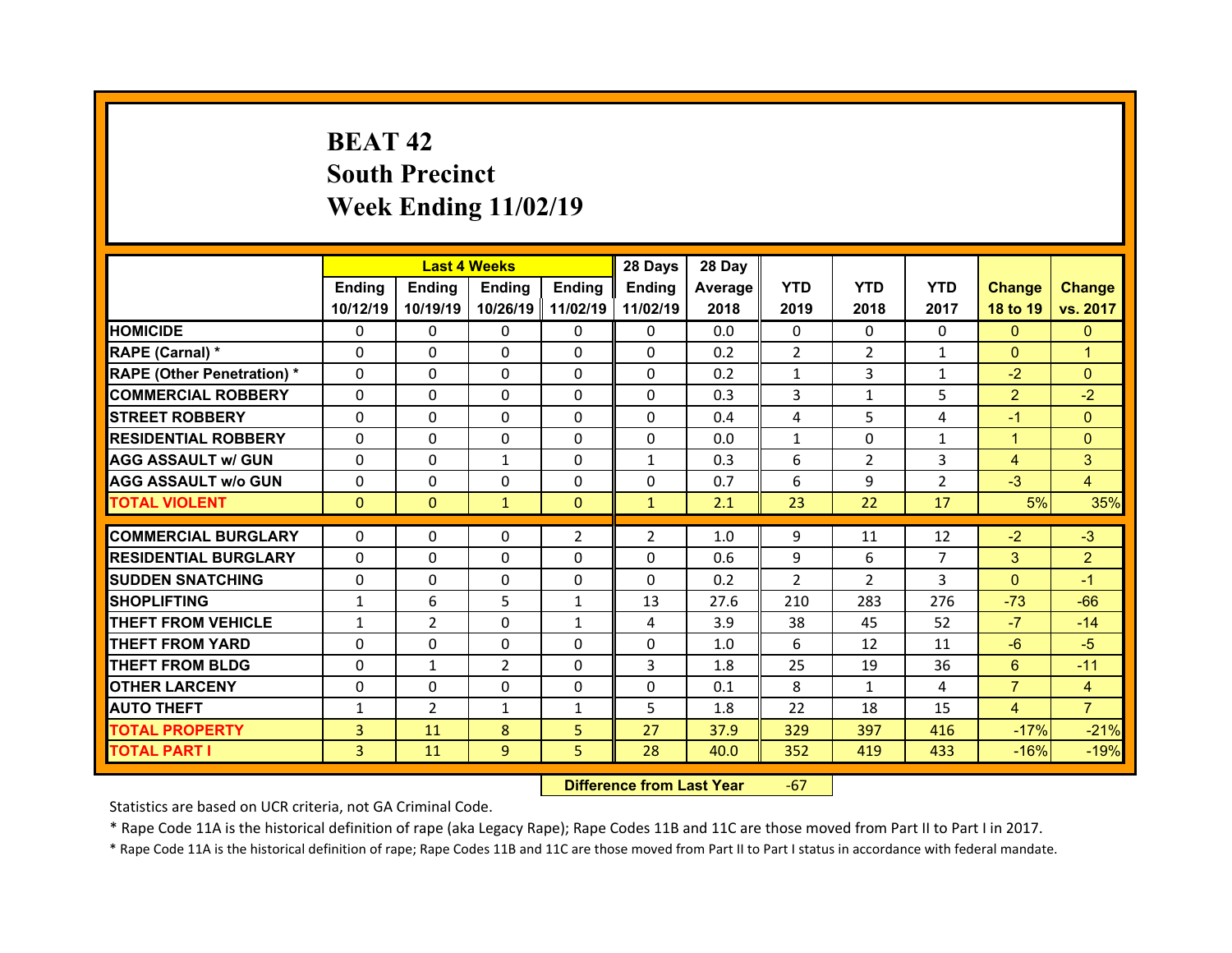# **BEAT 43 South Precinct Week Ending 11/02/19**

|                                   |                | <b>Last 4 Weeks</b> |              |                | 28 Days        | 28 Day  |                |                |                |                |                |
|-----------------------------------|----------------|---------------------|--------------|----------------|----------------|---------|----------------|----------------|----------------|----------------|----------------|
|                                   | Ending         | <b>Ending</b>       | Ending       | Ending         | <b>Ending</b>  | Average | <b>YTD</b>     | <b>YTD</b>     | <b>YTD</b>     | <b>Change</b>  | <b>Change</b>  |
|                                   | 10/12/19       | 10/19/19            | 10/26/19     | 11/02/19       | 11/02/19       | 2018    | 2019           | 2018           | 2017           | 18 to 19       | vs. 2017       |
| <b>HOMICIDE</b>                   | $\Omega$       | 0                   | 0            | $\Omega$       | $\Omega$       | 0.1     | $\mathbf{1}$   | $\mathbf{1}$   | $\Omega$       | $\Omega$       | 1              |
| RAPE (Carnal) *                   | $\mathbf{0}$   | 0                   | $\mathbf{0}$ | $\mathbf{0}$   | $\Omega$       | 0.2     | $\overline{2}$ | $\overline{2}$ | $\Omega$       | $\mathbf{0}$   | $\overline{2}$ |
| <b>RAPE (Other Penetration) *</b> | $\Omega$       | $\Omega$            | $\Omega$     | $\Omega$       | $\Omega$       | 0.0     | $\mathbf{1}$   | $\Omega$       | $\mathbf{1}$   | $\mathbf{1}$   | $\Omega$       |
| <b>COMMERCIAL ROBBERY</b>         | 0              | $\Omega$            | $\mathbf{0}$ | $\Omega$       | $\Omega$       | 0.3     | 3              | $\overline{2}$ | 4              | $\mathbf{1}$   | $-1$           |
| <b>STREET ROBBERY</b>             | $\mathbf{1}$   | 0                   | $\Omega$     | $\Omega$       | $\mathbf{1}$   | 0.5     | 5              | $\overline{7}$ | 4              | $-2$           | $\mathbf{1}$   |
| <b>RESIDENTIAL ROBBERY</b>        | $\Omega$       | 0                   | 0            | $\Omega$       | $\Omega$       | 0.3     | $\mathbf{1}$   | 4              | $\Omega$       | $-3$           | $\mathbf{1}$   |
| <b>AGG ASSAULT w/ GUN</b>         | $\Omega$       | $\Omega$            | $\mathbf{1}$ | $\Omega$       | $\mathbf{1}$   | 0.5     | 11             | 4              | 5              | $\overline{7}$ | 6              |
| <b>AGG ASSAULT w/o GUN</b>        | $\mathbf{1}$   | 0                   | 3            | $\Omega$       | 4              | 0.9     | 16             | 8              | $\overline{7}$ | 8              | 9              |
| <b>TOTAL VIOLENT</b>              | $\overline{2}$ | $\mathbf{0}$        | 4            | $\Omega$       | 6              | 2.8     | 40             | 28             | 21             | 43%            | 90%            |
| <b>COMMERCIAL BURGLARY</b>        | 0              | 0                   |              | $\mathbf{1}$   | $\overline{2}$ | 1.2     | 12             | 15             | 12             | $-3$           | $\mathbf{0}$   |
|                                   |                |                     | 1            |                |                |         |                |                |                |                | $-7$           |
| <b>RESIDENTIAL BURGLARY</b>       | 0              | 0                   | 0            | $\mathbf{1}$   | $\mathbf{1}$   | 2.5     | 24             | 30             | 31             | $-6$           |                |
|                                   |                |                     |              |                |                |         |                |                |                |                |                |
| <b>SUDDEN SNATCHING</b>           | $\mathbf{0}$   | $\Omega$            | $\mathbf{0}$ | $\Omega$       | $\Omega$       | 0.3     | $\mathcal{P}$  | 4              | $\overline{2}$ | $-2$           | $\Omega$       |
| <b>SHOPLIFTING</b>                | $\overline{2}$ | 4                   | 3            | 1              | 10             | 4.7     | 80             | 46             | 51             | 34             | 29             |
| <b>THEFT FROM VEHICLE</b>         | 0              | $\mathbf{1}$        | $\Omega$     | $\overline{2}$ | 3              | 3.8     | 33             | 45             | 61             | $-12$          | $-28$          |
| <b>THEFT FROM YARD</b>            | $\Omega$       | $\overline{2}$      | $\Omega$     | $\Omega$       | $\overline{2}$ | 1.7     | 14             | 20             | 11             | $-6$           | 3              |
| <b>THEFT FROM BLDG</b>            | $\Omega$       | $\Omega$            | $\mathbf{0}$ | $\Omega$       | $\Omega$       | 2.3     | 26             | 27             | 29             | $-1$           | $-3$           |
| <b>OTHER LARCENY</b>              | $\mathbf{0}$   | $\Omega$            | $\Omega$     | $\Omega$       | $\Omega$       | 0.2     | 5              | 3              | 3              | $\overline{2}$ | $\overline{2}$ |
| <b>AUTO THEFT</b>                 | $\mathbf{0}$   | $\overline{2}$      | $\mathbf{0}$ | $\mathbf{0}$   | $\overline{2}$ | 2.0     | 16             | 24             | 22             | $-8$           | $-6$           |
| <b>TOTAL PROPERTY</b>             | $\overline{2}$ | 9                   | 4            | 5              | 20             | 18.6    | 212            | 214            | 222            | $-1%$          | $-5%$          |
| <b>TOTAL PART I</b>               | 4              | 9                   | 8            | 5              | 26             | 21.4    | 252            | 242            | 243            | 4%             | 4%             |

 **Difference from Last Year**r 10

Statistics are based on UCR criteria, not GA Criminal Code.

\* Rape Code 11A is the historical definition of rape (aka Legacy Rape); Rape Codes 11B and 11C are those moved from Part II to Part I in 2017.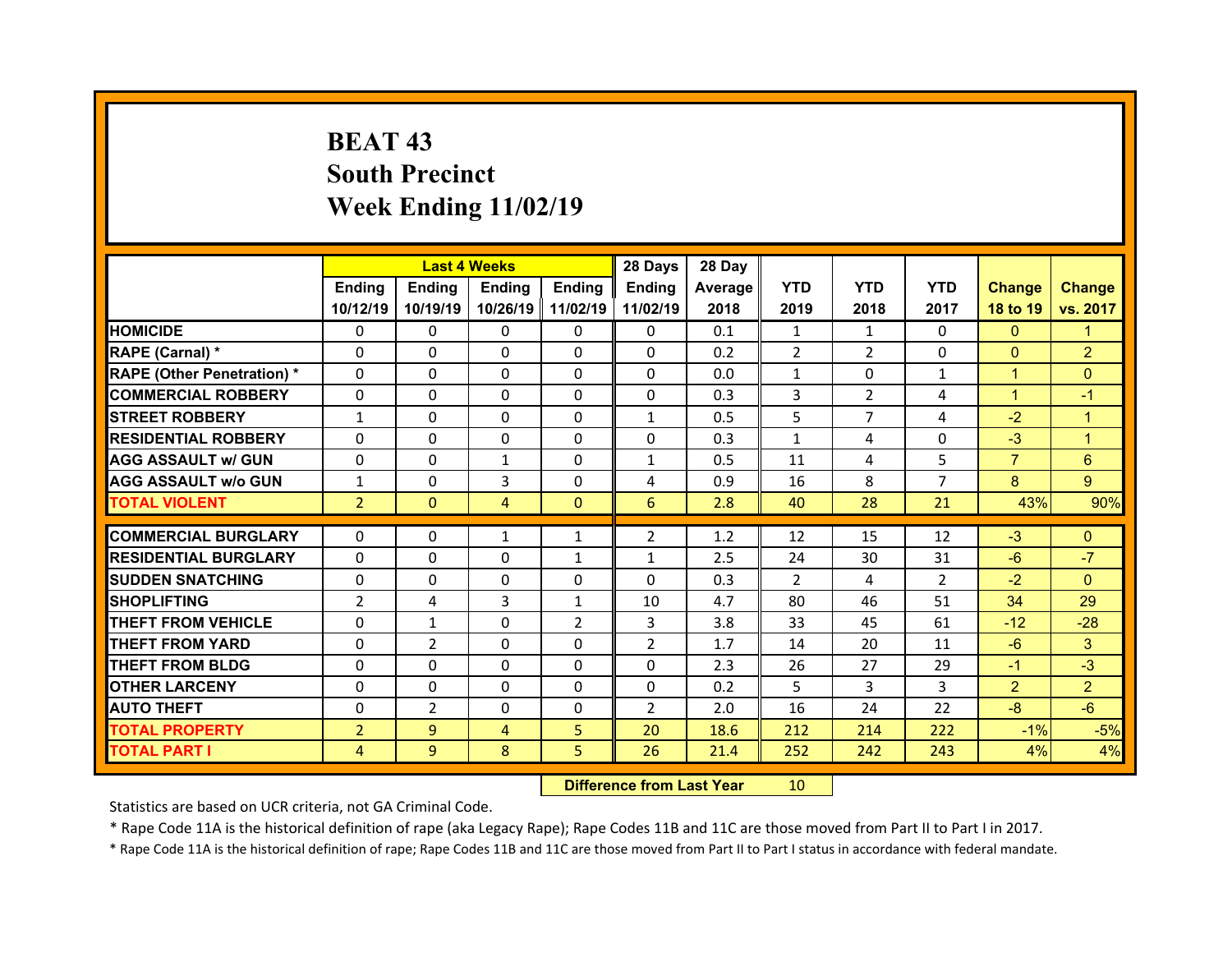# **BEAT 44South Precinct Week Ending 11/02/19**

|                                  |                |                | <b>Last 4 Weeks</b> |                | 28 Days        | 28 Day  |            |                |                |                 |                |
|----------------------------------|----------------|----------------|---------------------|----------------|----------------|---------|------------|----------------|----------------|-----------------|----------------|
|                                  | Ending         | Ending         | <b>Ending</b>       | <b>Ending</b>  | Ending         | Average | <b>YTD</b> | <b>YTD</b>     | <b>YTD</b>     | <b>Change</b>   | <b>Change</b>  |
|                                  | 10/12/19       | 10/19/19       | 10/26/19            | 11/02/19       | 11/02/19       | 2018    | 2019       | 2018           | 2017           | 18 to 19        | vs. 2017       |
| <b>HOMICIDE</b>                  | $\Omega$       | 0              | $\Omega$            | $\Omega$       | 0              | 0.1     | 1          | 1              | $\Omega$       | $\mathbf{0}$    | 1              |
| RAPE (Carnal) *                  | 0              | $\Omega$       | $\mathbf{0}$        | $\Omega$       | 0              | 0.2     | 2          | $\overline{2}$ | $\mathbf{1}$   | $\mathbf{0}$    | 1              |
| <b>RAPE (Other Penetration)*</b> | 0              | $\Omega$       | $\Omega$            | $\Omega$       | 0              | 0.2     | $\Omega$   | $\overline{2}$ | $\Omega$       | $-2$            | $\Omega$       |
| <b>COMMERCIAL ROBBERY</b>        | $\Omega$       | 0              | $\Omega$            | $\Omega$       | 0              | 0.1     | $\Omega$   | $\mathbf{1}$   | $\overline{2}$ | $-1$            | $-2$           |
| <b>STREET ROBBERY</b>            | $\Omega$       | $\mathbf{1}$   | $\mathbf{0}$        | $\Omega$       | $\mathbf{1}$   | 0.4     | 5          | 5              | 6              | $\overline{0}$  | $-1$           |
| <b>RESIDENTIAL ROBBERY</b>       | $\Omega$       | $\Omega$       | $\Omega$            | $\Omega$       | $\Omega$       | 0.4     | $\Omega$   | 5.             | $\Omega$       | $-5$            | $\Omega$       |
| <b>AGG ASSAULT w/ GUN</b>        | $\Omega$       | 0              | $\Omega$            | $\mathbf{1}$   | $\mathbf{1}$   | 0.7     | 11         | $\overline{7}$ | 8              | $\overline{4}$  | 3              |
| <b>AGG ASSAULT w/o GUN</b>       | $\Omega$       | $\Omega$       | $\mathbf{0}$        | $\Omega$       | $\Omega$       | 1.0     | 19         | 10             | 3              | 9 <sup>°</sup>  | 16             |
| <b>TOTAL VIOLENT</b>             | $\mathbf{0}$   | $\mathbf{1}$   | $\mathbf{0}$        | $\mathbf{1}$   | $\overline{2}$ | 3.0     | 38         | 33             | 20             | 15%             | 90%            |
|                                  |                |                |                     |                |                |         |            |                |                |                 |                |
| <b>COMMERCIAL BURGLARY</b>       | 0              | 0              | 0                   | 0              | 0              | 0.2     | 10         | $\mathbf{1}$   | $\mathbf{1}$   | 9               | 9              |
| <b>RESIDENTIAL BURGLARY</b>      | $\Omega$       | 0              | 0                   | 1              | $\mathbf{1}$   | 2.8     | 18         | 32             | 35             | $-14$           | $-17$          |
| <b>SUDDEN SNATCHING</b>          | 0              | $\Omega$       | $\mathbf{0}$        | $\Omega$       | 0              | 0.0     | 3          | $\Omega$       | $\Omega$       | 3               | 3              |
| <b>SHOPLIFTING</b>               | $\mathbf{1}$   | $\overline{2}$ | $\mathbf{1}$        | 1              | 5              | 4.2     | 31         | 52             | 14             | $-21$           | 17             |
| <b>THEFT FROM VEHICLE</b>        | 3              | 3              | $\mathbf{1}$        | $\mathbf{1}$   | 8              | 5.5     | 76         | 66             | 64             | 10 <sup>°</sup> | 12             |
|                                  |                |                |                     |                |                |         |            |                |                |                 |                |
| <b>THEFT FROM YARD</b>           | 0              | $\Omega$       | 0                   | 1              | $\mathbf{1}$   | 1.0     | 9          | 12             | 11             | $-3$            | $-2$           |
| <b>THEFT FROM BLDG</b>           | $\mathbf{1}$   | 0              | $\mathbf{0}$        | $\mathbf{1}$   | $\overline{2}$ | 0.9     | 18         | 11             | 25             | $\overline{7}$  | $-7$           |
| <b>OTHER LARCENY</b>             | $\Omega$       | 0              | $\Omega$            | $\Omega$       | 0              | 0.5     | 9          | 6              | 4              | 3               | 5              |
| <b>AUTO THEFT</b>                | $\overline{2}$ | $\mathbf{1}$   | $\mathbf{0}$        | $\overline{2}$ | 5              | 1.6     | 27         | 18             | 20             | $9^{\circ}$     | $\overline{7}$ |
| <b>TOTAL PROPERTY</b>            | $\overline{7}$ | 6              | $\overline{2}$      | $\overline{7}$ | 22             | 16.8    | 201        | 198            | 174            | 2%              | 16%            |
| <b>TOTAL PART I</b>              | $\overline{7}$ | $\overline{7}$ | $\overline{2}$      | 8              | 24             | 19.8    | 239        | 231            | 194            | 3%              | 23%            |

 **Difference from Last Year**r 8

Statistics are based on UCR criteria, not GA Criminal Code.

\* Rape Code 11A is the historical definition of rape (aka Legacy Rape); Rape Codes 11B and 11C are those moved from Part II to Part I in 2017.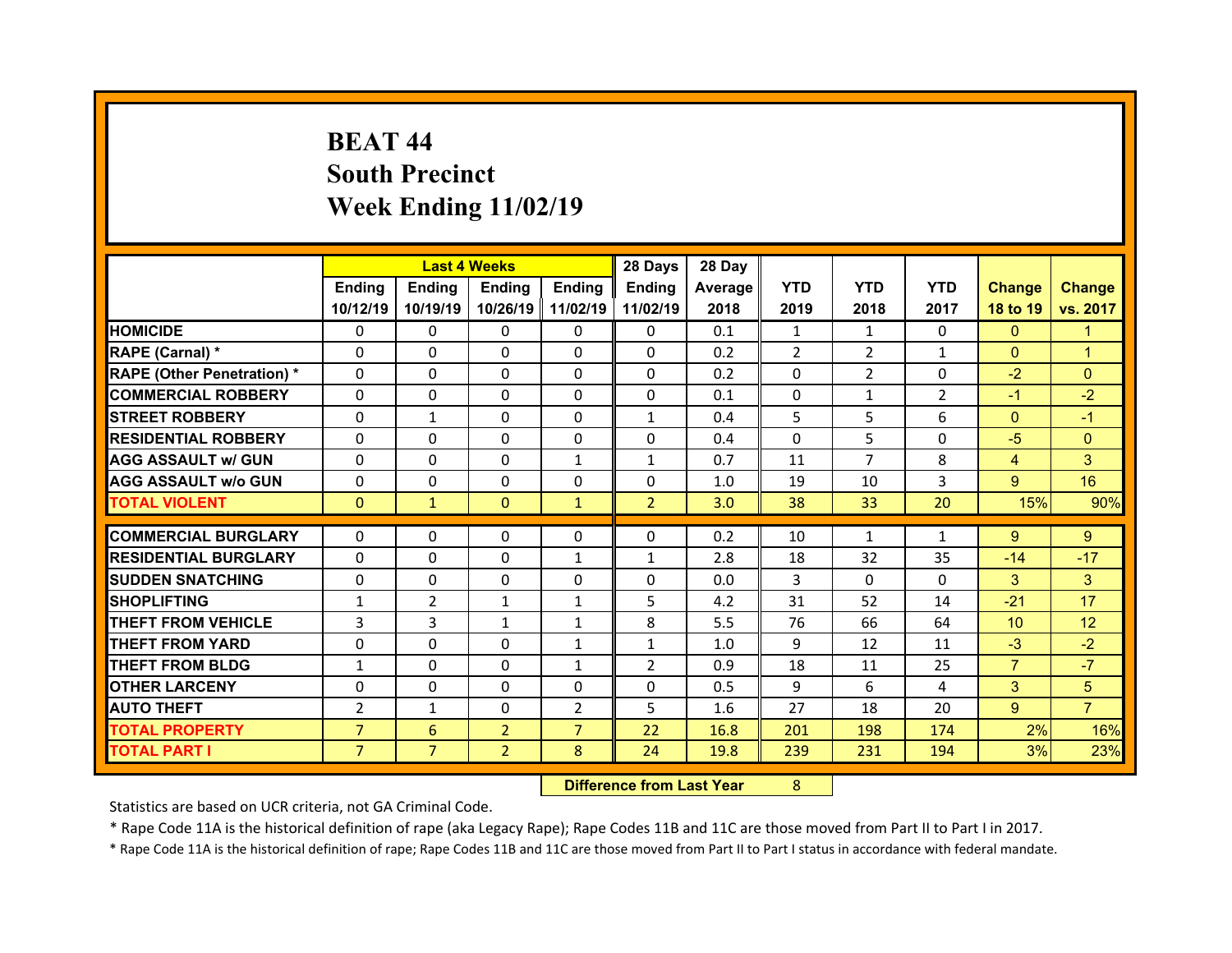# **BEAT 45South Precinct Week Ending 11/02/19**

|                                  |                | <b>Last 4 Weeks</b> |                |                | 28 Days        | 28 Day     |              |            |                |                |                |
|----------------------------------|----------------|---------------------|----------------|----------------|----------------|------------|--------------|------------|----------------|----------------|----------------|
|                                  | Ending         | <b>Ending</b>       | <b>Ending</b>  | Ending         | <b>Ending</b>  | Average II | <b>YTD</b>   | <b>YTD</b> | <b>YTD</b>     | <b>Change</b>  | <b>Change</b>  |
|                                  | 10/12/19       | 10/19/19            | 10/26/19       | 11/02/19       | 11/02/19       | 2018       | 2019         | 2018       | 2017           | 18 to 19       | vs. 2017       |
| <b>HOMICIDE</b>                  | $\Omega$       | 0                   | 0              | $\mathbf{0}$   | 0              | 0.1        | $\Omega$     | 1          | $\mathbf{1}$   | $-1$           | $-1$           |
| RAPE (Carnal) *                  | $\Omega$       | $\Omega$            | $\Omega$       | $\Omega$       | 0              | 0.2        | $\Omega$     | 3          | $\mathbf{1}$   | $-3$           | $-1$           |
| <b>RAPE (Other Penetration)*</b> | $\Omega$       | $\Omega$            | $\Omega$       | $\Omega$       | $\Omega$       | 0.2        | $\Omega$     | 3          | $\Omega$       | $-3$           | $\Omega$       |
| <b>COMMERCIAL ROBBERY</b>        | $\Omega$       | $\Omega$            | $\mathbf{0}$   | $\Omega$       | $\Omega$       | 0.2        | 2            | 3          | 3              | $-1$           | $-1$           |
| <b>STREET ROBBERY</b>            | $\Omega$       | $\Omega$            | $\mathbf{1}$   | $\Omega$       | $\mathbf{1}$   | 0.3        | 3            | 4          | $\overline{7}$ | $-1$           | $-4$           |
| <b>RESIDENTIAL ROBBERY</b>       | $\Omega$       | $\Omega$            | $\Omega$       | $\Omega$       | $\Omega$       | 0.1        | $\mathbf{1}$ | $\Omega$   | $\mathbf{1}$   | $\mathbf{1}$   | $\Omega$       |
| <b>AGG ASSAULT w/ GUN</b>        | $\Omega$       | $\Omega$            | $\mathbf{0}$   | $\Omega$       | $\Omega$       | 0.2        | 5            | 3          | 9              | $\overline{2}$ | $-4$           |
| <b>AGG ASSAULT w/o GUN</b>       | $\Omega$       | 0                   | 0              | $\Omega$       | 0              | 0.6        | 5            | 8          | 3              | $-3$           | $\overline{2}$ |
| <b>TOTAL VIOLENT</b>             | $\mathbf{0}$   | $\overline{0}$      | $\mathbf{1}$   | $\mathbf{0}$   | $\mathbf{1}$   | 2.0        | 16           | 25         | 25             | $-36%$         | $-36%$         |
| <b>COMMERCIAL BURGLARY</b>       | $\mathbf{0}$   | 0                   | 0              | $\mathbf{0}$   | 0              | 0.5        | 2            | 6          | 6              | $-4$           | $-4$           |
| <b>RESIDENTIAL BURGLARY</b>      | $\Omega$       | $\Omega$            | $\Omega$       | $\Omega$       | $\Omega$       | 2.7        | 12           | 29         | 39             | $-17$          | $-27$          |
| <b>SUDDEN SNATCHING</b>          | $\Omega$       | $\Omega$            | $\Omega$       | $\Omega$       | $\Omega$       | 0.2        | $\mathbf{1}$ | $\Omega$   | $\Omega$       | $\mathbf{1}$   | $\overline{1}$ |
| <b>SHOPLIFTING</b>               | $\mathbf{1}$   | 3                   | $\Omega$       | 3              | $\overline{7}$ | 5.4        | 95           | 50         | 66             | 45             | 29             |
| <b>THEFT FROM VEHICLE</b>        | $\overline{2}$ | $\overline{2}$      | $\mathbf{1}$   | $\mathbf{1}$   | 6              | 3.6        | 34           | 42         | 71             | $-8$           | $-37$          |
| <b>THEFT FROM YARD</b>           | $\mathbf{1}$   | $\Omega$            | $\Omega$       | $\Omega$       | $\mathbf{1}$   | 1.8        | 15           | 20         | 14             | $-5$           | $\mathbf{1}$   |
| <b>THEFT FROM BLDG</b>           | 0              | $\Omega$            | $\Omega$       | $\Omega$       | $\Omega$       | 1.6        | 12           | 15         | 19             | $-3$           | $-7$           |
| <b>OTHER LARCENY</b>             | $\mathbf{1}$   | 0                   | $\mathbf{0}$   | $\Omega$       | $\mathbf{1}$   | 0.4        | 3            | 4          | $\overline{7}$ | $-1$           | $-4$           |
| <b>AUTO THEFT</b>                | $\Omega$       | $\Omega$            | $\Omega$       | $\Omega$       | 0              | 1.6        | 9            | 15         | 23             | $-6$           | $-14$          |
| <b>TOTAL PROPERTY</b>            | 5              | 5                   | $\mathbf{1}$   | $\overline{4}$ | 15             | 17.7       | 183          | 181        | 245            | 1%             | $-25%$         |
| <b>TOTAL PART I</b>              | 5              | 5                   | $\overline{2}$ | 4              | 16             | 19.7       | 199          | 206        | 270            | $-3%$          | $-26%$         |

 **Difference from Last Year**‐7

Statistics are based on UCR criteria, not GA Criminal Code.

\* Rape Code 11A is the historical definition of rape (aka Legacy Rape); Rape Codes 11B and 11C are those moved from Part II to Part I in 2017.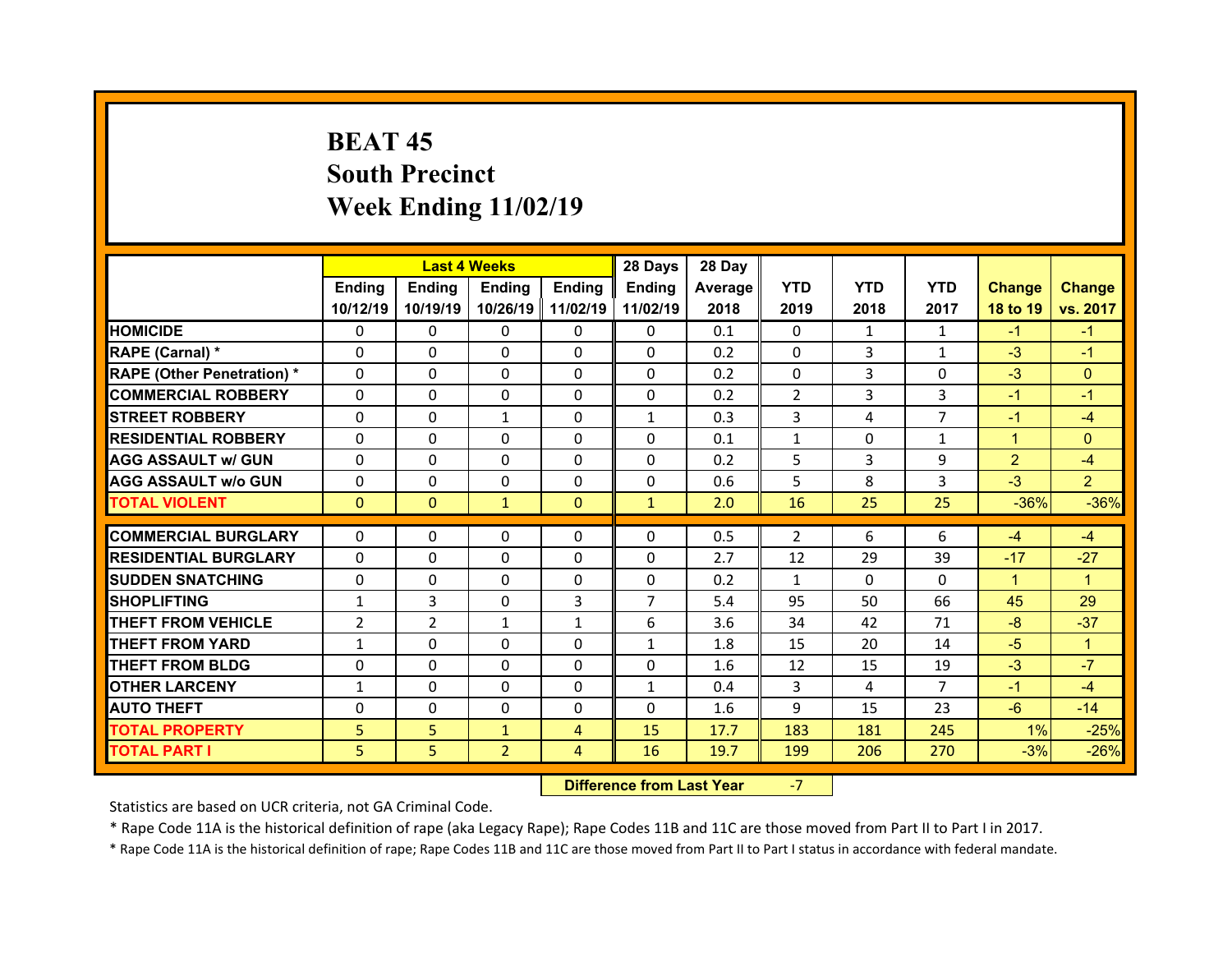# **BEAT 46 South Precinct Week Ending 11/02/19**

|                                  |                | <b>Last 4 Weeks</b> |              |              | 28 Days        | 28 Day  |                |                |                |                |                |
|----------------------------------|----------------|---------------------|--------------|--------------|----------------|---------|----------------|----------------|----------------|----------------|----------------|
|                                  | Ending         | <b>Ending</b>       | Ending       | Ending       | Ending         | Average | <b>YTD</b>     | <b>YTD</b>     | <b>YTD</b>     | <b>Change</b>  | <b>Change</b>  |
|                                  | 10/12/19       | 10/19/19            | 10/26/19     | 11/02/19     | 11/02/19       | 2018    | 2019           | 2018           | 2017           | 18 to 19       | vs. 2017       |
| <b>HOMICIDE</b>                  | $\Omega$       | 0                   | $\Omega$     | $\Omega$     | $\Omega$       | 0.1     | 2              | $\mathbf{1}$   | $\mathcal{P}$  | $\mathbf{1}$   | $\Omega$       |
| RAPE (Carnal) *                  | $\Omega$       | $\Omega$            | $\Omega$     | $\Omega$     | $\Omega$       | 0.1     | $\overline{2}$ | $\mathbf{1}$   | 3              | $\mathbf{1}$   | $-1$           |
| <b>RAPE (Other Penetration)*</b> | $\Omega$       | $\Omega$            | $\mathbf{0}$ | $\Omega$     | $\Omega$       | 0.2     | $\Omega$       | 3              | $\mathbf{1}$   | $-3$           | $-1$           |
| <b>COMMERCIAL ROBBERY</b>        | $\Omega$       | $\Omega$            | $\mathbf{0}$ | $\Omega$     | $\Omega$       | 0.2     | $\overline{2}$ | 3              | 5              | $-1$           | $-3$           |
| <b>STREET ROBBERY</b>            | $\Omega$       | $\Omega$            | $\Omega$     | $\Omega$     | $\Omega$       | 0.5     | 2              | $\overline{7}$ | 5              | $-5$           | $-3$           |
| <b>RESIDENTIAL ROBBERY</b>       | $\Omega$       | $\Omega$            | $\mathbf{0}$ | $\Omega$     | $\Omega$       | 0.0     | $\Omega$       | $\Omega$       | $\mathbf{1}$   | $\overline{0}$ | $-1$           |
| <b>AGG ASSAULT w/ GUN</b>        | $\Omega$       | 0                   | $\Omega$     | $\Omega$     | $\Omega$       | 0.5     | $\overline{7}$ | $\overline{7}$ | 3              | $\overline{0}$ | $\overline{4}$ |
| <b>AGG ASSAULT w/o GUN</b>       | $\Omega$       | $\mathbf{1}$        | $\mathbf{0}$ | $\Omega$     | $\mathbf{1}$   | 0.7     | 13             | 10             | 14             | 3              | $-1$           |
| <b>TOTAL VIOLENT</b>             | $\mathbf{0}$   | $\mathbf{1}$        | $\mathbf{0}$ | $\Omega$     | $\mathbf{1}$   | 2.4     | 28             | 32             | 34             | $-13%$         | $-18%$         |
|                                  |                |                     |              |              |                |         |                |                | $\overline{7}$ |                |                |
| <b>COMMERCIAL BURGLARY</b>       | 0              | 0                   | 0            | 0            | 0              | 1.3     | 8              | 11             |                | $-3$           | 1.             |
| <b>RESIDENTIAL BURGLARY</b>      | 0              | $\Omega$            | $\Omega$     | $\Omega$     | 0              | 3.9     | 23             | 44             | 27             | $-21$          | $-4$           |
| <b>SUDDEN SNATCHING</b>          | $\mathbf{1}$   | 0                   | $\mathbf{0}$ | $\Omega$     | $\mathbf{1}$   | 0.1     | 4              | $\mathbf{1}$   | $\overline{2}$ | 3              | $\overline{2}$ |
| <b>SHOPLIFTING</b>               | $\overline{2}$ | $\mathbf{1}$        | $\mathbf{1}$ | $\Omega$     | 4              | 9.7     | 107            | 105            | 117            | $\overline{2}$ | $-10$          |
| <b>THEFT FROM VEHICLE</b>        | $\mathbf{1}$   | $\mathbf{1}$        | $\mathbf{1}$ | $\mathbf{0}$ | 3              | 5.8     | 45             | 63             | 63             | $-18$          | $-18$          |
| <b>THEFT FROM YARD</b>           | 0              | 0                   | $\Omega$     | $\Omega$     | 0              | 0.9     | $\overline{7}$ | 11             | 9              | $-4$           | $-2$           |
| <b>THEFT FROM BLDG</b>           | $\Omega$       | 0                   | $\mathbf{0}$ | $\mathbf{0}$ | 0              | 3.0     | 19             | 29             | 28             | $-10$          | $-9$           |
| <b>OTHER LARCENY</b>             | 0              | 0                   | $\Omega$     | $\Omega$     | 0              | 0.3     | $\overline{7}$ | 4              | $\overline{7}$ | 3              | $\Omega$       |
|                                  |                |                     |              |              |                |         |                |                |                |                |                |
| <b>AUTO THEFT</b>                | 0              | 0                   | $\mathbf{1}$ | $\mathbf{1}$ | $\overline{2}$ | 2.7     | 22             | 33             | 33             | $-11$          | $-11$          |
| <b>TOTAL PROPERTY</b>            | 4              | $\overline{2}$      | 3            | $\mathbf{1}$ | 10             | 27.6    | 242            | 301            | 293            | $-20%$         | $-17%$         |
| <b>TOTAL PART I</b>              | 4              | 3                   | 3            | $\mathbf{1}$ | 11             | 30.0    | 270            | 333            | 327            | $-19%$         | $-17%$         |

 **Difference from Last Year**r -63

Statistics are based on UCR criteria, not GA Criminal Code.

\* Rape Code 11A is the historical definition of rape (aka Legacy Rape); Rape Codes 11B and 11C are those moved from Part II to Part I in 2017.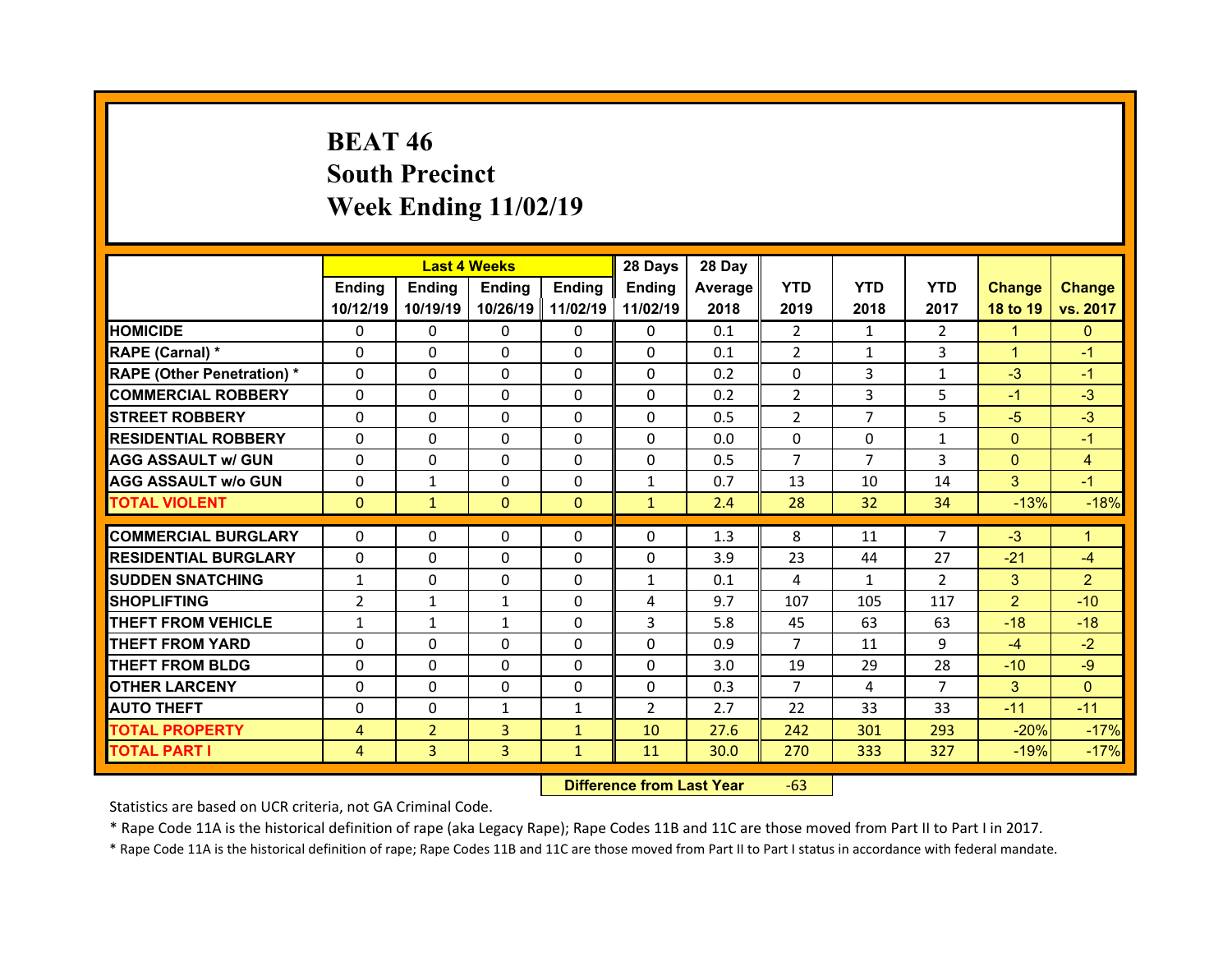# **BEAT 47South Precinct Week Ending 11/02/19**

|                                   |              | <b>Last 4 Weeks</b> |                |               | 28 Days        | 28 Day  |                |                |                |                |                |
|-----------------------------------|--------------|---------------------|----------------|---------------|----------------|---------|----------------|----------------|----------------|----------------|----------------|
|                                   | Ending       | <b>Ending</b>       | Ending         | <b>Ending</b> | <b>Ending</b>  | Average | <b>YTD</b>     | <b>YTD</b>     | <b>YTD</b>     | <b>Change</b>  | <b>Change</b>  |
|                                   | 10/12/19     | 10/19/19            | 10/26/19       | 11/02/19      | 11/02/19       | 2018    | 2019           | 2018           | 2017           | 18 to 19       | vs. 2017       |
| <b>HOMICIDE</b>                   | $\Omega$     | 0                   | 0              | $\Omega$      | $\Omega$       | 0.0     | $\Omega$       | $\Omega$       | $\Omega$       | $\Omega$       | $\mathbf{0}$   |
| RAPE (Carnal) *                   | $\mathbf{0}$ | 0                   | $\mathbf{0}$   | $\mathbf{0}$  | $\Omega$       | 0.1     | 0              | $\mathbf{1}$   | $\mathbf{1}$   | $-1$           | $-1$           |
| <b>RAPE (Other Penetration) *</b> | $\Omega$     | $\Omega$            | $\Omega$       | $\Omega$      | $\Omega$       | 0.1     | $\Omega$       | $\mathbf{1}$   | $\Omega$       | $-1$           | $\Omega$       |
| <b>COMMERCIAL ROBBERY</b>         | $\Omega$     | $\Omega$            | $\mathbf{0}$   | $\Omega$      | $\Omega$       | 0.0     | $\Omega$       | $\Omega$       | $\Omega$       | $\overline{0}$ | $\Omega$       |
| <b>STREET ROBBERY</b>             | $\Omega$     | 0                   | $\Omega$       | $\Omega$      | $\Omega$       | 0.1     | $\mathbf{1}$   | $\mathbf{1}$   | $\Omega$       | $\mathbf{0}$   | $\overline{1}$ |
| <b>RESIDENTIAL ROBBERY</b>        | $\Omega$     | 0                   | $\mathbf{0}$   | $\Omega$      | $\Omega$       | 0.0     | $\Omega$       | $\Omega$       | $\Omega$       | $\overline{0}$ | $\mathbf{0}$   |
| <b>AGG ASSAULT w/ GUN</b>         | $\Omega$     | $\Omega$            | $\Omega$       | $\Omega$      | $\Omega$       | 0.1     | $\overline{3}$ | $\Omega$       | $\overline{2}$ | 3              | $\mathbf{1}$   |
| <b>AGG ASSAULT w/o GUN</b>        | 0            | 0                   | $\mathbf{0}$   | $\Omega$      | $\Omega$       | 0.1     | 6              | $\mathbf{1}$   | $\overline{2}$ | 5              | $\overline{4}$ |
| <b>TOTAL VIOLENT</b>              | $\mathbf{0}$ | $\mathbf{0}$        | $\mathbf{0}$   | $\Omega$      | $\Omega$       | 0.4     | 10             | 4              | 5              | 150%           | 100%           |
| <b>COMMERCIAL BURGLARY</b>        | 0            |                     |                |               |                | 0.0     |                | $\Omega$       | 3              | $\mathbf{1}$   | $-2$           |
|                                   |              | 0                   | 0              | $\mathbf{0}$  | 0              |         | 1              |                |                |                |                |
| <b>RESIDENTIAL BURGLARY</b>       | 0            | 0                   | 0              | $\Omega$      | 0              | 1.7     | $\overline{2}$ | 18             | 8              | $-16$          | $-6$           |
| <b>SUDDEN SNATCHING</b>           | $\mathbf{0}$ | $\Omega$            | $\Omega$       | $\Omega$      | $\Omega$       | 0.0     | $\Omega$       | $\Omega$       | $\Omega$       | $\mathbf{0}$   | $\Omega$       |
| <b>SHOPLIFTING</b>                | $\mathbf{1}$ | $\Omega$            | $\Omega$       | $\Omega$      | $\mathbf{1}$   | 0.1     | $\mathbf{1}$   | $\mathbf{1}$   | $\overline{7}$ | $\overline{0}$ | $-6$           |
| <b>THEFT FROM VEHICLE</b>         | 0            | $\mathbf{1}$        | $\mathbf{0}$   | $\Omega$      | $\mathbf{1}$   | 1.8     | 14             | 21             | 20             | $-7$           | $-6$           |
| <b>THEFT FROM YARD</b>            | $\Omega$     | $\Omega$            | $\mathbf{0}$   | $\Omega$      | $\Omega$       | 0.4     | 8              | 4              | $\overline{7}$ | $\overline{4}$ | $\mathbf{1}$   |
| <b>THEFT FROM BLDG</b>            | $\Omega$     | $\Omega$            | $\mathbf{1}$   | $\mathbf{1}$  | $\overline{2}$ | 0.6     | $\overline{7}$ | $\overline{7}$ | 8              | $\overline{0}$ | $-1$           |
| <b>OTHER LARCENY</b>              | $\Omega$     | $\Omega$            | $\mathbf{1}$   | $\Omega$      | $\mathbf{1}$   | 0.4     | 9              | $\overline{2}$ | 3              | $\overline{7}$ | 6              |
|                                   |              |                     |                | $\mathbf{0}$  | $\Omega$       | 0.4     | 5              | 5.             | 3              | $\Omega$       | $\overline{2}$ |
| <b>AUTO THEFT</b>                 | $\mathbf{0}$ | 0                   | $\mathbf{0}$   |               |                |         |                |                |                |                |                |
| <b>TOTAL PROPERTY</b>             | $\mathbf{1}$ | $\mathbf{1}$        | $\overline{2}$ | $\mathbf{1}$  | 5              | 5.3     | 47             | 58             | 59             | $-19%$         | $-20%$         |

 **Difference from Last Year**‐5

Statistics are based on UCR criteria, not GA Criminal Code.

\* Rape Code 11A is the historical definition of rape (aka Legacy Rape); Rape Codes 11B and 11C are those moved from Part II to Part I in 2017.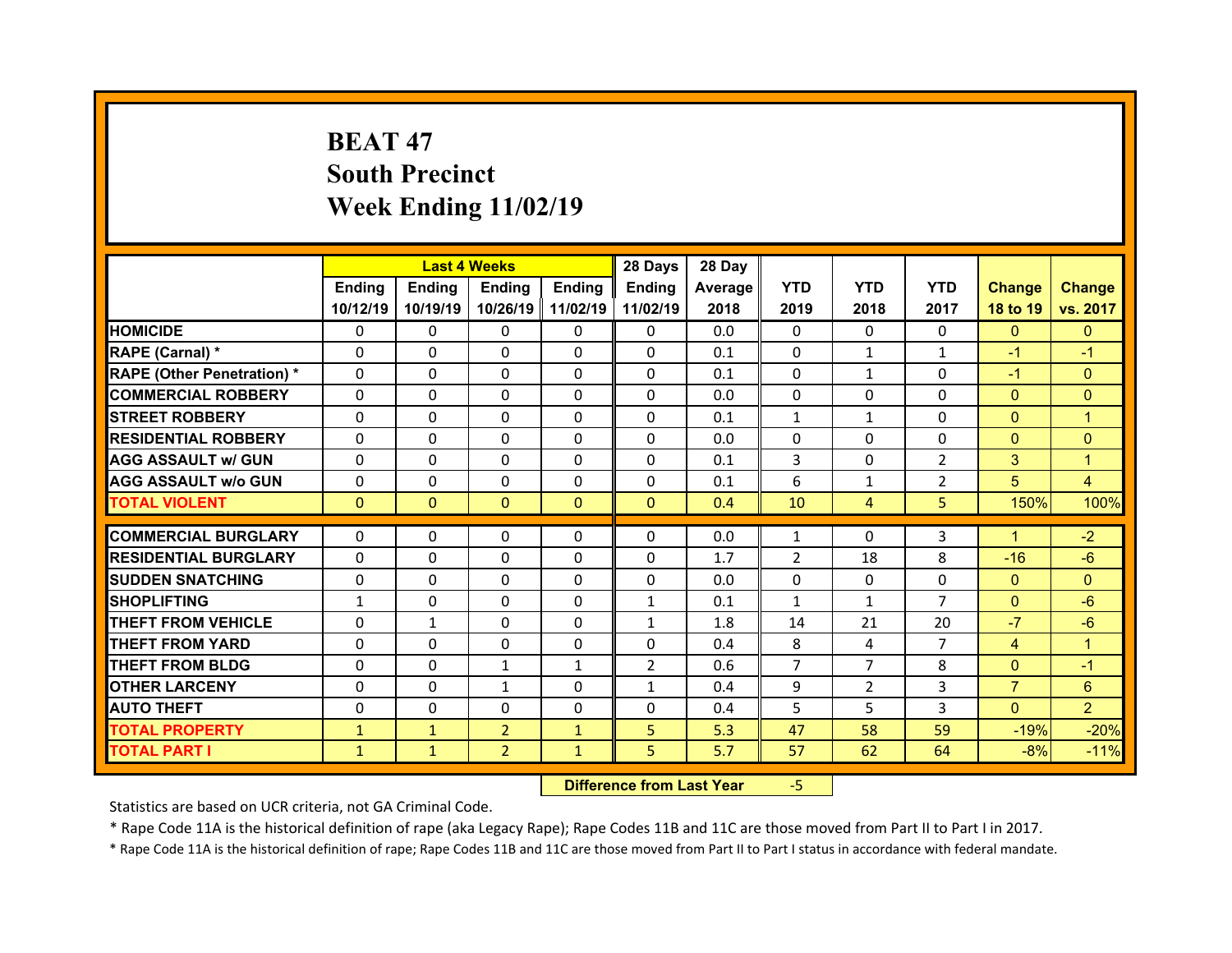# **BEAT 51 East Precinct Week Ending 11/02/19**

| <b>Ending</b><br><b>Ending</b><br><b>Ending</b><br><b>Ending</b><br><b>YTD</b><br><b>YTD</b><br><b>YTD</b><br><b>Endina</b><br><b>Change</b><br>Average   <br>10/26/19 11/02/19<br>11/02/19<br>2018<br>10/12/19<br>10/19/19<br>2019<br>2018<br>2017<br>18 to 19<br><b>HOMICIDE</b><br>0.2<br>$\Omega$<br>$\Omega$<br>$\overline{2}$<br>2<br>$\overline{2}$<br>$\overline{0}$<br>$\mathbf{1}$<br>0<br>$\mathbf{1}$<br>3<br>$\overline{2}$<br>$-2$<br>RAPE (Carnal) *<br>$\Omega$<br>$\Omega$<br>$\Omega$<br>$\Omega$<br>$\Omega$<br>0.2<br>$\mathbf{1}$<br><b>RAPE (Other Penetration) *</b><br>$\overline{2}$<br>$\overline{2}$<br>$\Omega$<br>$\Omega$<br>$\Omega$<br>0.2<br>$\mathbf{1}$<br>$\mathbf{1}$<br>$\mathbf{1}$<br>$-1$<br><b>COMMERCIAL ROBBERY</b><br>$\overline{2}$<br>$\Omega$<br>$\Omega$<br>$\Omega$<br>$\Omega$<br>$\Omega$<br>0.1<br>$\Omega$<br>$\mathbf{1}$<br>$-1$<br>6<br>$\overline{7}$<br><b>STREET ROBBERY</b><br>$\Omega$<br>$\Omega$<br>$\Omega$<br>$\mathbf{1}$<br>0.5<br>13<br>11<br>$\mathbf{1}$<br>$\overline{2}$<br><b>RESIDENTIAL ROBBERY</b><br>2<br>$\Omega$<br>$\Omega$<br>$\Omega$<br>$\Omega$<br>$\mathbf{1}$<br>$\mathbf{1}$<br>0.0<br>$\mathbf{1}$<br>$\overline{7}$<br>$\overline{2}$<br>3<br>15<br><b>AGG ASSAULT W/ GUN</b><br>$\Omega$<br>$\mathbf{1}$<br>$\Omega$<br>22<br>11<br>1.4<br><b>AGG ASSAULT W/o GUN</b><br>1.8<br>6<br>0<br>0<br>$\mathbf{1}$<br>0<br>$\mathbf{1}$<br>27<br>21<br>15<br>$\overline{2}$<br>8<br>36%<br><b>TOTAL VIOLENT</b><br>3<br>$\overline{2}$<br>4.3<br>68<br>50<br>46<br>$\mathbf{1}$<br>$\overline{7}$<br><b>COMMERCIAL BURGLARY</b><br>$\Omega$<br>$\Omega$<br>$\Omega$<br>$\Omega$<br>$\Omega$<br>0.3<br>2<br>$-2$<br>$-5$<br>4<br><b>RESIDENTIAL BURGLARY</b><br>$\Omega$<br>$\Omega$<br>$\Omega$<br>$\mathbf{1}$<br>2.0<br>32<br>22<br>32<br>10 <sup>1</sup><br>$\Omega$<br>$\mathbf{1}$<br>5.<br>3<br><b>ISUDDEN SNATCHING</b><br>$\Omega$<br>$\Omega$<br>$\Omega$<br>$\Omega$<br>$\Omega$<br>$-5$<br>0.4<br>$\Omega$<br>$\Omega$<br>$\Omega$<br>$\overline{2}$<br>25<br>31<br>$-2$<br><b>SHOPLIFTING</b><br>$\mathbf{1}$<br>$\mathbf{1}$<br>2.0<br>23<br><b>THEFT FROM VEHICLE</b><br>$\Omega$<br>$\Omega$<br>3<br>5.2<br>56<br>28<br>$-32$<br>$\mathbf{1}$<br>4<br>24<br>$\overline{2}$<br>$\overline{2}$<br><b>THEFT FROM YARD</b><br>$\Omega$<br>$\Omega$<br>$\Omega$<br>1.2<br>15<br>14<br>21<br>$\mathbf{1}$<br><b>THEFT FROM BLDG</b><br>$\Omega$<br>$\mathbf{1}$<br>$\mathbf{1}$<br>23<br>$-7$<br>0<br>$\Omega$<br>2.1<br>16<br>30<br>$\overline{2}$<br><b>OTHER LARCENY</b><br>$\Omega$<br>$\overline{2}$<br>1.2<br>6<br>$\Omega$<br>$\Omega$<br>17<br>11<br>4 |  | <b>Last 4 Weeks</b> |  | 28 Days | 28 Day |  |  |                 |
|-------------------------------------------------------------------------------------------------------------------------------------------------------------------------------------------------------------------------------------------------------------------------------------------------------------------------------------------------------------------------------------------------------------------------------------------------------------------------------------------------------------------------------------------------------------------------------------------------------------------------------------------------------------------------------------------------------------------------------------------------------------------------------------------------------------------------------------------------------------------------------------------------------------------------------------------------------------------------------------------------------------------------------------------------------------------------------------------------------------------------------------------------------------------------------------------------------------------------------------------------------------------------------------------------------------------------------------------------------------------------------------------------------------------------------------------------------------------------------------------------------------------------------------------------------------------------------------------------------------------------------------------------------------------------------------------------------------------------------------------------------------------------------------------------------------------------------------------------------------------------------------------------------------------------------------------------------------------------------------------------------------------------------------------------------------------------------------------------------------------------------------------------------------------------------------------------------------------------------------------------------------------------------------------------------------------------------------------------------------------------------------------------------------------------------------------------------------------------------------------------------------------------------------------------------------------------------------------------------------------------------------------------------------|--|---------------------|--|---------|--------|--|--|-----------------|
|                                                                                                                                                                                                                                                                                                                                                                                                                                                                                                                                                                                                                                                                                                                                                                                                                                                                                                                                                                                                                                                                                                                                                                                                                                                                                                                                                                                                                                                                                                                                                                                                                                                                                                                                                                                                                                                                                                                                                                                                                                                                                                                                                                                                                                                                                                                                                                                                                                                                                                                                                                                                                                                             |  |                     |  |         |        |  |  | <b>Change</b>   |
|                                                                                                                                                                                                                                                                                                                                                                                                                                                                                                                                                                                                                                                                                                                                                                                                                                                                                                                                                                                                                                                                                                                                                                                                                                                                                                                                                                                                                                                                                                                                                                                                                                                                                                                                                                                                                                                                                                                                                                                                                                                                                                                                                                                                                                                                                                                                                                                                                                                                                                                                                                                                                                                             |  |                     |  |         |        |  |  | vs. 2017        |
|                                                                                                                                                                                                                                                                                                                                                                                                                                                                                                                                                                                                                                                                                                                                                                                                                                                                                                                                                                                                                                                                                                                                                                                                                                                                                                                                                                                                                                                                                                                                                                                                                                                                                                                                                                                                                                                                                                                                                                                                                                                                                                                                                                                                                                                                                                                                                                                                                                                                                                                                                                                                                                                             |  |                     |  |         |        |  |  | $\overline{0}$  |
|                                                                                                                                                                                                                                                                                                                                                                                                                                                                                                                                                                                                                                                                                                                                                                                                                                                                                                                                                                                                                                                                                                                                                                                                                                                                                                                                                                                                                                                                                                                                                                                                                                                                                                                                                                                                                                                                                                                                                                                                                                                                                                                                                                                                                                                                                                                                                                                                                                                                                                                                                                                                                                                             |  |                     |  |         |        |  |  | $-1$            |
|                                                                                                                                                                                                                                                                                                                                                                                                                                                                                                                                                                                                                                                                                                                                                                                                                                                                                                                                                                                                                                                                                                                                                                                                                                                                                                                                                                                                                                                                                                                                                                                                                                                                                                                                                                                                                                                                                                                                                                                                                                                                                                                                                                                                                                                                                                                                                                                                                                                                                                                                                                                                                                                             |  |                     |  |         |        |  |  | $-1$            |
|                                                                                                                                                                                                                                                                                                                                                                                                                                                                                                                                                                                                                                                                                                                                                                                                                                                                                                                                                                                                                                                                                                                                                                                                                                                                                                                                                                                                                                                                                                                                                                                                                                                                                                                                                                                                                                                                                                                                                                                                                                                                                                                                                                                                                                                                                                                                                                                                                                                                                                                                                                                                                                                             |  |                     |  |         |        |  |  | $-2$            |
|                                                                                                                                                                                                                                                                                                                                                                                                                                                                                                                                                                                                                                                                                                                                                                                                                                                                                                                                                                                                                                                                                                                                                                                                                                                                                                                                                                                                                                                                                                                                                                                                                                                                                                                                                                                                                                                                                                                                                                                                                                                                                                                                                                                                                                                                                                                                                                                                                                                                                                                                                                                                                                                             |  |                     |  |         |        |  |  | $\overline{2}$  |
|                                                                                                                                                                                                                                                                                                                                                                                                                                                                                                                                                                                                                                                                                                                                                                                                                                                                                                                                                                                                                                                                                                                                                                                                                                                                                                                                                                                                                                                                                                                                                                                                                                                                                                                                                                                                                                                                                                                                                                                                                                                                                                                                                                                                                                                                                                                                                                                                                                                                                                                                                                                                                                                             |  |                     |  |         |        |  |  | $\overline{1}$  |
|                                                                                                                                                                                                                                                                                                                                                                                                                                                                                                                                                                                                                                                                                                                                                                                                                                                                                                                                                                                                                                                                                                                                                                                                                                                                                                                                                                                                                                                                                                                                                                                                                                                                                                                                                                                                                                                                                                                                                                                                                                                                                                                                                                                                                                                                                                                                                                                                                                                                                                                                                                                                                                                             |  |                     |  |         |        |  |  | 11              |
|                                                                                                                                                                                                                                                                                                                                                                                                                                                                                                                                                                                                                                                                                                                                                                                                                                                                                                                                                                                                                                                                                                                                                                                                                                                                                                                                                                                                                                                                                                                                                                                                                                                                                                                                                                                                                                                                                                                                                                                                                                                                                                                                                                                                                                                                                                                                                                                                                                                                                                                                                                                                                                                             |  |                     |  |         |        |  |  | 12 <sup>°</sup> |
|                                                                                                                                                                                                                                                                                                                                                                                                                                                                                                                                                                                                                                                                                                                                                                                                                                                                                                                                                                                                                                                                                                                                                                                                                                                                                                                                                                                                                                                                                                                                                                                                                                                                                                                                                                                                                                                                                                                                                                                                                                                                                                                                                                                                                                                                                                                                                                                                                                                                                                                                                                                                                                                             |  |                     |  |         |        |  |  | 48%             |
|                                                                                                                                                                                                                                                                                                                                                                                                                                                                                                                                                                                                                                                                                                                                                                                                                                                                                                                                                                                                                                                                                                                                                                                                                                                                                                                                                                                                                                                                                                                                                                                                                                                                                                                                                                                                                                                                                                                                                                                                                                                                                                                                                                                                                                                                                                                                                                                                                                                                                                                                                                                                                                                             |  |                     |  |         |        |  |  |                 |
|                                                                                                                                                                                                                                                                                                                                                                                                                                                                                                                                                                                                                                                                                                                                                                                                                                                                                                                                                                                                                                                                                                                                                                                                                                                                                                                                                                                                                                                                                                                                                                                                                                                                                                                                                                                                                                                                                                                                                                                                                                                                                                                                                                                                                                                                                                                                                                                                                                                                                                                                                                                                                                                             |  |                     |  |         |        |  |  |                 |
|                                                                                                                                                                                                                                                                                                                                                                                                                                                                                                                                                                                                                                                                                                                                                                                                                                                                                                                                                                                                                                                                                                                                                                                                                                                                                                                                                                                                                                                                                                                                                                                                                                                                                                                                                                                                                                                                                                                                                                                                                                                                                                                                                                                                                                                                                                                                                                                                                                                                                                                                                                                                                                                             |  |                     |  |         |        |  |  |                 |
|                                                                                                                                                                                                                                                                                                                                                                                                                                                                                                                                                                                                                                                                                                                                                                                                                                                                                                                                                                                                                                                                                                                                                                                                                                                                                                                                                                                                                                                                                                                                                                                                                                                                                                                                                                                                                                                                                                                                                                                                                                                                                                                                                                                                                                                                                                                                                                                                                                                                                                                                                                                                                                                             |  |                     |  |         |        |  |  |                 |
|                                                                                                                                                                                                                                                                                                                                                                                                                                                                                                                                                                                                                                                                                                                                                                                                                                                                                                                                                                                                                                                                                                                                                                                                                                                                                                                                                                                                                                                                                                                                                                                                                                                                                                                                                                                                                                                                                                                                                                                                                                                                                                                                                                                                                                                                                                                                                                                                                                                                                                                                                                                                                                                             |  |                     |  |         |        |  |  | $-3$            |
|                                                                                                                                                                                                                                                                                                                                                                                                                                                                                                                                                                                                                                                                                                                                                                                                                                                                                                                                                                                                                                                                                                                                                                                                                                                                                                                                                                                                                                                                                                                                                                                                                                                                                                                                                                                                                                                                                                                                                                                                                                                                                                                                                                                                                                                                                                                                                                                                                                                                                                                                                                                                                                                             |  |                     |  |         |        |  |  | $-8$            |
|                                                                                                                                                                                                                                                                                                                                                                                                                                                                                                                                                                                                                                                                                                                                                                                                                                                                                                                                                                                                                                                                                                                                                                                                                                                                                                                                                                                                                                                                                                                                                                                                                                                                                                                                                                                                                                                                                                                                                                                                                                                                                                                                                                                                                                                                                                                                                                                                                                                                                                                                                                                                                                                             |  |                     |  |         |        |  |  | $-4$            |
|                                                                                                                                                                                                                                                                                                                                                                                                                                                                                                                                                                                                                                                                                                                                                                                                                                                                                                                                                                                                                                                                                                                                                                                                                                                                                                                                                                                                                                                                                                                                                                                                                                                                                                                                                                                                                                                                                                                                                                                                                                                                                                                                                                                                                                                                                                                                                                                                                                                                                                                                                                                                                                                             |  |                     |  |         |        |  |  | $-6$            |
|                                                                                                                                                                                                                                                                                                                                                                                                                                                                                                                                                                                                                                                                                                                                                                                                                                                                                                                                                                                                                                                                                                                                                                                                                                                                                                                                                                                                                                                                                                                                                                                                                                                                                                                                                                                                                                                                                                                                                                                                                                                                                                                                                                                                                                                                                                                                                                                                                                                                                                                                                                                                                                                             |  |                     |  |         |        |  |  | $-14$           |
| $\overline{2}$<br>$\overline{2}$<br>$-2$<br><b>AUTO THEFT</b><br>$\Omega$<br>$\Omega$<br>$\Omega$<br>2.4<br>25<br>27<br>23                                                                                                                                                                                                                                                                                                                                                                                                                                                                                                                                                                                                                                                                                                                                                                                                                                                                                                                                                                                                                                                                                                                                                                                                                                                                                                                                                                                                                                                                                                                                                                                                                                                                                                                                                                                                                                                                                                                                                                                                                                                                                                                                                                                                                                                                                                                                                                                                                                                                                                                                  |  |                     |  |         |        |  |  | 13              |
| $\overline{7}$<br>$\overline{2}$<br>16.7<br>$-18%$<br><b>TOTAL PROPERTY</b><br>154<br>187<br>179<br>$\mathbf{1}$<br>$\overline{4}$<br>14                                                                                                                                                                                                                                                                                                                                                                                                                                                                                                                                                                                                                                                                                                                                                                                                                                                                                                                                                                                                                                                                                                                                                                                                                                                                                                                                                                                                                                                                                                                                                                                                                                                                                                                                                                                                                                                                                                                                                                                                                                                                                                                                                                                                                                                                                                                                                                                                                                                                                                                    |  |                     |  |         |        |  |  | $\overline{2}$  |
| $\overline{9}$<br>5<br>$-1%$<br>22<br>$-6%$<br><b>TOTAL PART I</b><br>21.0<br>222<br>237<br>225<br>$\overline{4}$<br>$\overline{4}$                                                                                                                                                                                                                                                                                                                                                                                                                                                                                                                                                                                                                                                                                                                                                                                                                                                                                                                                                                                                                                                                                                                                                                                                                                                                                                                                                                                                                                                                                                                                                                                                                                                                                                                                                                                                                                                                                                                                                                                                                                                                                                                                                                                                                                                                                                                                                                                                                                                                                                                         |  |                     |  |         |        |  |  | $-14%$          |

 **Difference from Last Year**r - 15

Statistics are based on UCR criteria, not GA Criminal Code.

\* Rape Code 11A is the historical definition of rape (aka Legacy Rape); Rape Codes 11B and 11C are those moved from Part II to Part I in 2017.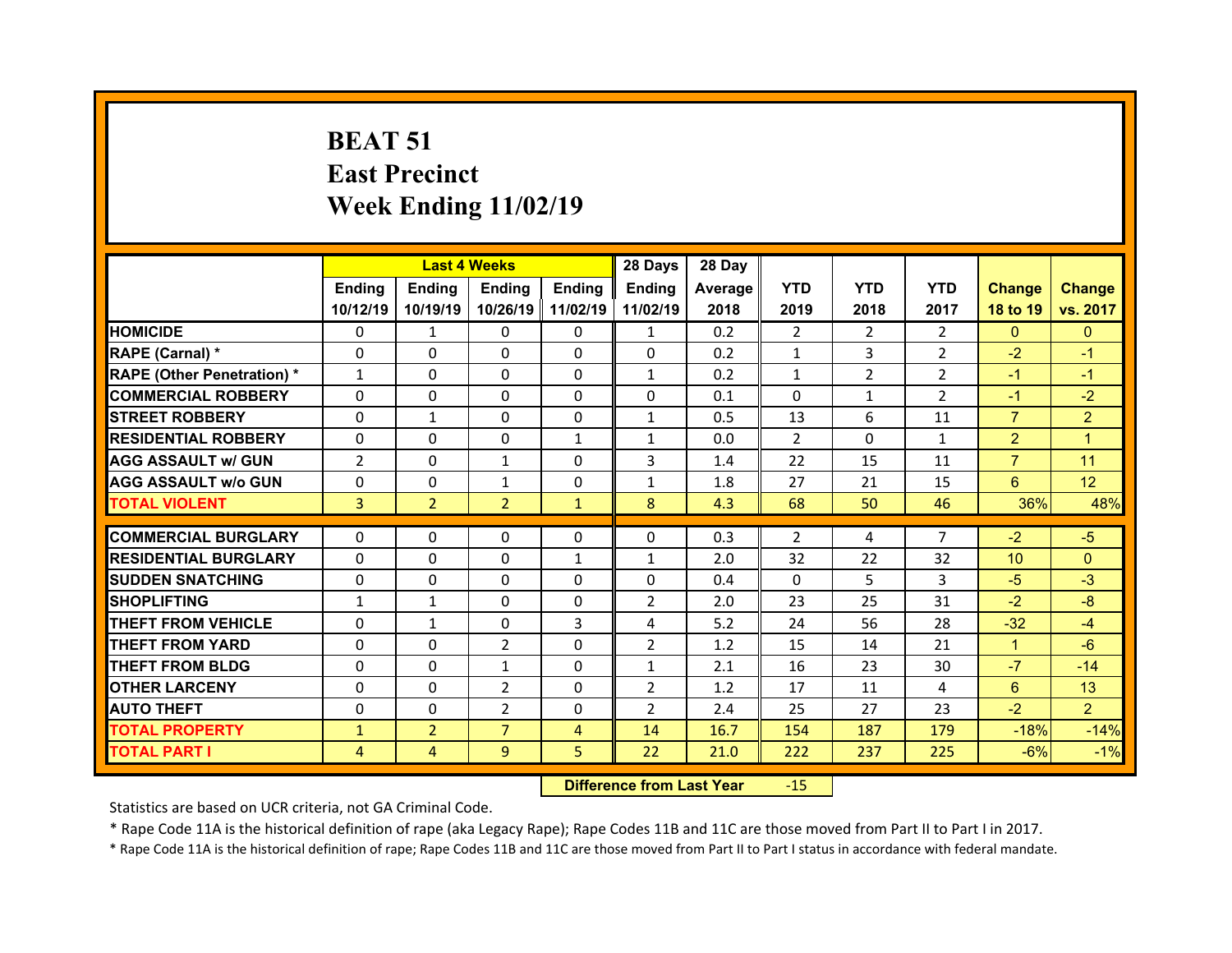# **BEAT 52 East Precinct Week Ending 11/02/19**

|                                  |                | <b>Last 4 Weeks</b> |                |                | 28 Days        | 28 Day  |                |                |                |                 |               |
|----------------------------------|----------------|---------------------|----------------|----------------|----------------|---------|----------------|----------------|----------------|-----------------|---------------|
|                                  | Ending         | Ending              | <b>Ending</b>  | Ending         | <b>Ending</b>  | Average | <b>YTD</b>     | <b>YTD</b>     | <b>YTD</b>     | <b>Change</b>   | <b>Change</b> |
|                                  | 10/12/19       | 10/19/19            | 10/26/19       | 11/02/19       | 11/02/19       | 2018    | 2019           | 2018           | 2017           | 18 to 19        | vs. 2017      |
| <b>HOMICIDE</b>                  | $\mathbf{0}$   | $\Omega$            | 0              | $\mathbf{0}$   | 0              | 0.1     | 1              | 1              | $\Omega$       | $\mathbf{0}$    | 1             |
| RAPE (Carnal) *                  | $\Omega$       | $\Omega$            | $\mathbf{0}$   | $\Omega$       | $\Omega$       | 0.2     | 4              | $\overline{2}$ | $\mathbf{1}$   | $\overline{2}$  | 3             |
| <b>RAPE (Other Penetration)*</b> | $\Omega$       | $\Omega$            | $\Omega$       | $\Omega$       | $\Omega$       | 0.0     | $\Omega$       | $\Omega$       | $\overline{2}$ | $\overline{0}$  | $-2$          |
| <b>COMMERCIAL ROBBERY</b>        | 0              | 0                   | $\mathbf{0}$   | $\mathbf{0}$   | 0              | 0.1     | $\mathbf{1}$   | $\mathbf{1}$   | $\Omega$       | $\mathbf{0}$    | $\mathbf{1}$  |
| <b>STREET ROBBERY</b>            | $\mathbf{1}$   | $\Omega$            | $\mathbf{0}$   | $\Omega$       | $\mathbf{1}$   | 0.5     | 10             | 5              | 11             | 5               | $-1$          |
| <b>RESIDENTIAL ROBBERY</b>       | $\Omega$       | $\Omega$            | $\mathbf{0}$   | $\Omega$       | $\Omega$       | 0.0     | $\mathcal{P}$  | $\Omega$       | 3              | $\overline{2}$  | $-1$          |
| <b>AGG ASSAULT w/ GUN</b>        | $\mathbf{1}$   | $\Omega$            | $\Omega$       | $\Omega$       | $\mathbf{1}$   | 1.1     | 14             | 13             | 6              | $\mathbf{1}$    | 8             |
| <b>AGG ASSAULT w/o GUN</b>       | 0              | 0                   | $\mathbf{0}$   | $\Omega$       | $\Omega$       | 1.2     | 17             | 16             | 14             | $\mathbf{1}$    | 3             |
| <b>TOTAL VIOLENT</b>             | $\overline{2}$ | $\mathbf{0}$        | $\mathbf{0}$   | $\mathbf{0}$   | $\overline{2}$ | 3.1     | 49             | 38             | 37             | 29%             | 32%           |
|                                  |                |                     |                |                |                |         |                |                |                |                 |               |
| <b>COMMERCIAL BURGLARY</b>       | $\mathbf{1}$   | 0                   | 0              | 0              | $\mathbf{1}$   | 0.3     | $\mathbf{1}$   | $\overline{2}$ | $\mathbf{1}$   | $-1$            | $\Omega$      |
| <b>RESIDENTIAL BURGLARY</b>      | 0              | $\mathbf{1}$        | 0              | 0              | $\mathbf{1}$   | 4.2     | 51             | 44             | 30             | $\overline{7}$  | 21            |
| <b>SUDDEN SNATCHING</b>          | 0              | 0                   | 0              | 0              | 0              | 0.2     | $\overline{2}$ | $\mathbf{1}$   | 4              | $\mathbf{1}$    | $-2$          |
| <b>SHOPLIFTING</b>               | 0              | 0                   | 0              | $\mathbf{1}$   | $\mathbf{1}$   | 0.2     | 6              | $\overline{2}$ | 3              | $\overline{4}$  | 3             |
| <b>THEFT FROM VEHICLE</b>        | 0              | $\mathbf{1}$        | $\overline{2}$ | 1              | 4              | 4.6     | 57             | 45             | 87             | 12 <sup>2</sup> | $-30$         |
|                                  |                |                     |                |                |                |         |                |                |                |                 |               |
| <b>THEFT FROM YARD</b>           | $\overline{2}$ | 0                   | $\mathbf{1}$   | 0              | 3              | 1.3     | 32             | 17             | 21             | 15              | 11            |
| <b>THEFT FROM BLDG</b>           | $\overline{2}$ | $\Omega$            | $\mathbf{1}$   | $\Omega$       | 3              | 1.5     | 32             | 17             | 15             | 15              | 17            |
| <b>OTHER LARCENY</b>             | 0              | $\mathbf{1}$        | $\Omega$       | $\Omega$       | $\mathbf{1}$   | 0.8     | 8              | 9              | 5              | $-1$            | 3             |
| <b>AUTO THEFT</b>                | 0              | $\mathbf{1}$        | $\Omega$       | $\Omega$       | $\mathbf{1}$   | 2.1     | 24             | 25             | 23             | $-1$            | $\mathbf{1}$  |
| <b>TOTAL PROPERTY</b>            | 5              | $\overline{4}$      | 4              | $\overline{2}$ | 15             | 15.3    | 213            | 162            | 189            | 31%             | 13%           |
| <b>TOTAL PART I</b>              | $\overline{7}$ | 4                   | 4              | $\overline{2}$ | 17             | 18.3    | 262            | 200            | 226            | 31%             | 16%           |

 **Difference from Last Year**r 62

Statistics are based on UCR criteria, not GA Criminal Code.

\* Rape Code 11A is the historical definition of rape (aka Legacy Rape); Rape Codes 11B and 11C are those moved from Part II to Part I in 2017.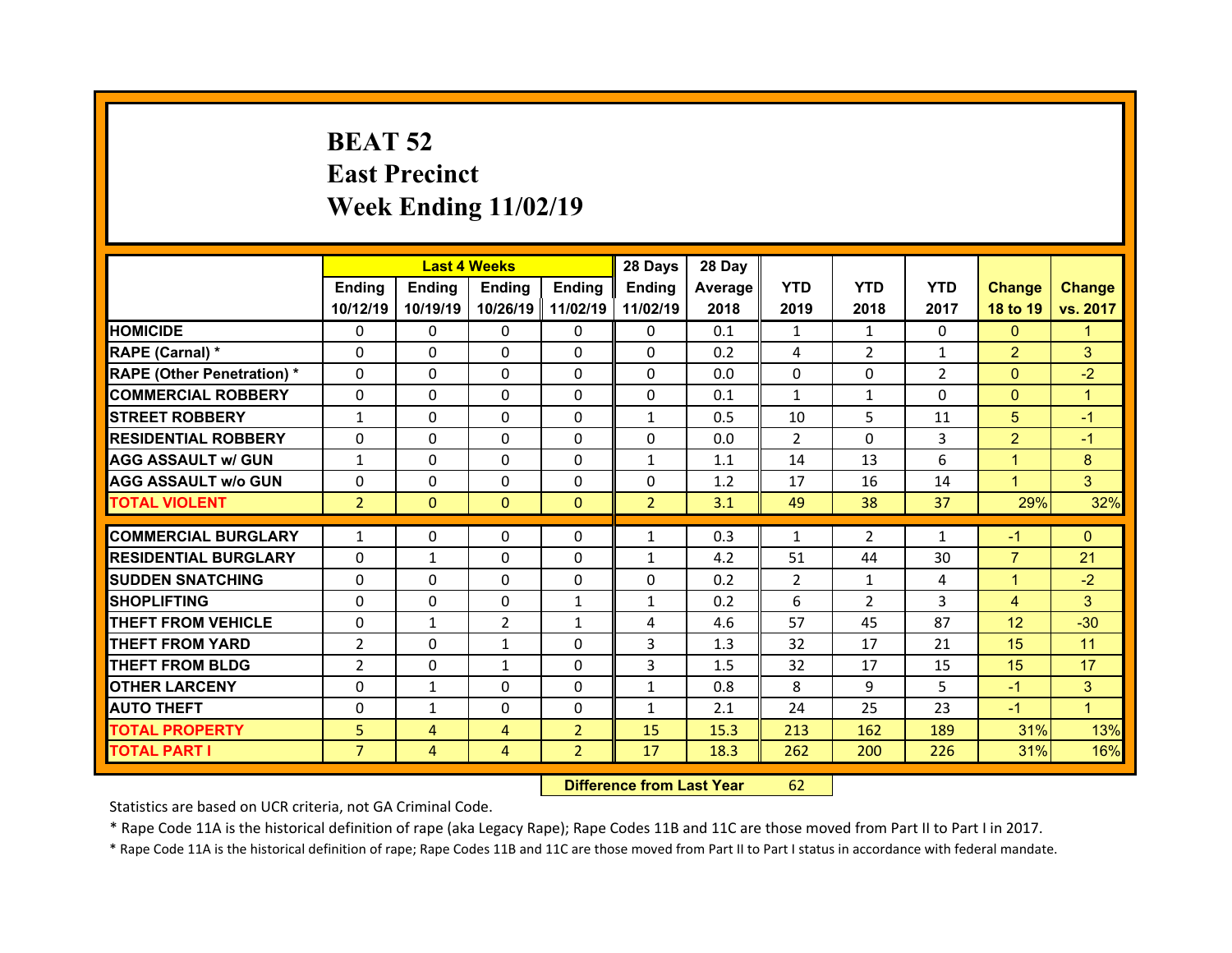# **BEAT 53 East Precinct Week Ending 11/02/19**

|                                  |                | <b>Last 4 Weeks</b> |                |                | 28 Days        | 28 Day  |                |                |                |                 |                 |
|----------------------------------|----------------|---------------------|----------------|----------------|----------------|---------|----------------|----------------|----------------|-----------------|-----------------|
|                                  | Ending         | Ending              | <b>Ending</b>  | <b>Ending</b>  | Ending         | Average | <b>YTD</b>     | <b>YTD</b>     | <b>YTD</b>     | <b>Change</b>   | <b>Change</b>   |
|                                  | 10/12/19       | 10/19/19            | 10/26/19       | 11/02/19       | 11/02/19       | 2018    | 2019           | 2018           | 2017           | 18 to 19        | vs. 2017        |
| <b>HOMICIDE</b>                  | $\Omega$       | 0                   | $\Omega$       | $\Omega$       | 0              | 0.1     | $\Omega$       | 1              | $\overline{7}$ | $-1$            | $-7$            |
| RAPE (Carnal) *                  | 0              | $\Omega$            | $\mathbf{0}$   | $\Omega$       | 0              | 0.2     | 0              | $\overline{2}$ | $\mathbf{1}$   | $-2$            | $-1$            |
| <b>RAPE (Other Penetration)*</b> | 0              | $\Omega$            | $\Omega$       | $\Omega$       | $\Omega$       | 0.0     | $\mathbf{1}$   | $\Omega$       | 3              | $\mathbf{1}$    | $-2$            |
| <b>COMMERCIAL ROBBERY</b>        | $\Omega$       | 0                   | $\Omega$       | $\Omega$       | 0              | 0.0     | $\Omega$       | $\Omega$       | $\mathbf{1}$   | $\mathbf{0}$    | $-1$            |
| <b>STREET ROBBERY</b>            | $\Omega$       | $\mathbf{1}$        | $\mathbf{0}$   | $\Omega$       | $\mathbf{1}$   | 0.5     | 8              | 6              | 4              | $\overline{2}$  | $\overline{4}$  |
| <b>RESIDENTIAL ROBBERY</b>       | $\Omega$       | $\Omega$            | $\Omega$       | $\Omega$       | $\Omega$       | 0.1     | $\Omega$       | $\Omega$       | $\overline{2}$ | $\overline{0}$  | $-2$            |
| <b>AGG ASSAULT w/ GUN</b>        | $\mathbf{1}$   | 0                   | $\Omega$       | $\Omega$       | $\mathbf{1}$   | 1.7     | 14             | 12             | 19             | $\overline{2}$  | $-5$            |
| <b>AGG ASSAULT w/o GUN</b>       | $\Omega$       | $\Omega$            | $\mathbf{0}$   | $\Omega$       | $\Omega$       | 1.2     | 24             | 14             | 15             | 10 <sup>°</sup> | 9 <sup>°</sup>  |
| <b>TOTAL VIOLENT</b>             | $\mathbf{1}$   | $\mathbf{1}$        | $\mathbf{0}$   | $\mathbf{0}$   | $\overline{2}$ | 3.6     | 47             | 35             | 52             | 34%             | $-10%$          |
| <b>COMMERCIAL BURGLARY</b>       | 0              | 0                   | 0              | 0              | 0              | 0.3     | $\overline{2}$ | 4              | 1              | $-2$            | 1               |
|                                  |                |                     |                |                |                |         |                |                |                |                 |                 |
|                                  |                |                     |                |                |                |         |                |                |                |                 |                 |
| <b>RESIDENTIAL BURGLARY</b>      | $\overline{2}$ | 0                   | $\mathbf{1}$   | 1              | 4              | 4.1     | 45             | 39             | 30             | 6               | 15              |
| <b>SUDDEN SNATCHING</b>          | 0              | $\Omega$            | $\mathbf{0}$   | $\Omega$       | 0              | 0.3     | 3              | 3              | $\overline{2}$ | $\overline{0}$  | 1               |
| <b>SHOPLIFTING</b>               | 0              | $\Omega$            | 0              | $\Omega$       | 0              | 0.9     | 4              | 11             | $\Omega$       | $-7$            | 4               |
| <b>THEFT FROM VEHICLE</b>        | $\overline{2}$ | $\overline{2}$      | 0              | $\Omega$       | 4              | 4.8     | 46             | 54             | 69             | $-8$            | $-23$           |
| <b>THEFT FROM YARD</b>           | 0              | $\mathbf{1}$        | 0              | $\overline{2}$ | 3              | 2.5     | 15             | 29             | 24             | $-14$           | $-9$            |
| <b>THEFT FROM BLDG</b>           | $\mathbf{1}$   | 0                   | $\mathbf{1}$   | $\mathbf{1}$   | 3              | 2.6     | 30             | 28             | 50             | $\overline{2}$  | $-20$           |
| <b>OTHER LARCENY</b>             | $\mathbf{1}$   | 0                   | $\Omega$       | $\Omega$       | $\mathbf{1}$   | 1.4     | 13             | 11             | 3              | $\overline{2}$  | 10 <sup>°</sup> |
| <b>AUTO THEFT</b>                | 0              | 0                   | $\mathbf{0}$   | $\Omega$       | 0              | 2.4     | 16             | 27             | 25             | $-11$           | $-9$            |
| <b>TOTAL PROPERTY</b>            | 6              | $\overline{3}$      | $\overline{2}$ | $\overline{4}$ | 15             | 19.3    | 174            | 206            | 204            | $-16%$          | $-15%$          |
| <b>TOTAL PART I</b>              | $\overline{7}$ | $\overline{4}$      | $\overline{2}$ | 4              | 17             | 22.9    | 221            | 241            | 256            | $-8%$           | $-14%$          |

 **Difference from Last Year**‐20

Statistics are based on UCR criteria, not GA Criminal Code.

\* Rape Code 11A is the historical definition of rape (aka Legacy Rape); Rape Codes 11B and 11C are those moved from Part II to Part I in 2017.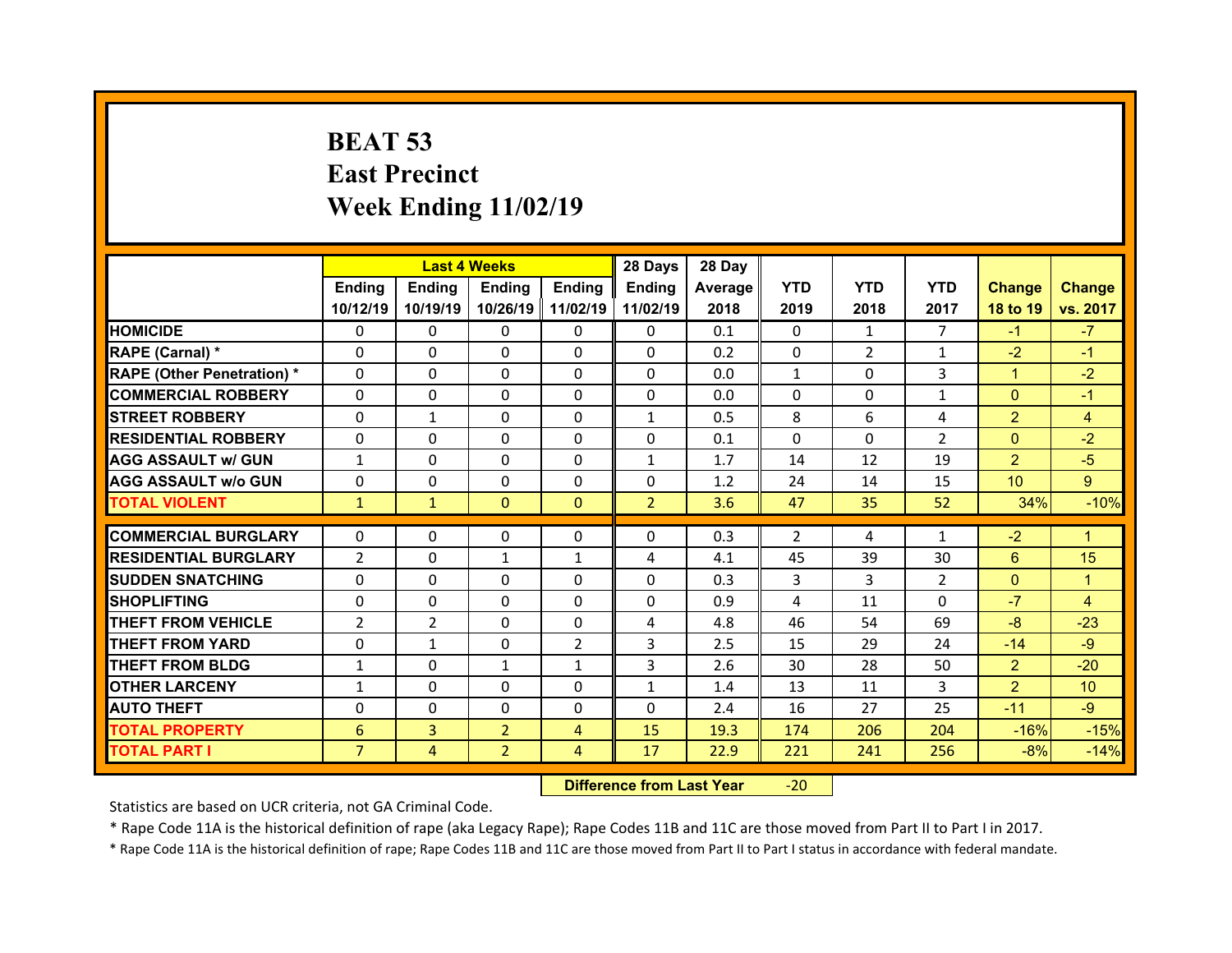# **BEAT 54 East Precinct Week Ending 11/02/19**

|                                   |                |                | <b>Last 4 Weeks</b> |                | 28 Days        | 28 Day  |              |                |                |                |                |
|-----------------------------------|----------------|----------------|---------------------|----------------|----------------|---------|--------------|----------------|----------------|----------------|----------------|
|                                   | <b>Ending</b>  | <b>Endina</b>  | <b>Ending</b>       | <b>Ending</b>  | <b>Endina</b>  | Average | <b>YTD</b>   | <b>YTD</b>     | <b>YTD</b>     | <b>Change</b>  | <b>Change</b>  |
|                                   | 10/12/19       | 10/19/19       | 10/26/19            | 11/02/19       | 11/02/19       | 2018    | 2019         | 2018           | 2017           | 18 to 19       | vs. 2017       |
| <b>HOMICIDE</b>                   | 0              | 0              | 0                   | 0              | 0              | 0.4     | 0            | 4              | 3              | $-4$           | $-3$           |
| RAPE (Carnal) *                   | 0              | 0              | 0                   | $\Omega$       | $\Omega$       | 0.1     | 3            | $\mathbf{1}$   | $\mathbf{1}$   | $\overline{2}$ | $\overline{2}$ |
| <b>RAPE (Other Penetration) *</b> | 0              | $\Omega$       | $\Omega$            | $\Omega$       | 0              | 0.1     | $\Omega$     | $\mathbf{1}$   | $\mathbf{1}$   | $-1$           | $-1$           |
| <b>COMMERCIAL ROBBERY</b>         | 0              | 0              | $\mathbf{0}$        | $\mathbf{0}$   | 0              | 0.3     | 2            | 4              | 12             | $-2$           | $-10$          |
| <b>STREET ROBBERY</b>             | $\mathbf{1}$   | $\Omega$       | $\Omega$            | $\Omega$       | $\mathbf{1}$   | 1.0     | 8            | 9              | 11             | $-1$           | $-3$           |
| <b>RESIDENTIAL ROBBERY</b>        | $\mathbf{0}$   | 0              | $\mathbf{0}$        | $\Omega$       | 0              | 0.2     | $\mathbf{1}$ | $\mathcal{P}$  | $\Omega$       | $-1$           | $\mathbf{1}$   |
| <b>AGG ASSAULT w/ GUN</b>         | $\mathbf{1}$   | $\Omega$       | $\mathbf{1}$        | $\Omega$       | $\overline{2}$ | 1.3     | 18           | 12             | 14             | 6              | 4              |
| <b>AGG ASSAULT w/o GUN</b>        | $\mathbf{1}$   | 0              | $\mathbf{0}$        | $\mathbf{1}$   | $\overline{2}$ | 1.3     | 21           | 16             | 13             | 5              | 8              |
| <b>TOTAL VIOLENT</b>              | 3              | $\mathbf{0}$   | $\mathbf{1}$        | $\mathbf{1}$   | 5              | 4.6     | 53           | 49             | 55             | 8%             | $-4%$          |
|                                   |                |                |                     |                |                |         |              |                |                |                |                |
| <b>COMMERCIAL BURGLARY</b>        | 0              | $\mathbf{1}$   | 0                   | 0              | $\mathbf{1}$   | 0.2     | 4            | $\overline{2}$ | 9              | $\overline{2}$ | $-5$           |
| <b>RESIDENTIAL BURGLARY</b>       | $\mathbf{1}$   | $\mathbf{1}$   | $\overline{2}$      | 0              | 4              | 4.8     | 35           | 50             | 63             | $-15$          | $-28$          |
| <b>SUDDEN SNATCHING</b>           | 0              | $\Omega$       | $\Omega$            | $\Omega$       | 0              | 0.0     | 4            | $\Omega$       | $\mathbf{1}$   | 4              | 3              |
| <b>SHOPLIFTING</b>                | 0              | 0              | 3                   | $\Omega$       | 3              | 4.8     | 34           | 57             | 51             | $-23$          | $-17$          |
| <b>THEFT FROM VEHICLE</b>         | 0              | $\overline{2}$ | 3                   | $\Omega$       | 5              | 5.5     | 78           | 52             | 64             | 26             | 14             |
| <b>THEFT FROM YARD</b>            | $\overline{2}$ | $\overline{2}$ | $\Omega$            | $\Omega$       | 4              | 3.0     | 25           | 30             | 25             | $-5$           | $\Omega$       |
| <b>THEFT FROM BLDG</b>            | 3              | $\mathbf{1}$   | $\mathbf{1}$        | $\overline{2}$ | $\overline{7}$ | 2.5     | 25           | 28             | 30             | $-3$           | $-5$           |
| <b>OTHER LARCENY</b>              | 0              | $\Omega$       | $\Omega$            | $\Omega$       | $\Omega$       | 1.3     | 4            | 13             | $\overline{2}$ | $-9$           | $\overline{2}$ |
| <b>AUTO THEFT</b>                 | 0              | 0              | $\mathbf{1}$        | $\mathbf{0}$   | $\mathbf{1}$   | 2.3     | 25           | 29             | 30             | $-4$           | $-5$           |
| <b>TOTAL PROPERTY</b>             | 6              | $\overline{7}$ | 10                  | $\overline{2}$ | 25             | 24.3    | 234          | 261            | 275            | $-10%$         | $-15%$         |
|                                   |                |                |                     |                |                |         |              |                |                |                |                |
| <b>TOTAL PART I</b>               | 9              | $\overline{7}$ | 11                  | 3              | 30             | 28.9    | 287          | 310            | 330            | $-7%$          | $-13%$         |

 **Difference from Last Year**‐23

Statistics are based on UCR criteria, not GA Criminal Code.

\* Rape Code 11A is the historical definition of rape (aka Legacy Rape); Rape Codes 11B and 11C are those moved from Part II to Part I in 2017.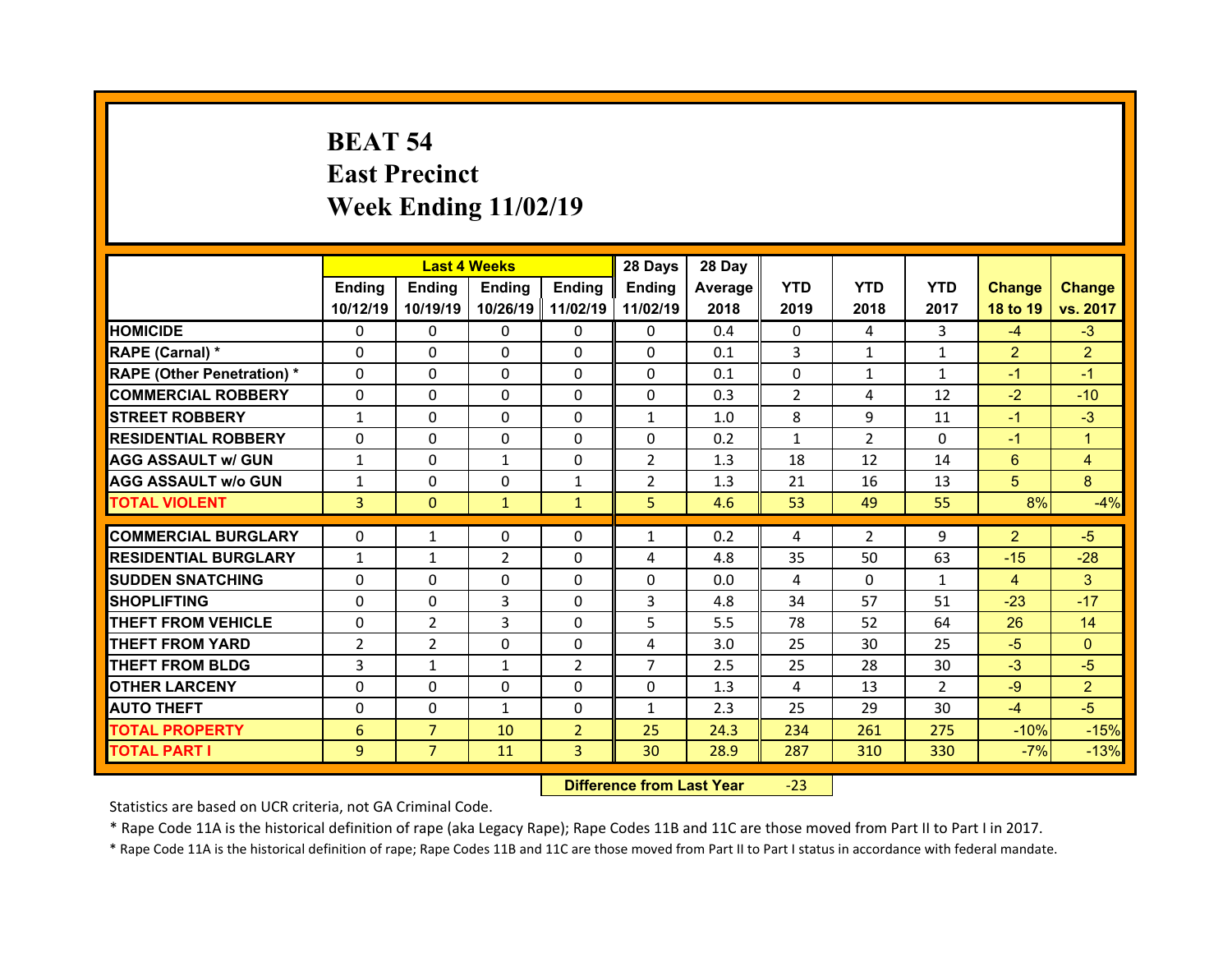# **BEAT 55 East Precinct Week Ending 11/02/19**

|                                  |                                | <b>Last 4 Weeks</b> |                            |                | 28 Days           | 28 Day     |                |              |                |                |                |
|----------------------------------|--------------------------------|---------------------|----------------------------|----------------|-------------------|------------|----------------|--------------|----------------|----------------|----------------|
|                                  | Ending                         | <b>Ending</b>       | <b>Ending</b>              | Ending         | <b>Ending</b>     | Average II | <b>YTD</b>     | <b>YTD</b>   | <b>YTD</b>     | <b>Change</b>  | <b>Change</b>  |
|                                  | 10/12/19                       | 10/19/19            | 10/26/19                   | 11/02/19       | 11/02/19          | 2018       | 2019           | 2018         | 2017           | 18 to 19       | vs. 2017       |
| <b>HOMICIDE</b>                  | $\Omega$                       | 0                   | 0                          | $\mathbf{0}$   | 0                 | 0.1        | $\Omega$       | $\mathbf{1}$ | $\Omega$       | $-1$           | $\mathbf{0}$   |
| RAPE (Carnal) *                  | $\Omega$                       | $\Omega$            | $\Omega$                   | $\Omega$       | 0                 | 0.0        | 3              | $\Omega$     | $\mathbf{1}$   | 3              | $\overline{2}$ |
| <b>RAPE (Other Penetration)*</b> | $\Omega$                       | $\Omega$            | $\Omega$                   | $\Omega$       | $\Omega$          | 0.0        | $\Omega$       | $\Omega$     | $\Omega$       | $\Omega$       | $\Omega$       |
| <b>COMMERCIAL ROBBERY</b>        | $\Omega$                       | $\Omega$            | $\mathbf{0}$               | $\Omega$       | $\Omega$          | 0.1        | $\Omega$       | $\Omega$     | 11             | $\overline{0}$ | $-11$          |
| <b>STREET ROBBERY</b>            | $\Omega$                       | $\Omega$            | $\mathbf{0}$               | $\Omega$       | $\Omega$          | 0.3        | 4              | 4            | $\mathbf{1}$   | $\overline{0}$ | 3              |
| <b>RESIDENTIAL ROBBERY</b>       | $\Omega$                       | $\Omega$            | $\Omega$                   | $\Omega$       | $\Omega$          | 0.1        | $\mathbf{1}$   | $\Omega$     | $\mathbf{1}$   | $\overline{1}$ | $\Omega$       |
| <b>AGG ASSAULT w/ GUN</b>        | $\Omega$                       | $\Omega$            | $\mathbf{0}$               | $\Omega$       | $\Omega$          | 0.9        | $\overline{7}$ | 8            | 5              | $-1$           | $\overline{2}$ |
| <b>AGG ASSAULT w/o GUN</b>       | $\Omega$                       | 0                   | 0                          | $\Omega$       | $\Omega$          | 0.4        | 9              | 4            | $\overline{2}$ | 5              | $\overline{7}$ |
| <b>TOTAL VIOLENT</b>             | $\mathbf{0}$                   | $\overline{0}$      | $\mathbf{0}$               | $\mathbf{0}$   | $\mathbf{0}$      | 1.8        | 24             | 17           | 21             | 41%            | 14%            |
| <b>COMMERCIAL BURGLARY</b>       | $\mathbf{0}$                   | 0                   | $\mathbf{1}$               | $\mathbf{0}$   | $\mathbf{1}$      | 0.3        | $\overline{7}$ | 3            | 4              | $\overline{4}$ | 3              |
| <b>RESIDENTIAL BURGLARY</b>      | $\Omega$                       | $\Omega$            |                            |                |                   | 1.6        | 21             | 19           | 43             | $\overline{2}$ | $-22$          |
| <b>SUDDEN SNATCHING</b>          |                                | $\Omega$            | $\overline{2}$<br>$\Omega$ | 1<br>$\Omega$  | 3<br>$\mathbf{1}$ | 0.2        | $\mathfrak{D}$ | 3            | 4              | $-1$           | $-2$           |
| <b>SHOPLIFTING</b>               | $\mathbf{1}$<br>$\overline{2}$ | 9                   | 8                          | 6              | 25                | 15.0       | 184            | 163          | 167            | 21             | 17             |
| <b>THEFT FROM VEHICLE</b>        | 3                              | $\mathbf{1}$        | 0                          | $\overline{2}$ | 6                 | 4.3        | 43             | 47           | 48             | $-4$           | $-5$           |
| <b>THEFT FROM YARD</b>           | $\Omega$                       | $\Omega$            | $\Omega$                   | $\Omega$       | $\Omega$          | 1.7        | 15             | 20           | 17             | $-5$           | $-2$           |
| <b>THEFT FROM BLDG</b>           | $\Omega$                       |                     | $\overline{2}$             |                | 3                 |            | 17             | 16           | 17             | $\mathbf{1}$   | $\Omega$       |
|                                  |                                | 0                   |                            | $\mathbf{1}$   |                   | 1.4        |                |              | $\overline{7}$ |                |                |
| <b>OTHER LARCENY</b>             | 0                              | 0                   | 0                          | $\Omega$       | 0                 | 0.7        | 4              | 6            |                | $-2$           | $-3$           |
| <b>AUTO THEFT</b>                | 0                              | $\Omega$            | $\mathbf{1}$               | $\Omega$       | $\mathbf{1}$      | 1.5        | 9              | 16           | 13             | $-7$           | $-4$           |
| <b>TOTAL PROPERTY</b>            | 6                              | 10                  | 14                         | 10             | 40                | 26.7       | 302            | 293          | 320            | 3%             | $-6%$          |
| <b>TOTAL PART I</b>              | 6                              | 10                  | 14                         | 10             | 40                | 28.5       | 326            | 310          | 341            | 5%             | $-4%$          |

 **Difference from Last Year**r 16

Statistics are based on UCR criteria, not GA Criminal Code.

\* Rape Code 11A is the historical definition of rape (aka Legacy Rape); Rape Codes 11B and 11C are those moved from Part II to Part I in 2017.